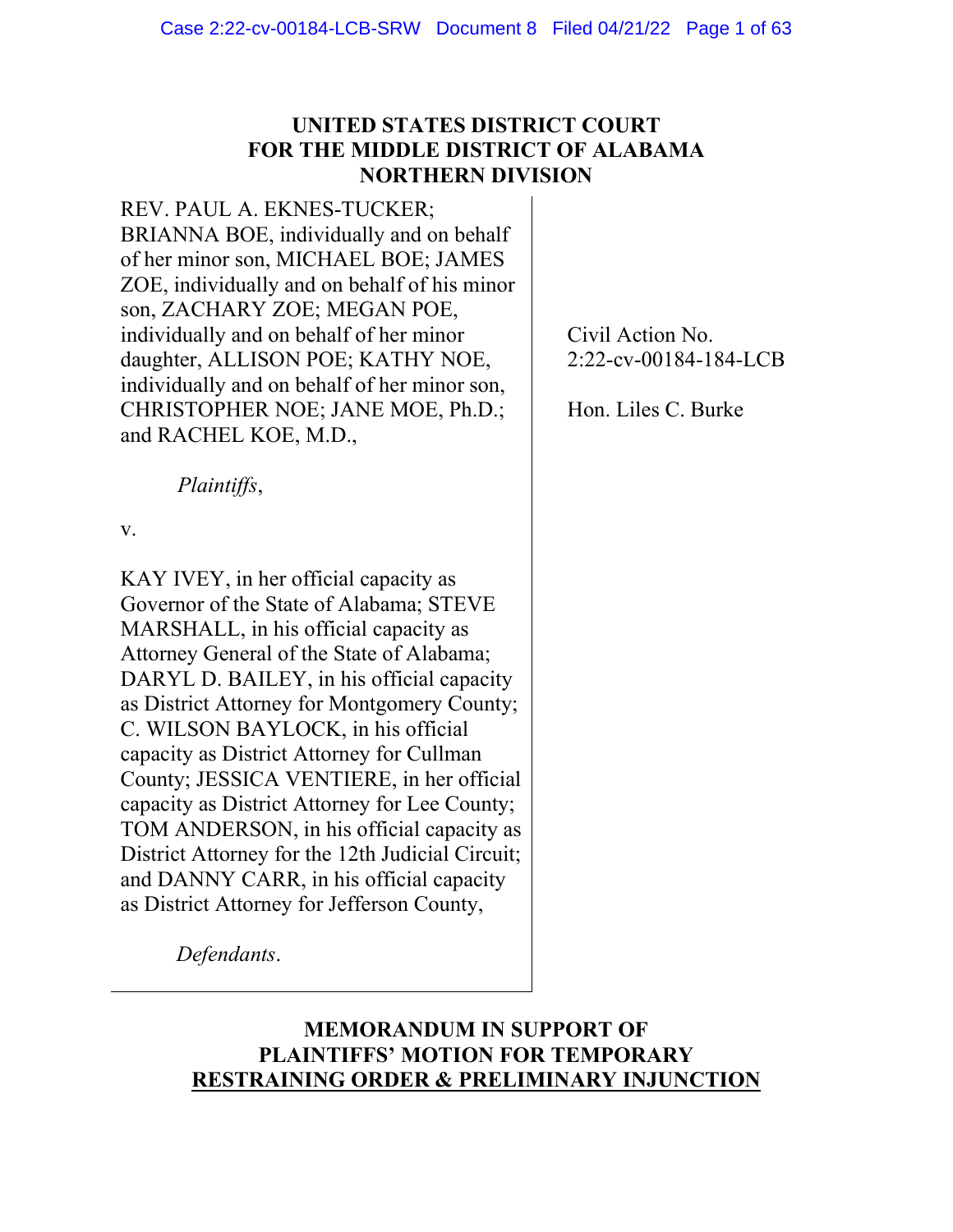# **TABLE OF CONTENTS**

|  | A. The Act Prevents the Parent Plaintiffs from Receiving the Support<br>They Need to Make Important Medical Decisions for their Children's |
|--|--------------------------------------------------------------------------------------------------------------------------------------------|
|  |                                                                                                                                            |
|  |                                                                                                                                            |
|  |                                                                                                                                            |
|  |                                                                                                                                            |
|  |                                                                                                                                            |
|  |                                                                                                                                            |
|  |                                                                                                                                            |
|  | B. Transition Is the Established Course of Care for Gender Dysphoria12                                                                     |
|  | C. The Alabama Vulnerable Child Compassion and Protection Act17                                                                            |
|  |                                                                                                                                            |
|  | A. Plaintiffs Will Likely Succeed on the Merits of Their Claims Because                                                                    |
|  | 1. The Act Infringes on Parental Autonomy by Preventing Parents from                                                                       |
|  | 2. The Act Violates Equal Protection by Barring Medical Treatments for                                                                     |
|  | a. The Act is Subject to Heightened Scrutiny Under                                                                                         |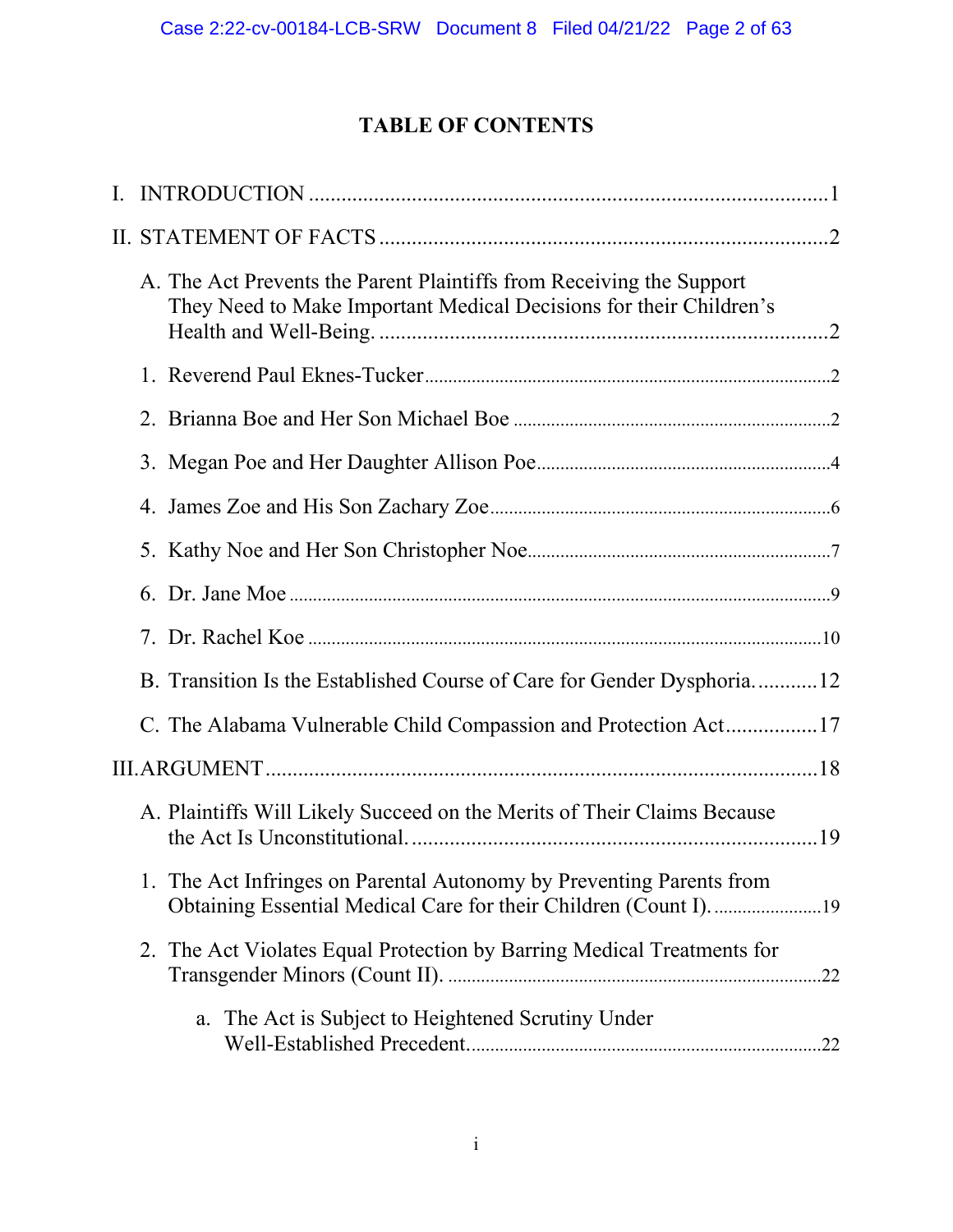| b. Defendants Cannot Establish the State's Asserted Interest<br>Serves Important Governmental Objectives or the Act Is<br>Substantially Related to the Achievement of those Objectives26 |
|------------------------------------------------------------------------------------------------------------------------------------------------------------------------------------------|
|                                                                                                                                                                                          |
|                                                                                                                                                                                          |
|                                                                                                                                                                                          |
| iv. Minors who stop taking puberty blocking medication or<br>hormone therapy will resume puberty in their birth sex. 34                                                                  |
| 3. Plaintiffs Are Likely to Succeed on the Merits of Their First                                                                                                                         |
|                                                                                                                                                                                          |
| B. The Affordable Care Act Preempts the Act Because the Act Mandates                                                                                                                     |
| IV. The Act Will Cause Immediate, Irreparable Harm to Plaintiffs44                                                                                                                       |
| V. Injuries to Plaintiffs Outweigh Any Damage to the State, Which Has No                                                                                                                 |
|                                                                                                                                                                                          |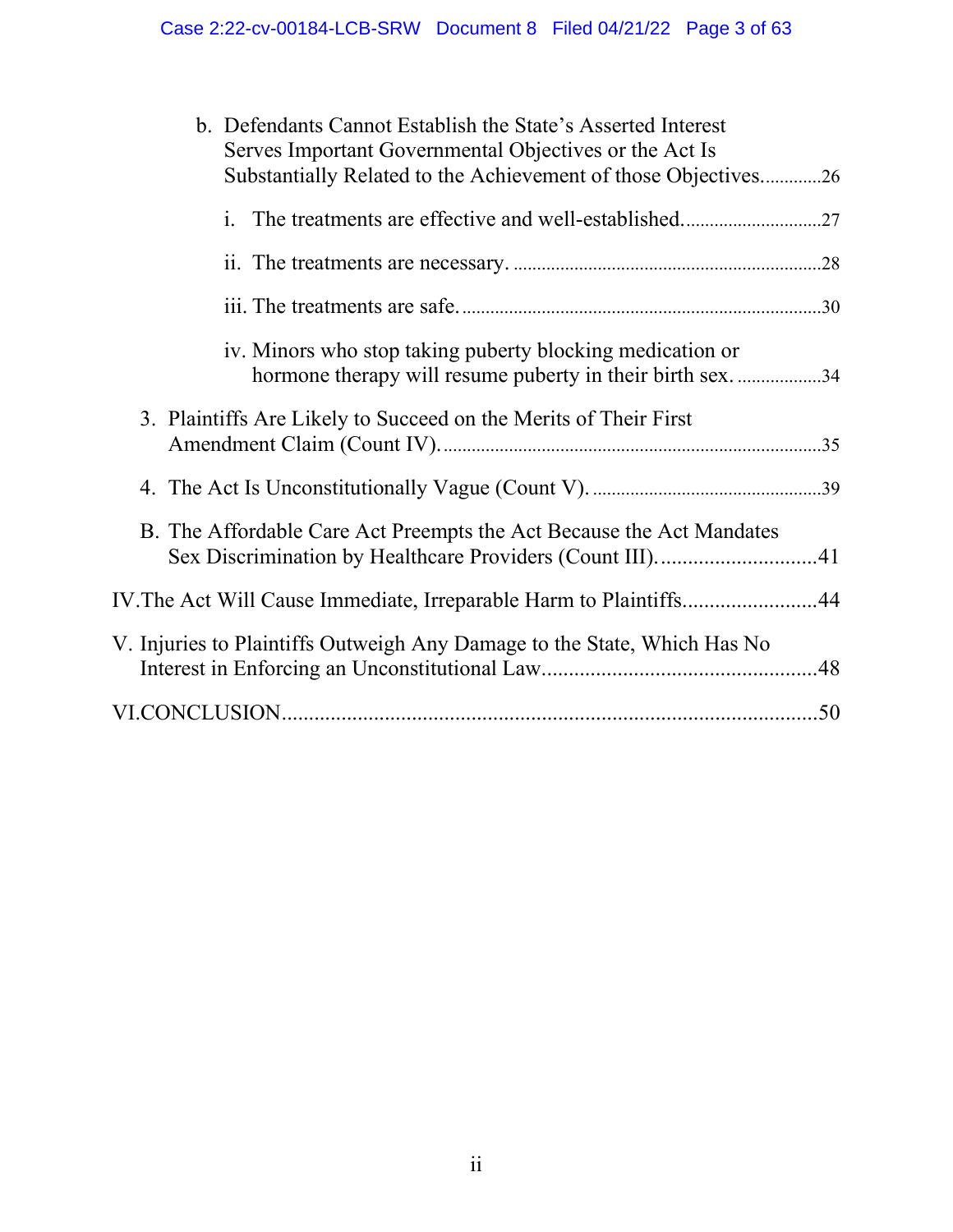# **TABLE OF AUTHORITIES**

# **Page(s)**

# **Cases**

| Adkins v. City of New York,                                                           |  |
|---------------------------------------------------------------------------------------|--|
| Armstrong v. Exceptional Child Ctr., Inc.,                                            |  |
| Bendiburg v. Dempsey,                                                                 |  |
| Board of Educ. of the Highland Local Sch. Dist. v. U.S. Dep't of<br>Educ.             |  |
|                                                                                       |  |
| <i>Bostock v. Clayton Cty.,</i>                                                       |  |
| Bowen v. City of New York,                                                            |  |
| Brandt v. Rutledge,<br>551 F. Supp. 3d 882 (E.D. Ark. 2021), appeal docketed, No. 21- |  |
| Bray v. Alexandria Women's Health Clinic,                                             |  |
| Brown v. Ent. Merchants Ass'n,                                                        |  |
| Campbell v. Kallas,<br>No. 16-CV-261-JDP, 2020 WL 7230235 (W.D. Wis. Dec. 8, 2020) 47 |  |
| Cate v. Oldham,                                                                       |  |
| Christian Legal Soc'y v. Martinez,                                                    |  |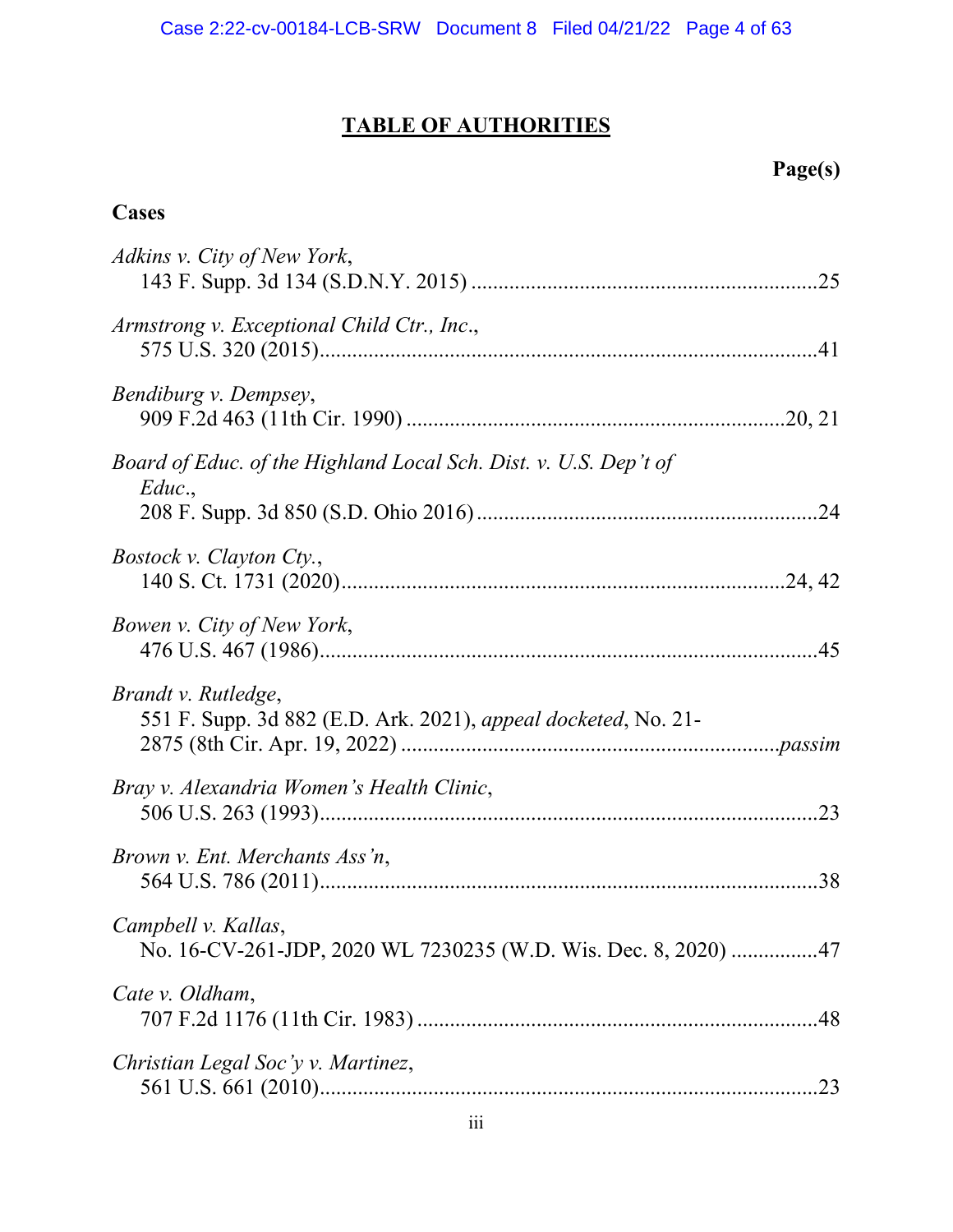| City of Chi. v. Morales,                                                           |
|------------------------------------------------------------------------------------|
| Conant v. Walters,                                                                 |
| Eisenstadt v. Baird,                                                               |
| Elrod v. Burns,                                                                    |
| F.V. v. Barron,                                                                    |
| Fla. State Conf. of N.A.A.C.P. v. Browning,                                        |
| Flack v. Wis. Dep't of Health Servs.,                                              |
| Fresenius Med. Care Holdings, Inc. v. Tucker,                                      |
| Frontiero v. Richardson,                                                           |
| Gayle v. Meade,<br>-- F.Supp.3d --, No. 20-21553-CIV, 2020 WL 3041326              |
| Glenn v. Brumby,                                                                   |
| Hammons v. Univ. of Md. Med. Sys. Corp.,                                           |
| Ingram v. Ault,                                                                    |
| Jolley v. Riverwoods Behav. Health, LLC,<br>No. 1:21-CV-00561-WMR, 2021 WL 6752161 |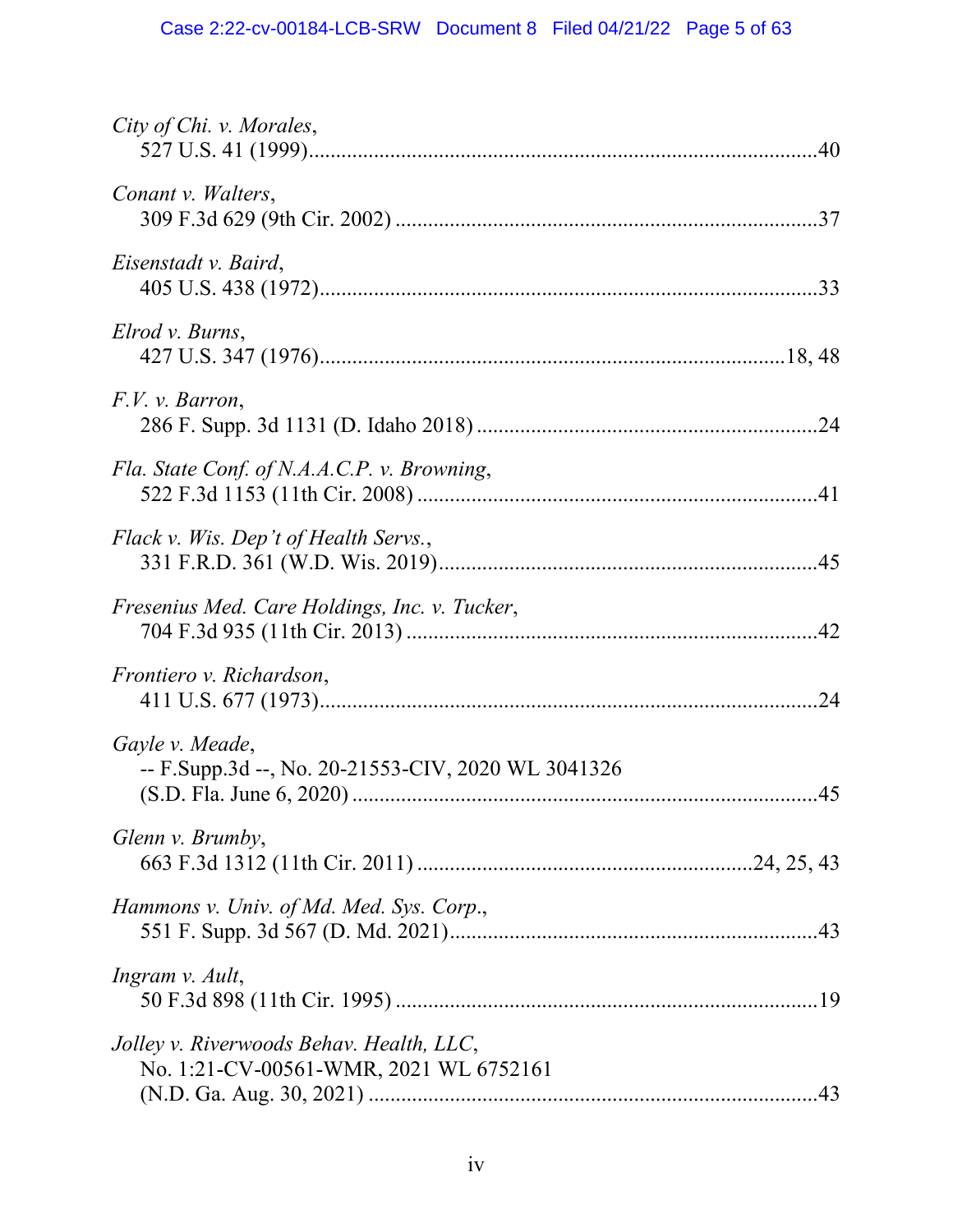| Jones v. Governor of Fla.,                                             |  |
|------------------------------------------------------------------------|--|
| Karnoski v. Trump,<br>No. C17-1297-MJP, 2017 WL 6311305                |  |
| KH Outdoor, LLC v. City of Trussville,                                 |  |
| King v. Burwell,                                                       |  |
| Kolender v. Lawson,                                                    |  |
| Lanzetta v. New Jersey,                                                |  |
| Lawrence v. Texas,                                                     |  |
| Lofton v. Sec'y of Dep't of Child. & Fam. Servs.,                      |  |
| M.A.B. v. Bd. of Educ. of Talbot Cty.,                                 |  |
| May v. Anderson,                                                       |  |
| McCullen v. Coakley,                                                   |  |
| Ne. Fla. Chapter of Ass'n of Gen. Contractors v. City of Jacksonville, |  |
| Nken v. Holder,                                                        |  |
| <i>Norsworthy v. Beard,</i>                                            |  |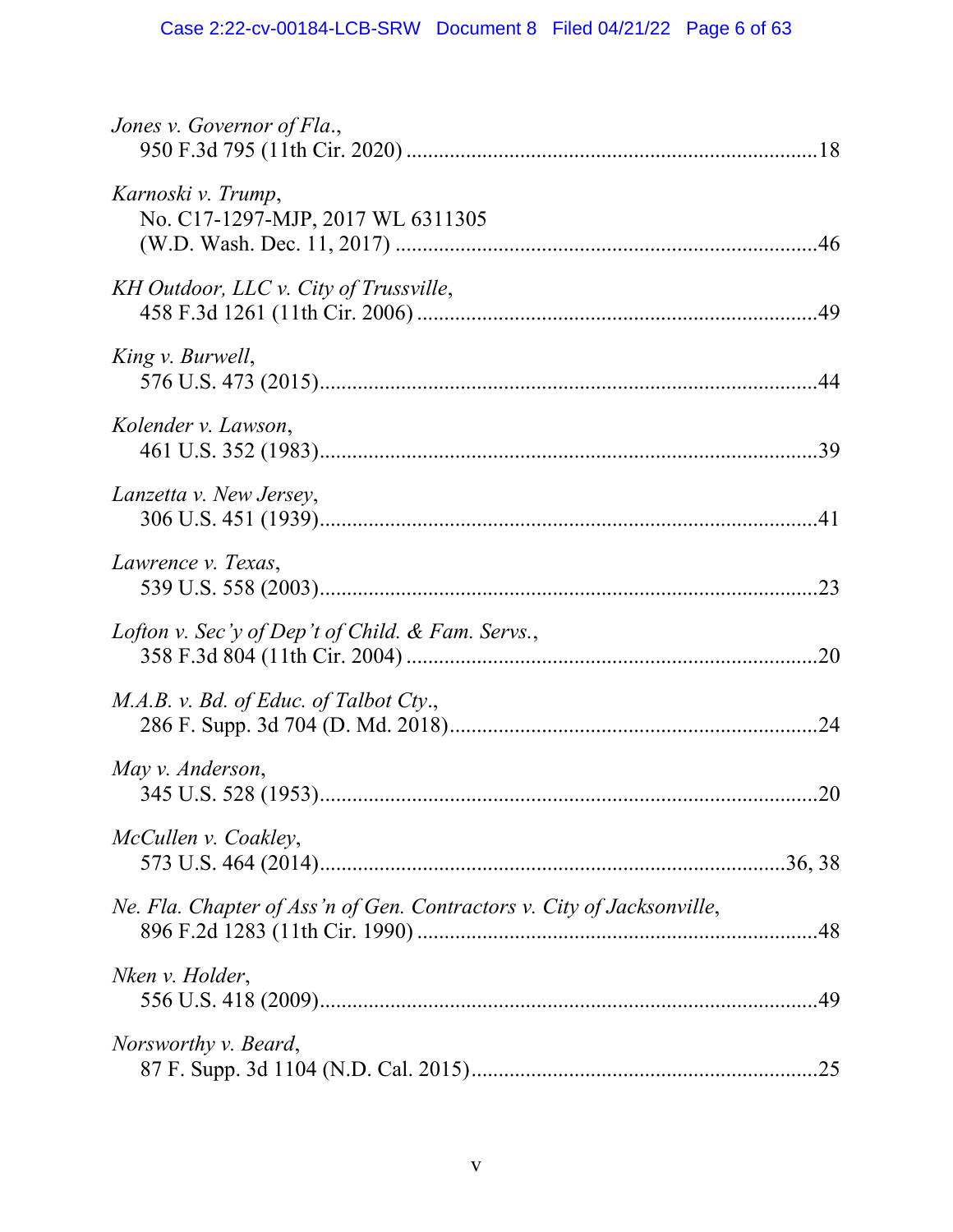| Otto v. City of Boca Raton,                                       |
|-------------------------------------------------------------------|
| Papachristou v. City of Jacksonville,                             |
| Parham $v.$ J.R.,                                                 |
| Pierce v. Soc'y of the Sisters of the Holy Names of Jesus & Mary, |
| Planned Parenthood Se., Inc. v. Bentley,                          |
| Prince v. Massachusetts,                                          |
| R.A.V. v. City of St. Paul,                                       |
| Reed v. Town of Gilbert,                                          |
| Sessions v. Morales-Santana,                                      |
| Smith v. City of Salem,                                           |
| Stone v. Trump,                                                   |
| Taylor v. Polhill,                                                |
| Toomey v. Arizona,<br>No. CV-19-00035-TUC-RM, 2019 WL 7172144     |
| Troxel v. Granville,                                              |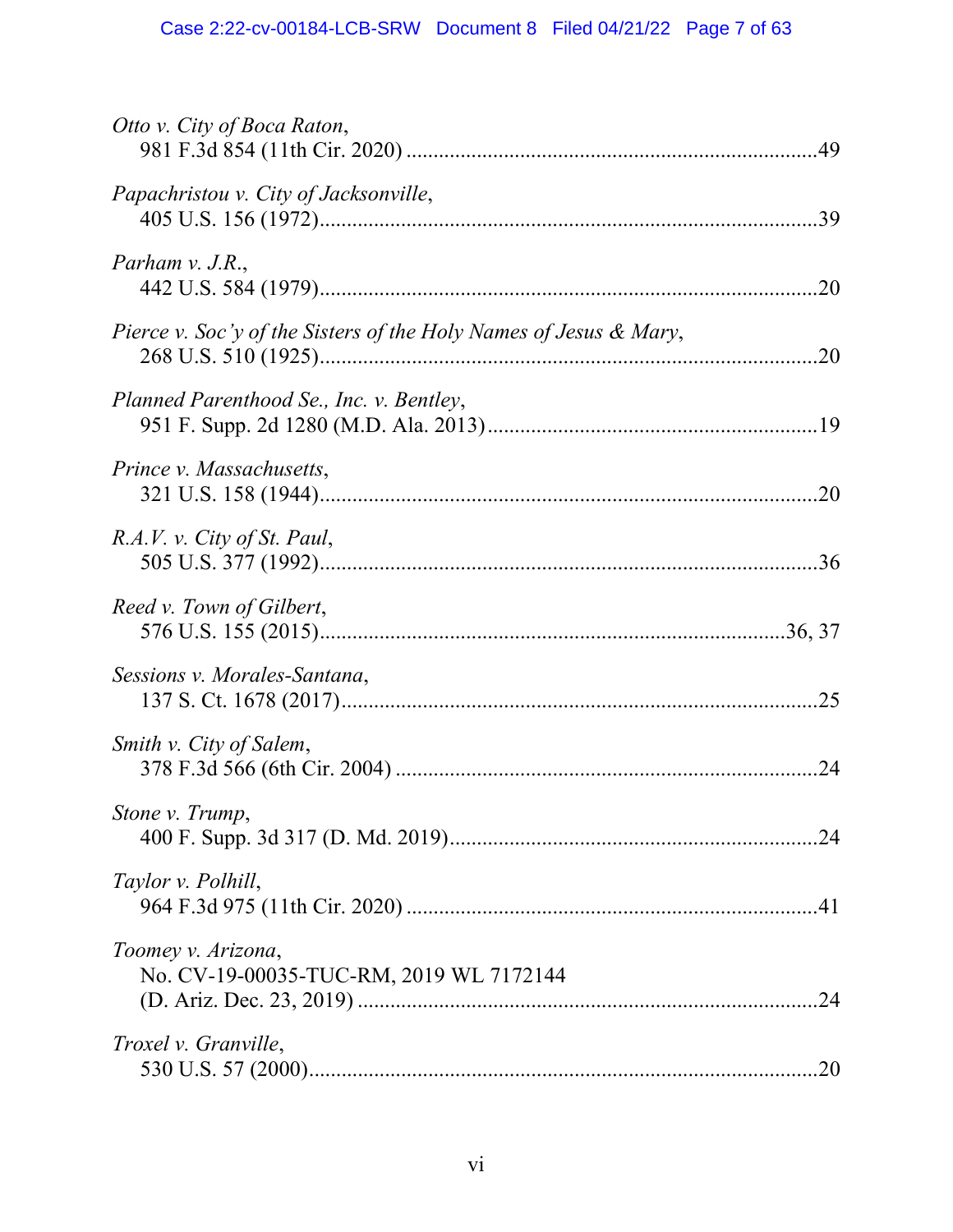| United States v. Eckhardt,                                                                                                                                                                           |     |
|------------------------------------------------------------------------------------------------------------------------------------------------------------------------------------------------------|-----|
| United States v. Playboy Ent. Grp., Inc.,                                                                                                                                                            |     |
| United States v. Virginia,                                                                                                                                                                           |     |
| W. Ala. Women's Ctr. v. Williamson,                                                                                                                                                                  |     |
| Whitaker v. Kenosha Unified Sch. Dist. No. 1,                                                                                                                                                        |     |
| Wollschlaeger v. Governor,                                                                                                                                                                           |     |
| <b>Statutes</b>                                                                                                                                                                                      |     |
|                                                                                                                                                                                                      |     |
|                                                                                                                                                                                                      |     |
|                                                                                                                                                                                                      |     |
|                                                                                                                                                                                                      |     |
| <b>Other Authorities</b>                                                                                                                                                                             |     |
|                                                                                                                                                                                                      |     |
|                                                                                                                                                                                                      |     |
|                                                                                                                                                                                                      |     |
| Letter from Kristen Clarke, Assistant Attorney General at U.S. Dep't<br>of Justice Civil Rights Div., to State Attorneys General (Mar. 31,<br>2022), available at https://www.justice.gov/opa/press- | -44 |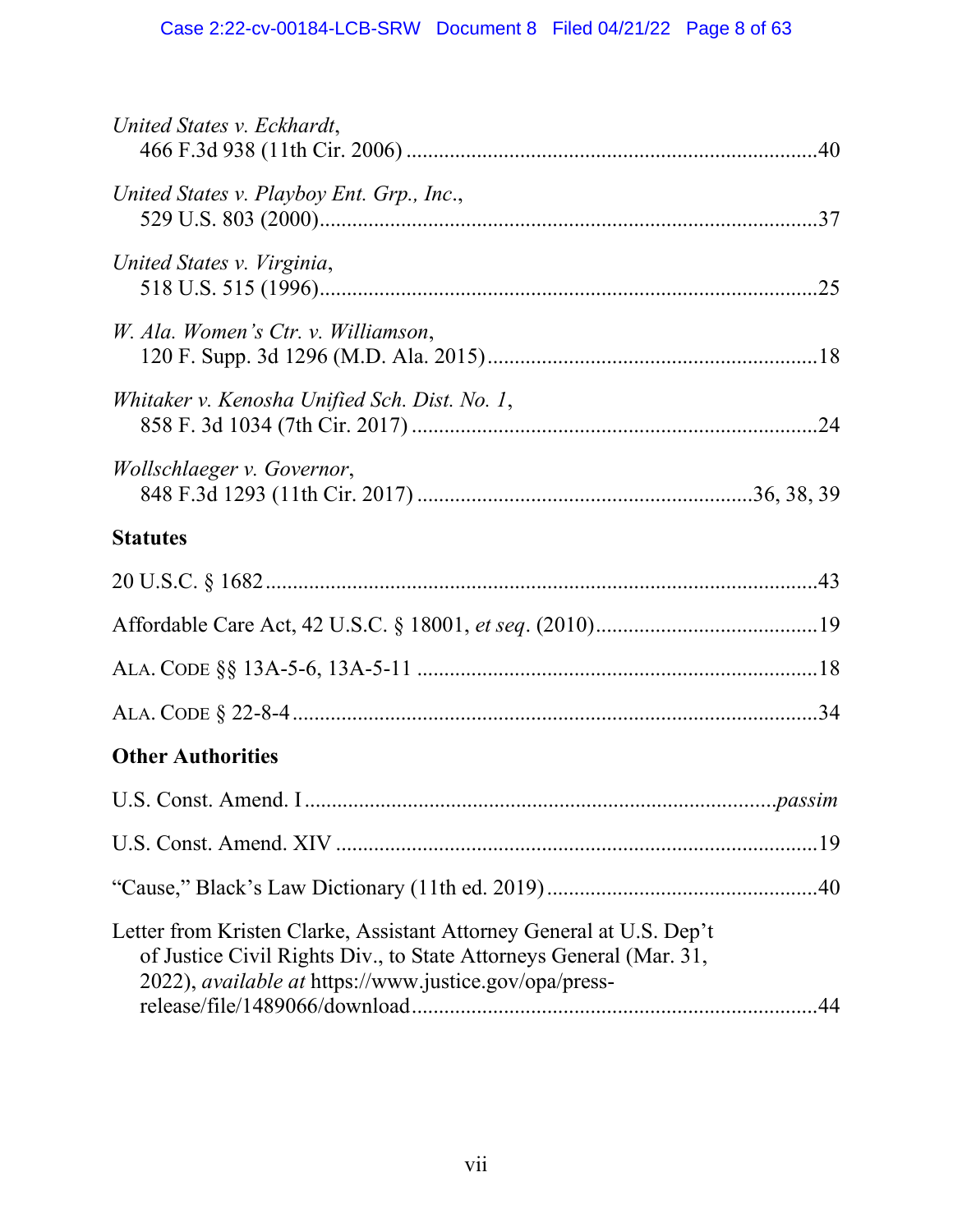# **I. INTRODUCTION**

Plaintiffs are a church pastor, parents, and healthcare providers who seek to ensure that the Plaintiff children in this case receive necessary medical care. The Reverend Paul Eknes-Tucker is the Senior Pastor at a Birmingham church who has provided pastoral counseling to congregants and community members who are parents of transgender children. Brianna Boe, James Zoe, Megan Poe, and Kathy Noe (together, "Parent Plaintiffs") are parents of children who are currently receiving medical care for gender dysphoria; they are suing individually and on behalf of their children. Michael Boe, Zachary Zoe, Allison Poe, and Christopher Noe (together, "Transgender Plaintiffs") are transgender minors whose medical care will be halted or precluded by the Act. Dr. Jane Moe and Dr. Rachel Koe (together, "Healthcare Provider Plaintiffs") are healthcare providers who will be subjected to felony arrest and potential imprisonment for providing recommended medical care to their patients—care recognized as medically appropriate and necessary by every major expert medical association—if the Alabama Vulnerable Child Compassion and Protection Act (the "Act") goes into effect on May 8, 2022.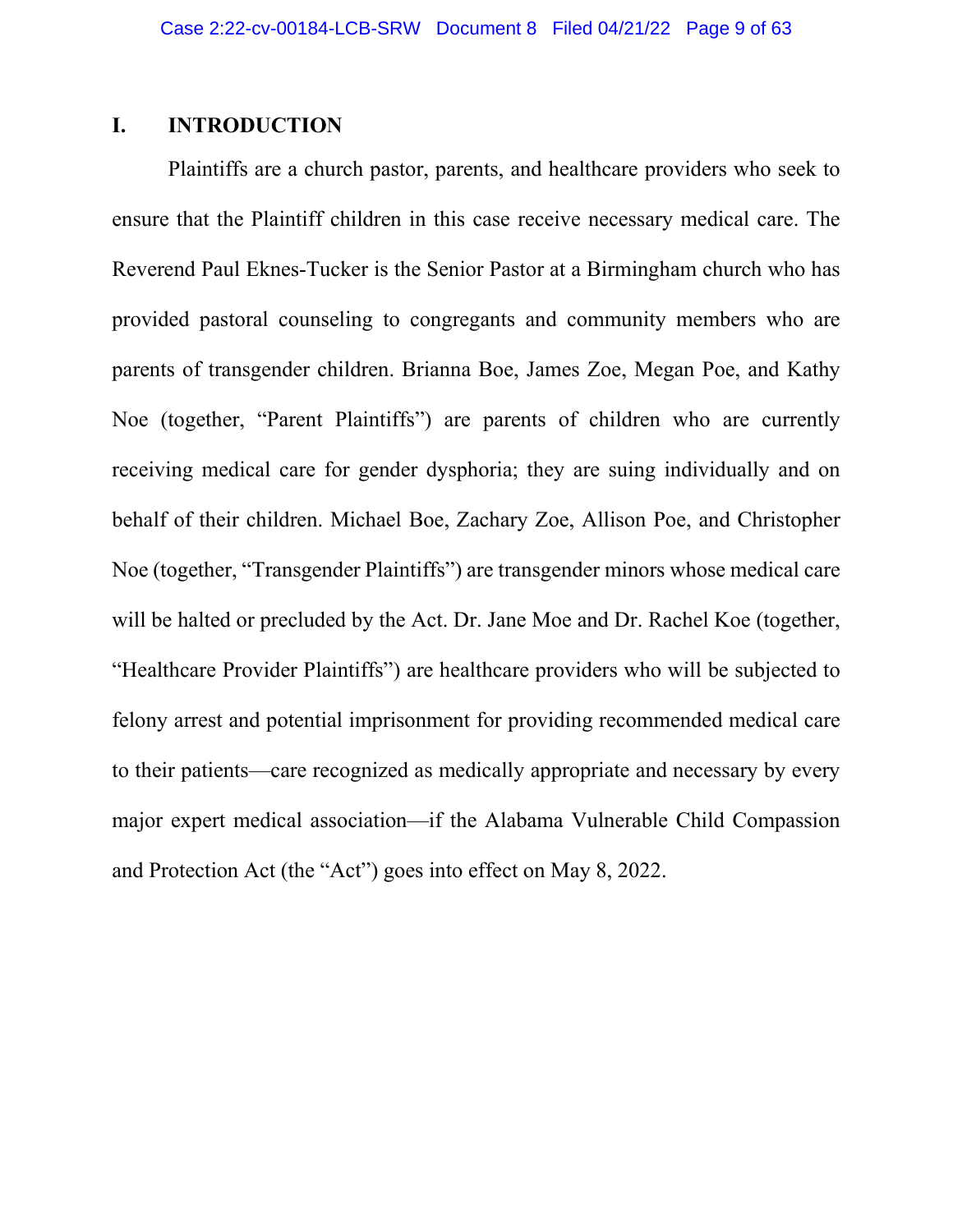### **II. STATEMENT OF FACTS**

# **A. The Act Prevents the Parent Plaintiffs from Receiving the Support They Need to Make Important Medical Decisions for their Children's Health and Well-Being.**

### *1. Reverend Paul Eknes-Tucker*

Rev. Paul Eknes-Tucker is the Senior Pastor at Pilgrim Church in Birmingham, Alabama where he has served for seven years. (*See* Declaration of Rev. Paul Eknes-Tucker ("Rev. Eknes-Tucker Decl.") ¶ 1.) A core tenet of his faith is love, respect, and support for all persons. (*Id.* ¶ 4.) In his pastoral role, he has provided counseling to congregants and community members who are the parents of transgender children. (*Id.* ¶ 5.) In those discussions, parents are often uncertain about what guidance their faith can provide as they figure out how to support their child. (*Id.*) Parents often share with Rev. Eknes-Tucker their worries and fears as well as hopes and aspirations for their transgender child's future. (*Id.* ¶ 6.) His religious faith compels him to support parents in accepting their transgender children. (*Id.*) This includes counseling parents to get help from medical and mental health professionals, when needed, to assist and care for their children and to embrace who they are. (*Id*.)

### *2. Brianna Boe and Her Son Michael Boe*

Michael Boe is a twelve-year-old transgender boy who resides with his mother, Brianna, in Montgomery County, Alabama. (*See* Declaration of Brianna Boe ("Boe Decl.") ¶¶ 1-2.) In his early years, Michael was a happy, outgoing child.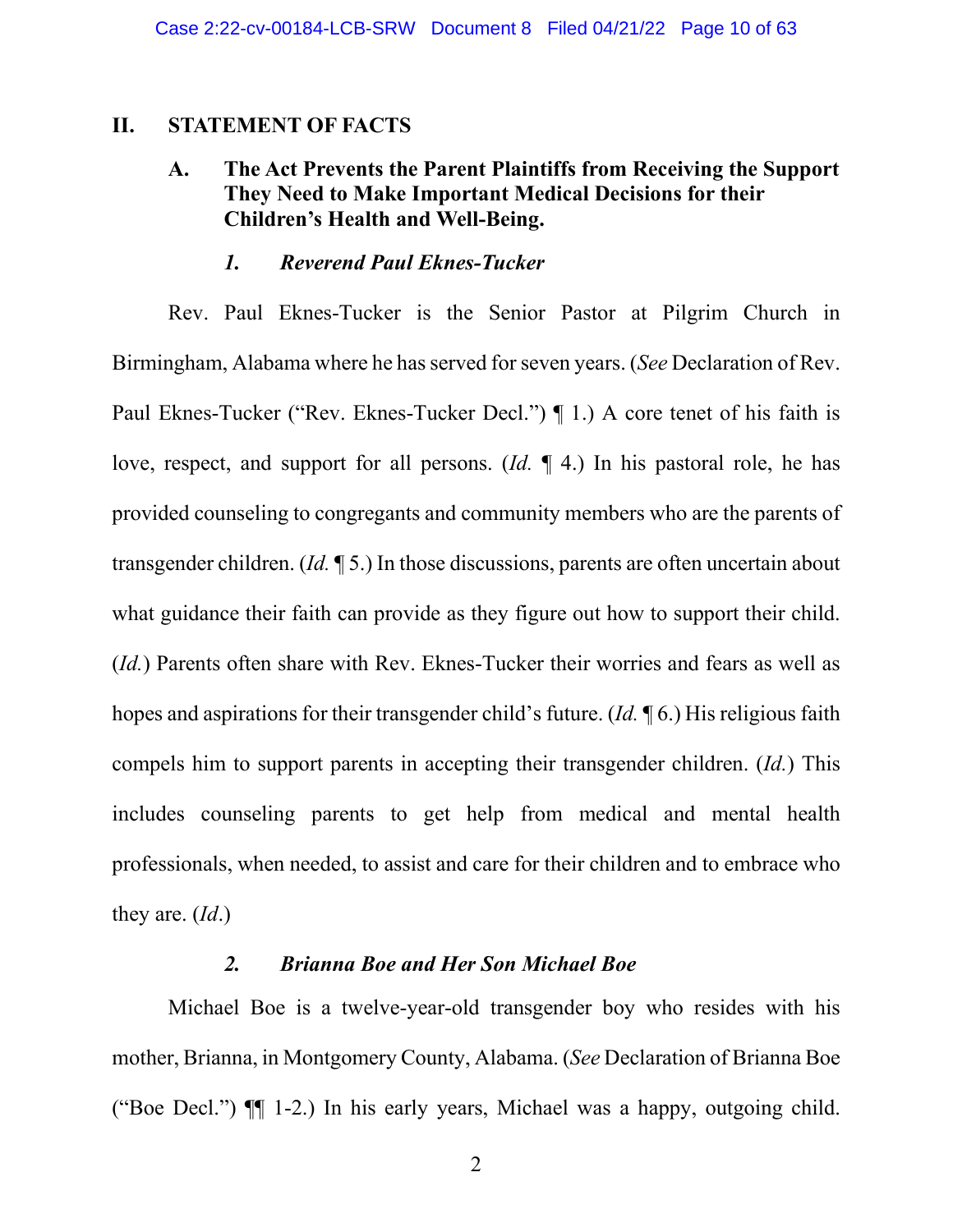(*Id.* ¶ 3.) At nine years old, however, Michael became depressed and anxious. (*Id.*) Michael also started struggling academically and socially. (*Id.*) Michael eventually confided in his mother that he felt as though he was not like other girls and was worried about being judged by his classmates. (*Id.* ¶ 4.) He also reported that he was being bullied in school. (*Id.*) Brianna placed Michael in a new school for the following school year and brought him to a therapist to help him with his depression.  $(Id. \P 5.)$ 

Michael began to talk with his mother about his male gender identity and the distress and discomfort he was experiencing as he entered puberty and his body began to develop in ways that were inconsistent with his sense of self. (*Id.* ¶¶ 5-6.) In June 2021, Michael told his mother that he is transgender. (*Id.* ¶ 7.) With support from his family and a mental health provider experienced in working with transgender youth, Michael began to socially transition, including adopting a male name and pronouns and generally living as a boy in all aspects of his life. (*Id.* ¶¶ 7-9.)

Since Michael began to socially transition, his mood has improved greatly. (*Id.* ¶ 9.) His therapist recently recommended that Michael be evaluated for additional medical treatment to address the distress he continues to experience due to the mismatch between his body and his gender identity. (*Id.* ¶¶ 9-12.)

In February 2022, Brianna made an initial appointment for Michael at the Children's Hospital of Alabama. (*Id.* ¶ 14.) If this law goes into effect, that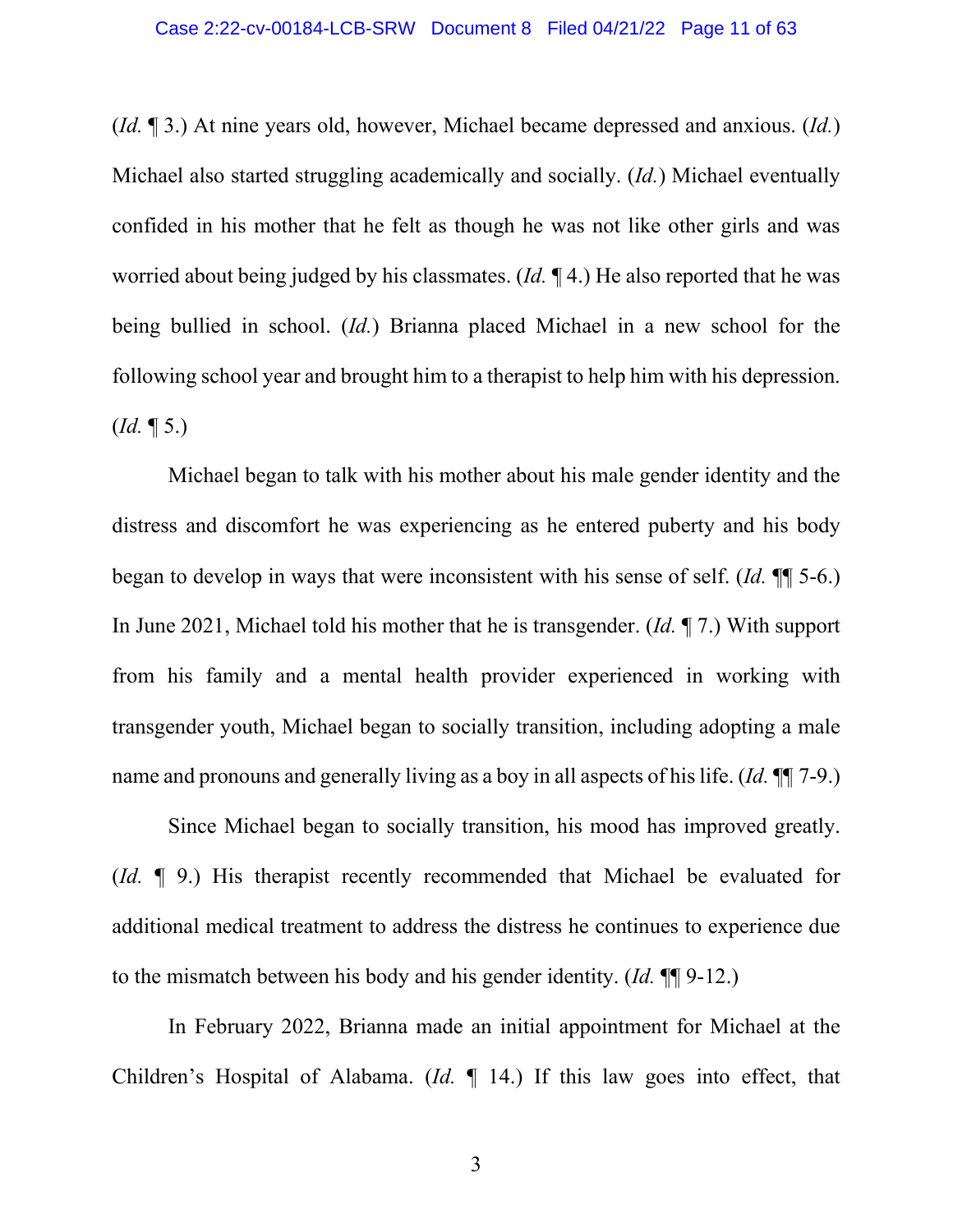appointment will be cancelled, and Michael cannot be assessed for critical medical care. (*Id.* ¶¶ 14-15.) In addition, he will continue to experience the effects of female puberty which will cause him to develop additional physical traits inconsistent with his identity as a boy and will severely exacerbate his distress. (*Id.* ¶¶ 9-12, 15.)

### *3. Megan Poe and Her Daughter Allison Poe*

Allison Poe is a fifteen-year-old transgender girl who resides with her mother, Megan Poe, in Cullman County, Alabama. (*See* Declaration of Megan Poe ("Poe Decl.")  $\P$ [1-3.) As a young child, Allison showed interest in girls' toys and clothing. (*Id.* ¶ 4.) Thinking this was a phase, her parents initially refused to buy Allison any girl toys. (*Id.*) Without asking, Allison's grandmother bought Allison a Barbie doll. (*Id.*) Allison was so happy and carried it everywhere. (*Id.*)

When the family returned to the United States from her father's deployment abroad, Allison would become very upset when her mother refused to buy her girls' clothes. (*Id.* ¶ 5.) As a compromise and remembering Allison's response to the grandmother buying her a doll, Megan bought Allison a few girls' toys, again providing Allison some short-term relief from the despair she was experiencing. (*Id.*) When Allison was around nine years old, her personality began to change significantly. (*Id.* ¶ 9.) She became withdrawn and quiet, showed signs of depression, and regularly commented that she wanted to die. (*Id.*) Allison's actions became so worrisome to Megan that she consulted with a pediatrician. (*Id.* ¶ 10.)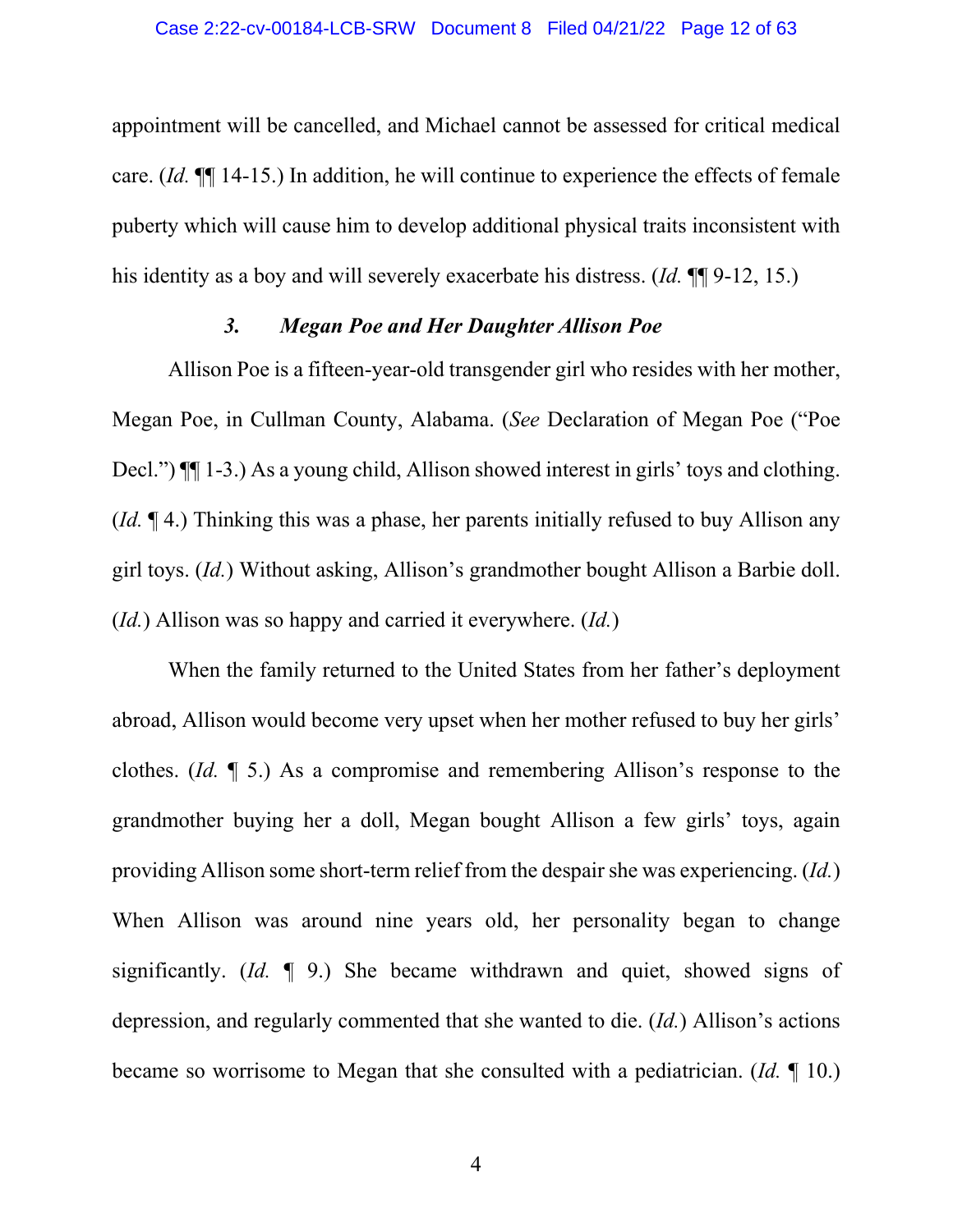The pediatrician suggested that Allison may be transgender and referred them to the gender clinic at the University of Alabama at Birmingham ("UAB") Hospital. (*Id.*)

After evaluating Allison, a team of clinicians educated Megan about what Allison was experiencing and gave her professional advice about how to support Allison. (*Id.* ¶¶ 11-12.) That visit was a turning point for Megan. (*Id.* ¶ 13.) Having a better understanding of what Allison was experiencing and receiving guidance about how to support her child's ability to thrive, Megan helped Allison redecorate her room and began buying girls' clothes for her. (*Id.* ¶ 14.) The first time Allison emerged from her room in girls' clothes she was beaming with joy. (*Id.*)

During fifth grade, in anticipation of her starting puberty, Allison was evaluated for puberty-blocking medication, which she started taking at the end of sixth grade. (*Id.* ¶¶ 18-19.) About seven months ago, just as Allison was beginning high school, she was evaluated for and eventually started on estrogen. (*Id.* ¶ 21.) Her mental health has improved dramatically; she is confident, social, and doing well in school. (*Id.* ¶ 22.) If the Act is allowed to go into effect, Allison's medical care will be disrupted, which will cause her body to start producing male hormones resulting in changes to her body inconsistent with her female identity. (*Id.* ¶ 23.) Should that happen, Allison will again experience severe distress and anxiety. (*Id.*)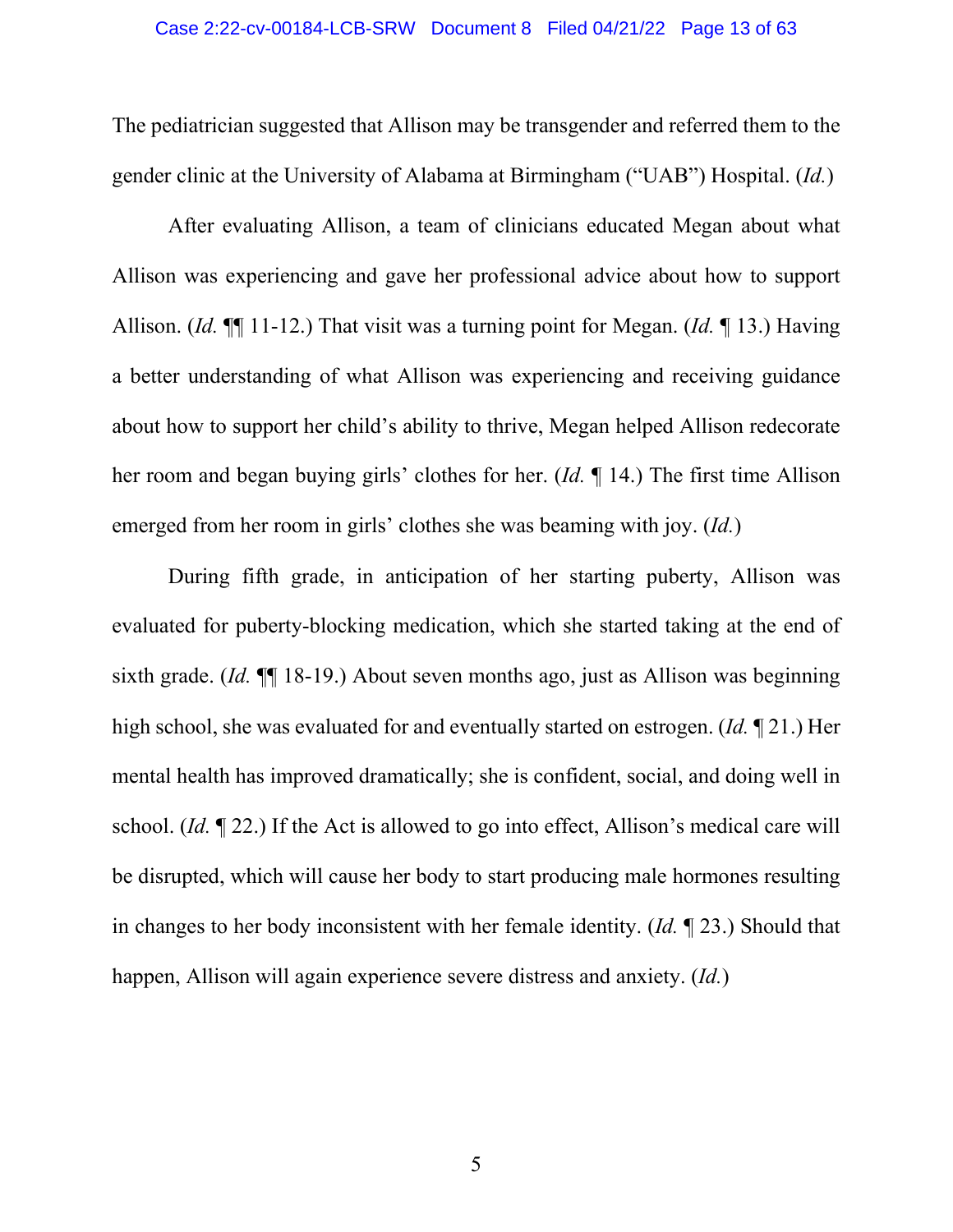### *4. James Zoe and His Son Zachary Zoe*

James Zoe lives with his wife and son Zachary in Jefferson County, Alabama. (*See* Declaration of James Zoe ("Zoe Decl.") ¶¶ 1-2.) He is the parent of Zachary Zoe, a thirteen-year-old transgender boy who is currently in the seventh grade. (*Id.* ¶ 2.) Zachary lives part-time with his father and stepmother in Jefferson County, and part-time with his mother and stepfather in St. Clair County. (*Id.* ¶ 5.) Zachary is a bright boy with a close group of friends who is interested in video games and art. (*Id.*)

Zachary was assigned female at birth. (*Id*. ¶ 6.) As a young child, Zachary was shy and reserved. (*Id.*) Around the age of eight, Zachary began to express his dislike of wearing dresses and bright clothing. (*Id*.) Over time, Zachary started dressing in more masculine attire and became upset if people identified him as a girl. (*Id*.)

As Zachary entered puberty, the physical changes he started to experience, including breast development and menstruation, caused him to become distressed and withdrawn. (*Id*. ¶ 7.) When Zachary was eleven years old, he began referring to himself using "he" and "him" pronouns. (*Id*. ¶ 8.) As his friends began to refer to him in this way, he experienced relief from the distress he had been experiencing as well as a greater sense of self-awareness and self-acceptance. (*Id.*) Both sets of parents supported him in socially transitioning to live as a boy. (*Id.*) Since he came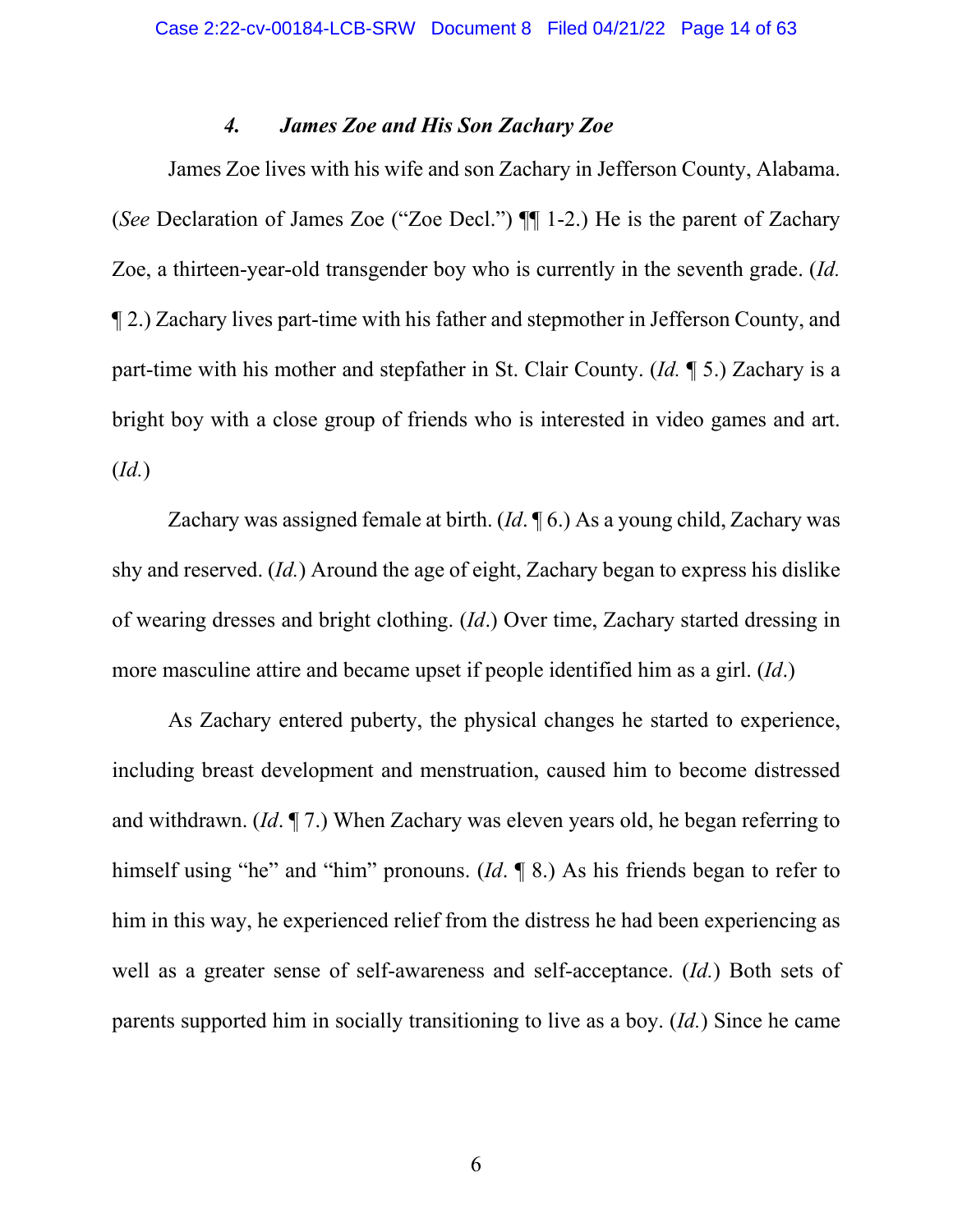#### Case 2:22-cv-00184-LCB-SRW Document 8 Filed 04/21/22 Page 15 of 63

out as transgender and received support from friends and family, Zachary has blossomed into a happier and more outgoing child. (*Id*. ¶ 9.)

In October 2021, after completing appropriate mental health evaluations, and with the support of his pediatrician and both sets of parents, Zachary began pubertyblockers. (*Id*. ¶ 10.) He recently had an appointment to be assessed for hormone therapy at Children's Hospital of Alabama at Birmingham. (*Id*.)

If the Act is enforced, Zachary's parents will no longer be able to rely on—or follow—the advice of qualified and trusted healthcare providers to make decisions that keep Zachary healthy and safe. (*Id*. ¶ 11.) Zachary's life will also be disrupted, and his physical and mental health will suffer. (*Id*. ¶ 13.) If he cannot remain on puberty blocking medication, Zachary's body will begin to develop in ways that are inconsistent with his identity as a boy, which will cause him severe distress. (*Id.*) It will also mean that he may have to take more serious steps in the future as an adult to treat his gender dysphoria, including, for example, having to undergo otherwise avoidable surgery. (*Id.*)

## *5. Kathy Noe and Her Son Christopher Noe*

Christopher Noe is a seventeen-year-old transgender boy who resides with his mother, Kathy Noe, in Lee County, Alabama. (*See* Declaration of Kathy Noe ("Noe Decl.") ¶¶ 1-2.) Christopher and Kathy moved to Alabama when Christopher was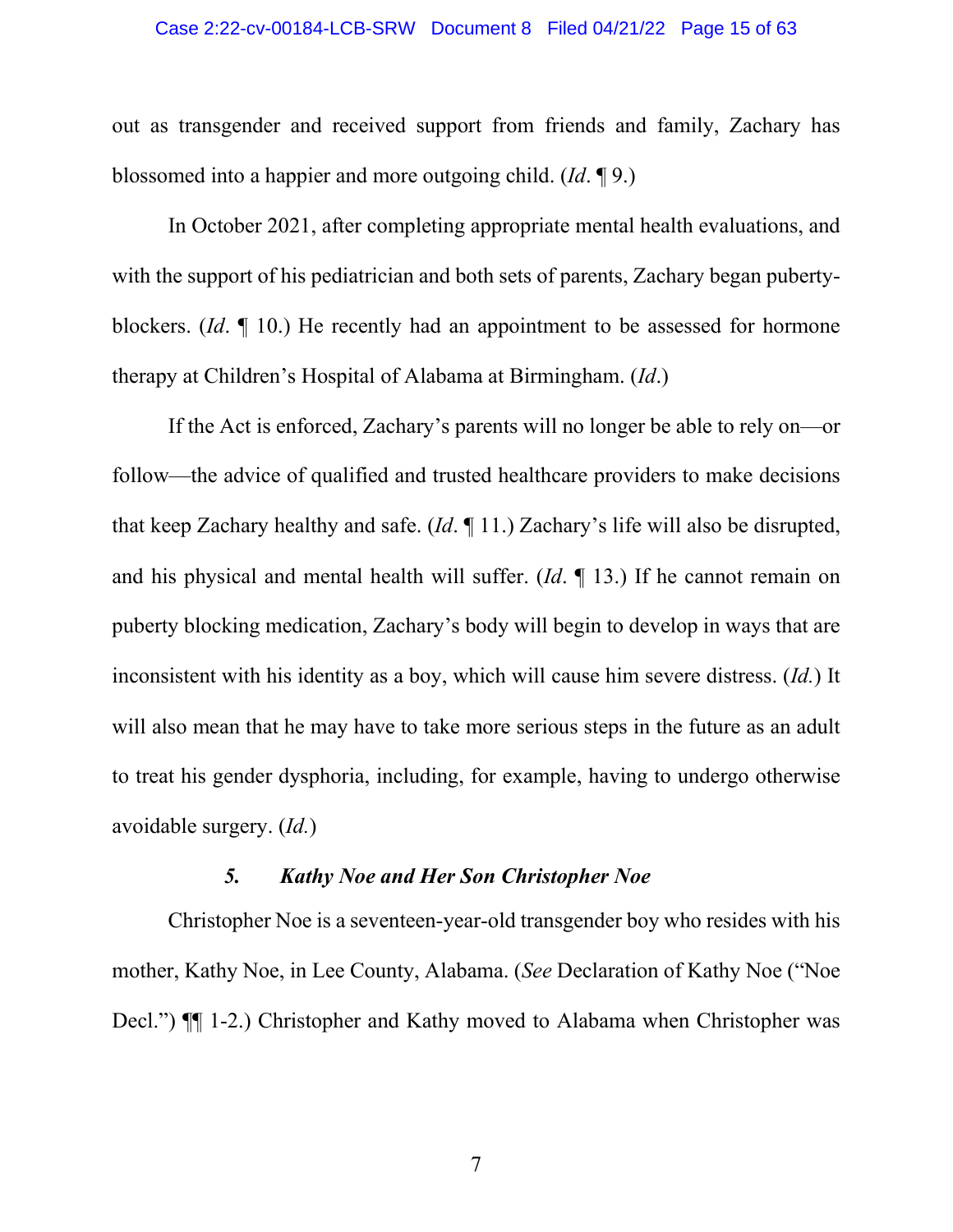three years old. (*Id*. ¶¶ 3-4.) Kathy is former active-duty military, while Christopher's father is still active-duty military and is deployed abroad. (*Id.* ¶ 3.)

Since Christopher was a toddler, he resisted anyone's attempts to dress him as a girl. (*Id*. ¶¶ 5-6.) He even refused to attend his sixth-grade graduation because doing so meant he would have to wear a dress. (*Id*. ¶ 6.) As Christopher began to enter puberty, his distress at the changes his body was undergoing and at being made to present as female intensified. (*Id*. ¶ 12.) When Christopher was fourteen, he told his mother he is transgender. (*Id*. ¶ 8.) Kathy found Christopher a therapist experienced in working with transgender young people. (*Id*. ¶ 9.) The therapist helped both Christopher and Kathy navigate the beginning stages of Christopher's transition. (*Id*.)

About a year later, Christopher came out to his father as transgender. (*Id*. ¶ 10.) Christopher's father struggled initially, but because of his love for Christopher, his father began to accept Christopher for who he is. (*Id.*) With his father's support, Kathy took Christopher to a physician to begin the evaluation for hormone therapy. (*Id*. ¶¶ 10, 14.) Because Kathy and Christopher live close to the Alabama-Georgia state line, Christopher's doctors are in Columbus, Georgia. (*Id*. ¶ 16.) Christopher's prescriptions, however, are filled in Alabama, and Kathy gives Christopher his hormone injections at home. (*Id.* ¶¶ 15-16.)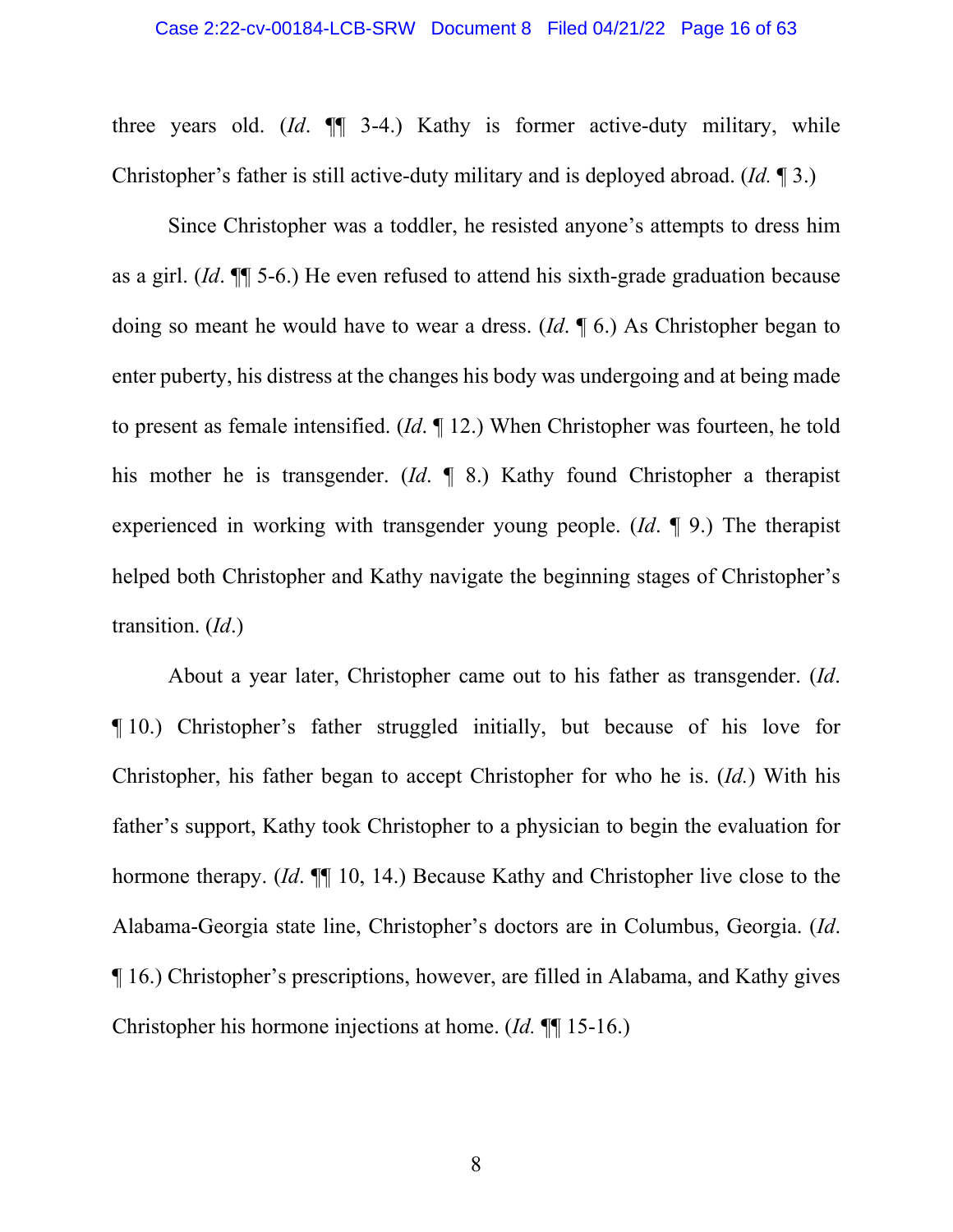Christopher began hormone therapy in March 2022. (*Id*. ¶ 15.) Since then, Christopher has been noticeably happier. (*Id*. ¶ 17.) He is more outgoing and confident at work and around other people. (*Id.*) If the Act is allowed to go into effect, Christopher's medical care will be disrupted, which will have devastating and irreversible physical and psychological consequences. (*Id*. ¶ 18.)

### *6. Dr. Jane Moe*

Dr. Jane Moe is a licensed clinical psychologist who has been practicing in Alabama for twenty years and works in a hospital setting within the UAB system providing direct mental health care to children and adolescents. (*See* Declaration of Dr. Jane Moe ("Moe Decl.") ¶¶ 1-4.) For the past two years, Dr. Moe has treated approximately forty transgender young people, ranging in age from five to nineteen.  $(Id. \P 4.)$ 

She follows the standard of care developed by the World Professional Association for Transgender Health ("WPATH") and a comprehensive informedconsent protocol. (*Id*. ¶ 5.) Her assessment of transgender youth involves parents as well as the patient. (*Id*. ¶¶ 5-6.) The process requires a minimum of three to four visits, which typically take place over the course of two to three months. (*Id*. ¶ 6.) The assessment is comprehensive and involves many different methods of gathering information on the patient, including discussions with the parents, to determine whether they meet the diagnostic criteria for gender dysphoria. (*Id*. ¶¶ 7-8.)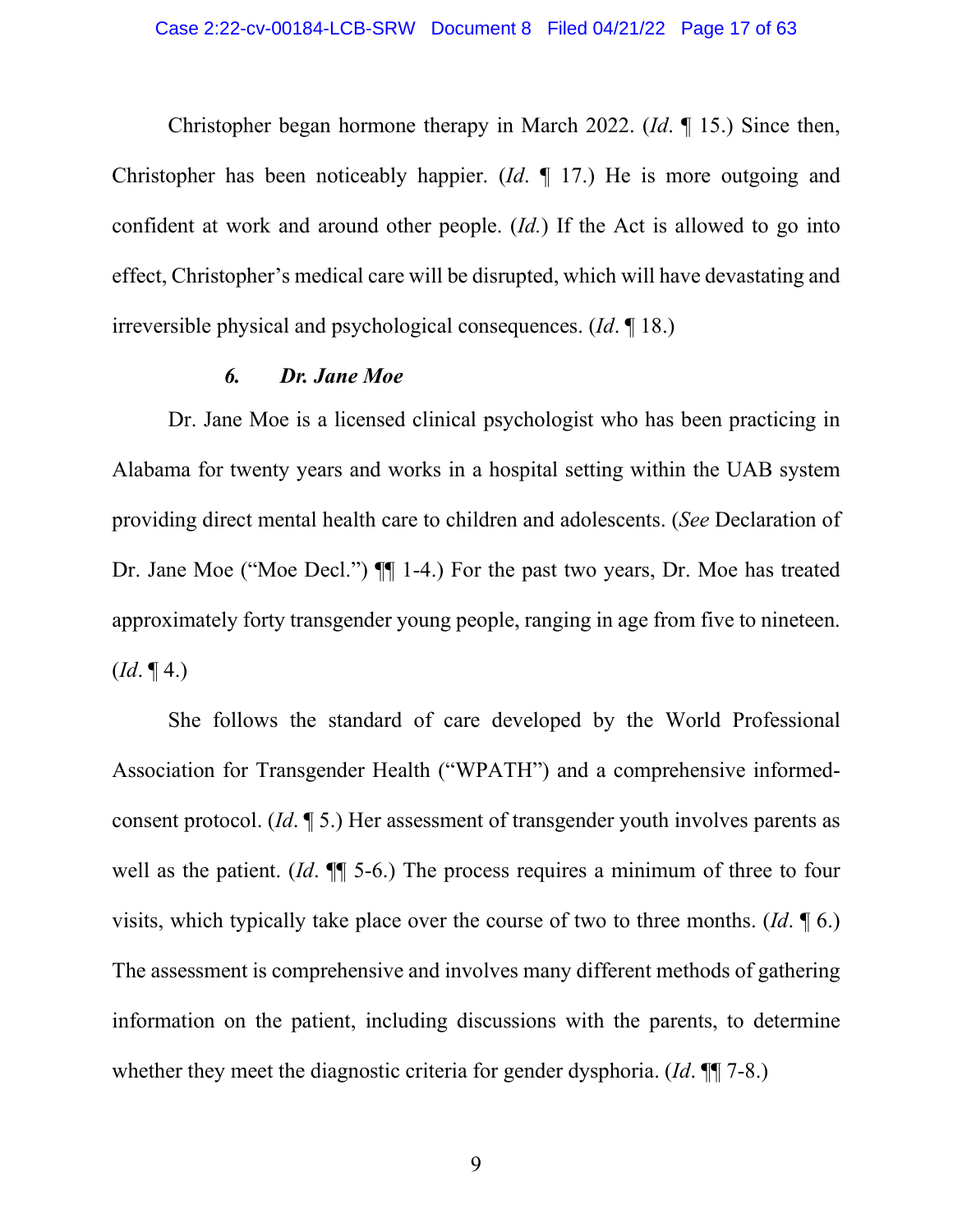#### Case 2:22-cv-00184-LCB-SRW Document 8 Filed 04/21/22 Page 18 of 63

Dr. Moe also reviews with the patient and the patient's parents the risks, benefits, and ranges of medical treatment available and appropriate for treating any patient's condition. (*Id*. ¶ 9.) Dr. Moe then writes a letter to the patient's doctor detailing the results of her assessment and recommendations for continued care. (*Id*.  $\P\P$  9, 11.)

For Dr. Moe, the Act means that she must either abandon her professional and ethical obligations when treating transgender patients or risk criminal penalty for providing mental health care consistent with the prevailing standards of care. (*Id*. ¶ 14.) She is deeply concerned about the effects this law will have on her patients' mental health, many of whom already experience bullying and harassment in their schools and communities. (*Id*. ¶ 15.) She is concerned that if healthcare providers are required to comply with the Act, transgender youth will be denied essential care. (*Id*. ¶ 13.) Their mental health will deteriorate, impairing their ability to function in their day-to-day lives. (*Id*. ¶ 16.) That decline in mental health will cause a cascade of negative health outcomes, including exacerbating co-occurring mental health issues, increased reliance on maladaptive coping mechanisms (*e.g.*, cutting, substance abuse), and suicidality. (*Id*.)

### *7. Dr. Rachel Koe*

Dr. Rachel Koe is a board-certified pediatrician in southeast Alabama. (*See* Declaration of Dr. Rachel Koe ("Koe Decl.") ¶¶ 1-3.) Over the past decade, Dr. Koe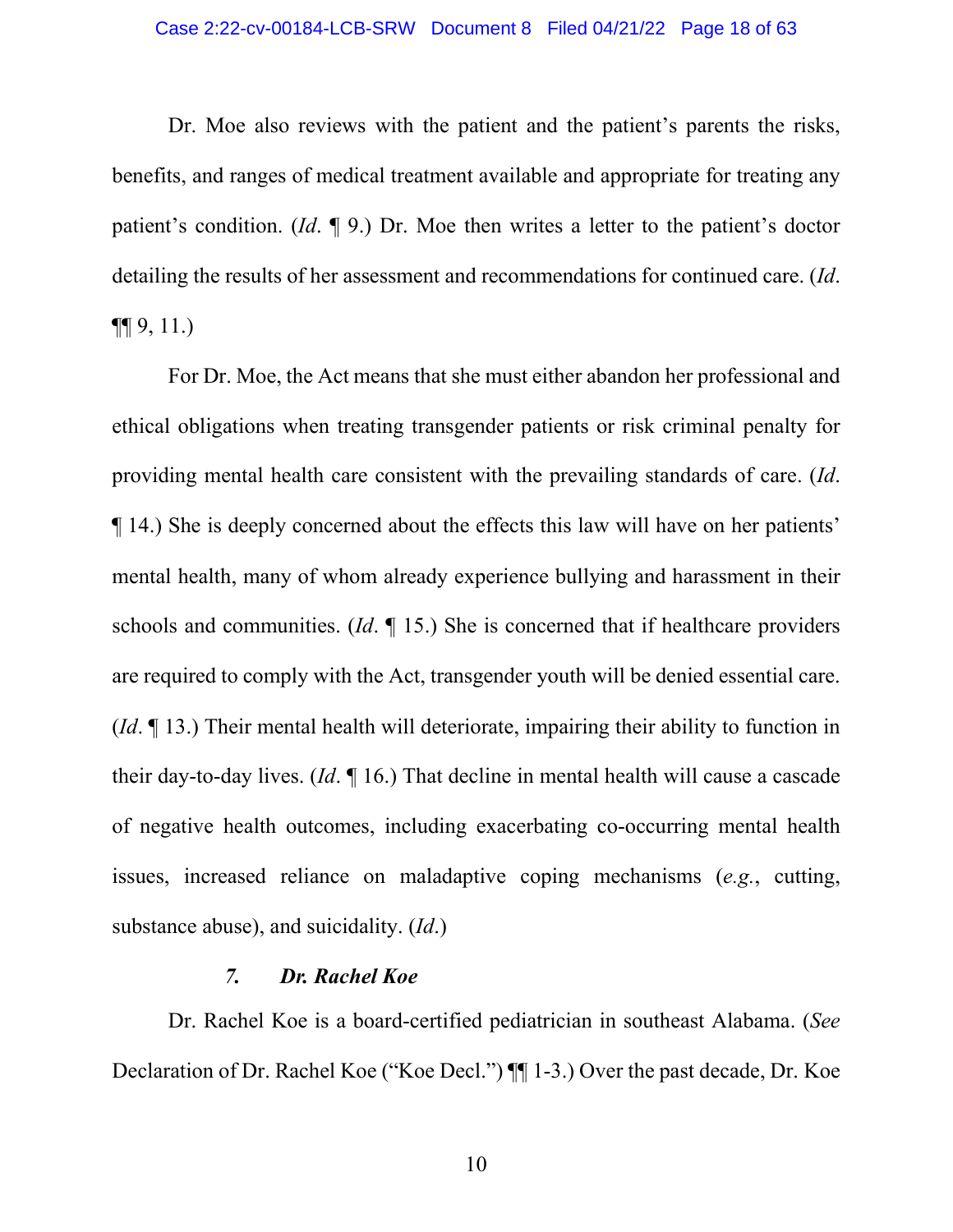has treated a handful of transgender patients, including one current patient for whom she provides primary care. (*Id.* ¶¶ 4, 9-10.) Depending on need, Dr. Koe has referred transgender patients and their parents to local mental health providers as well as the gender clinic at UAB Hospital. (*Id*. ¶¶ 5, 9.) Even after referral, Dr. Koe remains involved with her transgender patients' care, as she does for other patients referred for specialty treatments. (*Id.* ¶¶ 6, 9.) For example, Dr. Koe's office draws blood for their transgender patient's regular blood work in advance of appointments with the gender clinic. (*Id.*) Additionally, she and her staff provide support to patients who need assistance in self-administering injectable hormone medications like testosterone. (*Id.*)

If the Act goes into effect, Dr. Koe will be forced to choose between complying with the Act and providing for the medical needs of her current and any future transgender patients. (*Id*. ¶¶ 11-13.) She knows that if she does not provide the medical treatments they need, her transgender patients' mental and physical health will deteriorate. (*Id.* ¶ 11.) Because of the Act, Dr. Koe will also be required to curtail her speech as she will no longer be allowed to provide accurate and comprehensive information to parents of transgender children and will be prohibited from making appropriate referrals. (*Id*. ¶ 12.) Changing her practice in these ways would also put Dr. Koe in jeopardy of violating her legal obligation as a Medicaid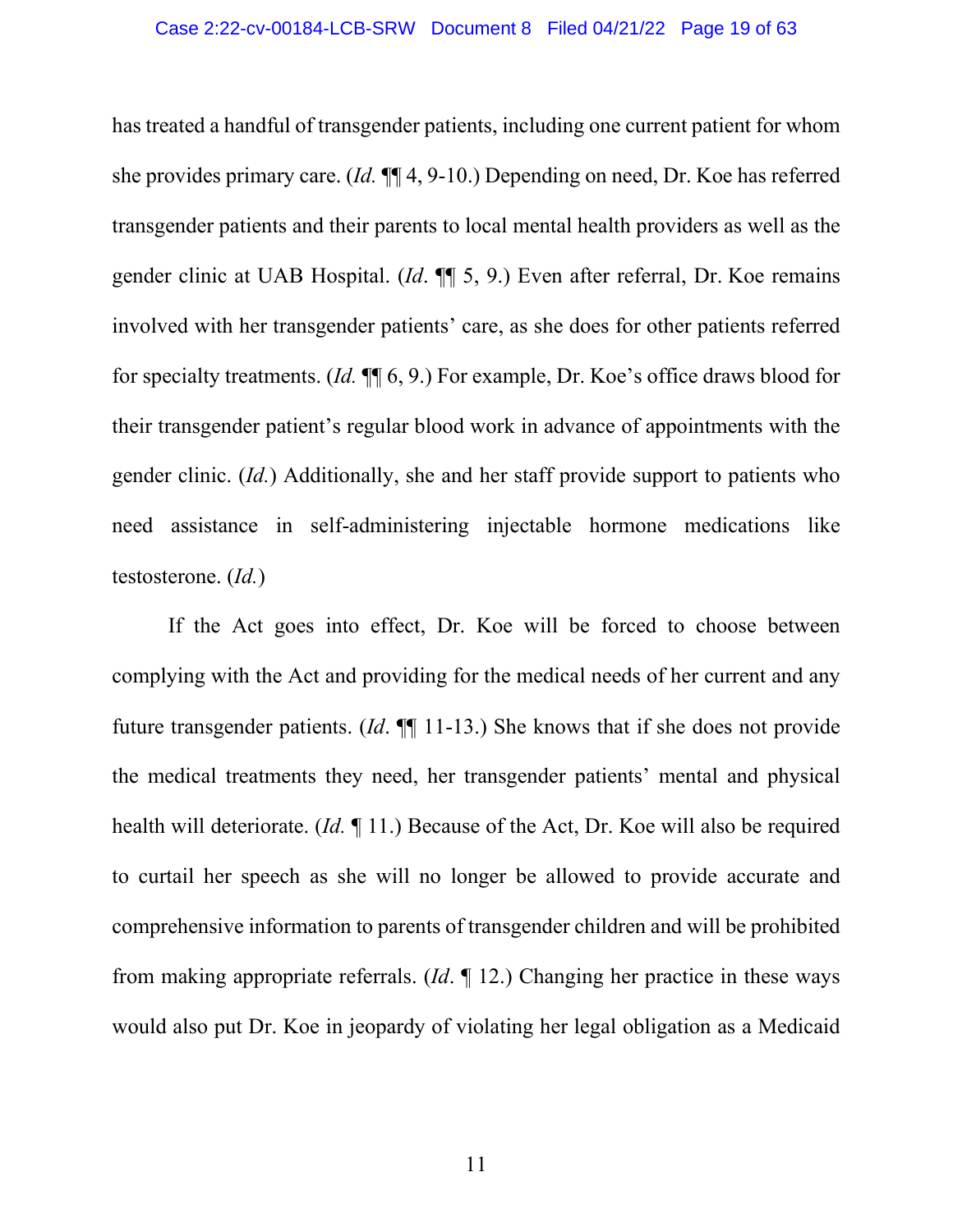provider not to discriminate in the provision of medical care to her transgender patients. (*Id*. ¶ 13.)

## **B. Transition Is the Established Course of Care for Gender Dysphoria.**

Gender dysphoria is a serious medical condition that has been recognized for decades (*See* Declaration of Dr. Linda Hawkins ("Hawkins Decl.") ¶ 25; Declaration of Dr. Stephen Rosenthal ("Rosenthal Decl.") ¶¶ 23-24.) The diagnosis describes the clinical distress a transgender person feels from being made to live without any way to resolve the conflict between their assigned sex and their gender identity. (Hawkins Decl. ¶ 24; Rosenthal Decl. ¶¶ 26-27.) Gender dysphoria is a rare condition that can be experienced by both adults and youth. (Rosenthal Decl. ¶ 24.) If untreated, gender dysphoria leads to serious negative health outcomes including anxiety, severe distress, thoughts or attempts at self-harm, and in many cases, suicide. (Hawkins Decl. ¶ 39; Rosenthal Decl. ¶¶ 26, 45, 55.)

Gender dysphoria, however, is highly treatable. (Rosenthal Decl. ¶ 26.) When individuals with gender dysphoria are diagnosed and medically treated so they live consistent with their gender identity, they can survive and thrive. (Hawkins Decl. ¶ 26; Rosenthal Decl. ¶ 36.) The overall course of treatment that allows a transgender person to live consistent with their gender identity is called transition. (Rosenthal Decl. ¶ 32.) While few minors experience gender dysphoria, for those who do, being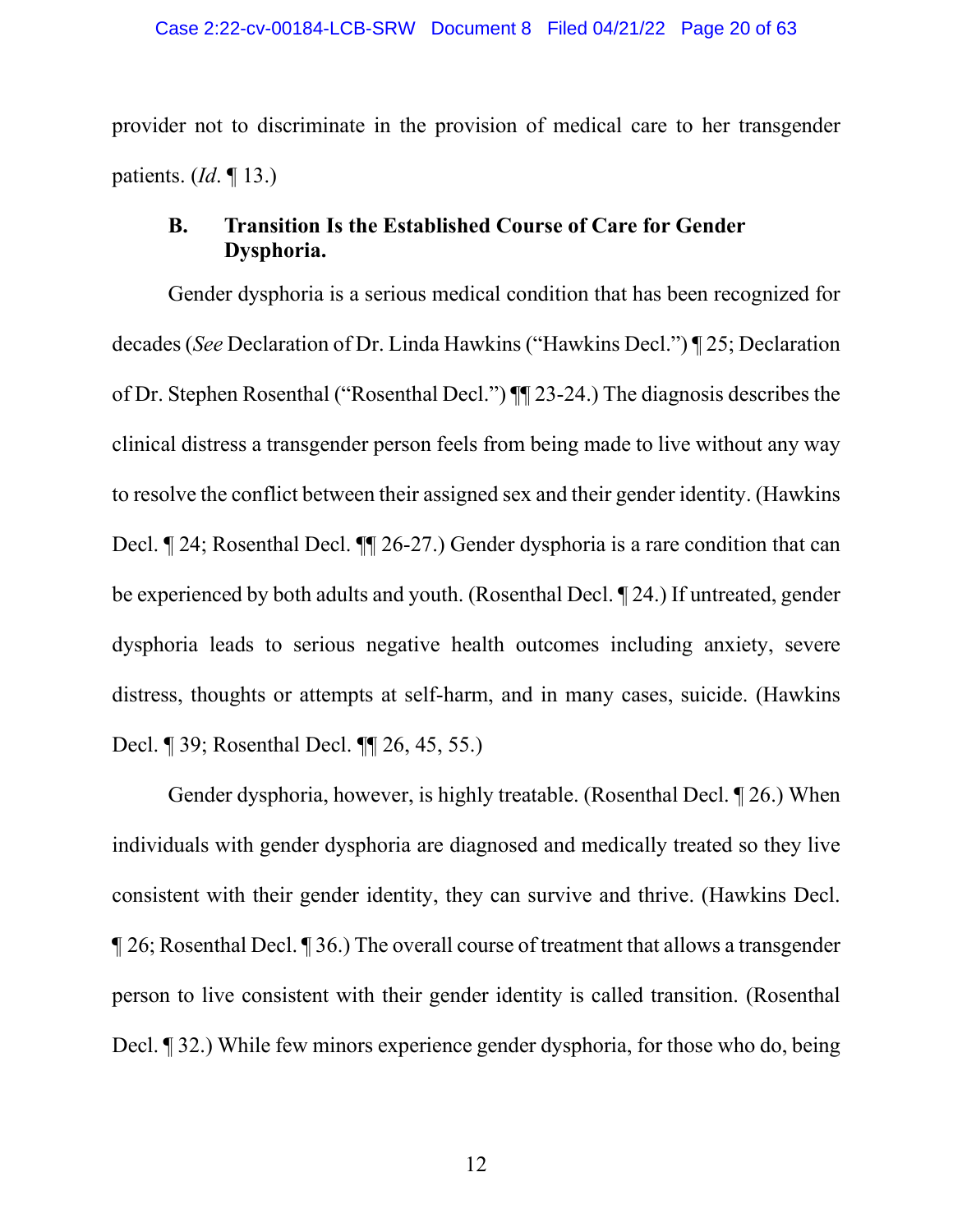able to transition and to receive appropriate medical care is lifesaving. (Hawkins Decl. ¶ 41; Rosenthal Decl. ¶ 45.)

For more than four decades, medical organizations have studied and created an evidence-based standard for the medical treatment of transgender patients. (*See* Declaration of Dr. Morissa Ladinsky ("Ladinsky Decl.") ¶ 7; Rosenthal Decl. ¶¶ 2-24, 27-31.) This standard confirms that transition, including puberty blockers and hormone therapy where appropriate, is the only safe and effective treatment for gender dysphoria. (Hawkins Decl. ¶ 38; Rosenthal Decl. ¶ 23.)

The specific components of a patient's transition and treatment plan are based on that individual's medical and mental health needs after comprehensive evaluation by a multidisciplinary team. (Ladinsky Decl*.* ¶¶ 10-12; Rosenthal Decl. ¶¶ 5, 33, 46.) Qualified professionals manage these treatments, often in a multidisciplinary setting with endocrinologists, pediatricians, and clinical psychologists. (Hawkins Decl. ¶ 29; Ladinsky Decl. ¶ 10; Rosenthal Decl. ¶¶ 5, 47-48.) The American Academy of Pediatrics has adopted this treatment protocol as safe and effective for the health and wellbeing of children and adolescents suffering from gender dysphoria. (Hawkins Decl. ¶ 25; Ladinsky Decl. ¶ 7; Rosenthal Decl. ¶ 30.)

Before a minor begins any treatment for gender dysphoria, health care providers undertake a rigorous informed consent process. (Hawkins Decl. ¶ 36; Ladinsky Decl.  $\P$  9-10; Rosenthal Decl.  $\P$  48-51.) Once informed consent is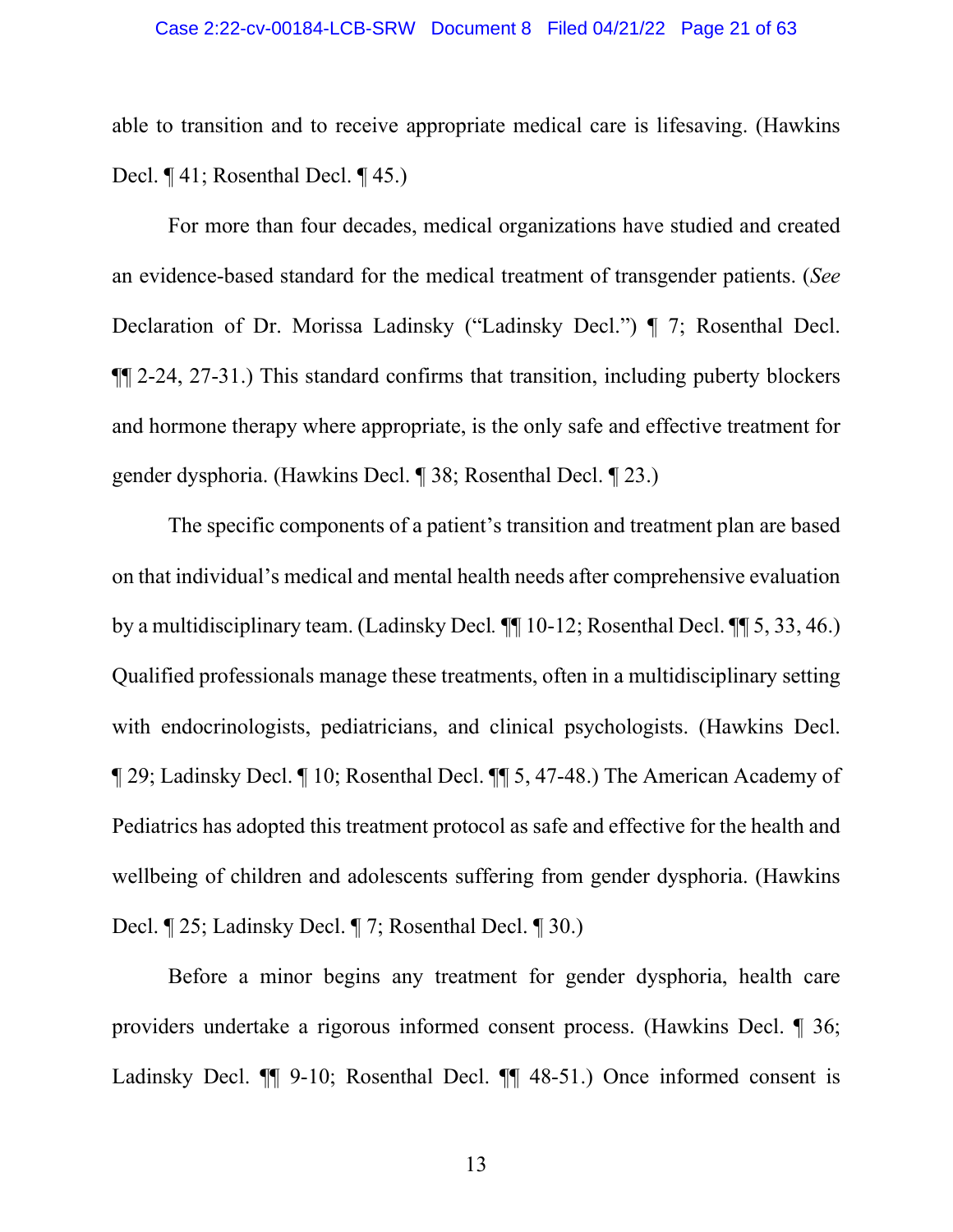#### Case 2:22-cv-00184-LCB-SRW Document 8 Filed 04/21/22 Page 22 of 63

obtained, there is also a great deal of parent education, counseling of parents, and communication among physicians in the treatment of transgender adolescents. (Hawkins Decl. ¶¶ 36-37; Ladinsky Decl. ¶¶ 10-12; Rosenthal Decl. ¶ 47*.*)

The standard of care for the treatment of gender dysphoria in minors consists of social transition and related medical interventions that allow transgender youth to live comfortably consistent with their gender identity. (Hawkins Decl. ¶¶ 27-29; Rosenthal Decl. ¶ 32.) A young person's social transition can include adopting a new name and pronouns, changing clothes and physical appearance, and correcting identity documents. (Hawkins Decl. ¶¶ 27-29; Rosenthal Decl. ¶ 32.) Medical interventions, which may be pursued concurrently with a social transition, can involve the use of puberty-blocking medication, and for older adolescents, hormone therapy. (Hawkins Decl. ¶ 29; Rosenthal Decl. ¶¶ 35-41.) Although transgender adults may pursue surgical treatment, surgery is rarely indicated for transgender minors. (Rosenthal Decl. ¶ 46*.*)

After the onset of puberty, minors diagnosed with gender dysphoria may be prescribed puberty-blocking medications to prevent them from continuing to undergo puberty in their birth sex and developing permanent physical characteristics that conflict with their gender identity. (*Id*. ¶¶ 35-38.) Puberty-blocking medications work by pausing endogenous puberty at whatever stage it is when the treatment begins, limiting the influence of a person's endogenous hormones on their body.

14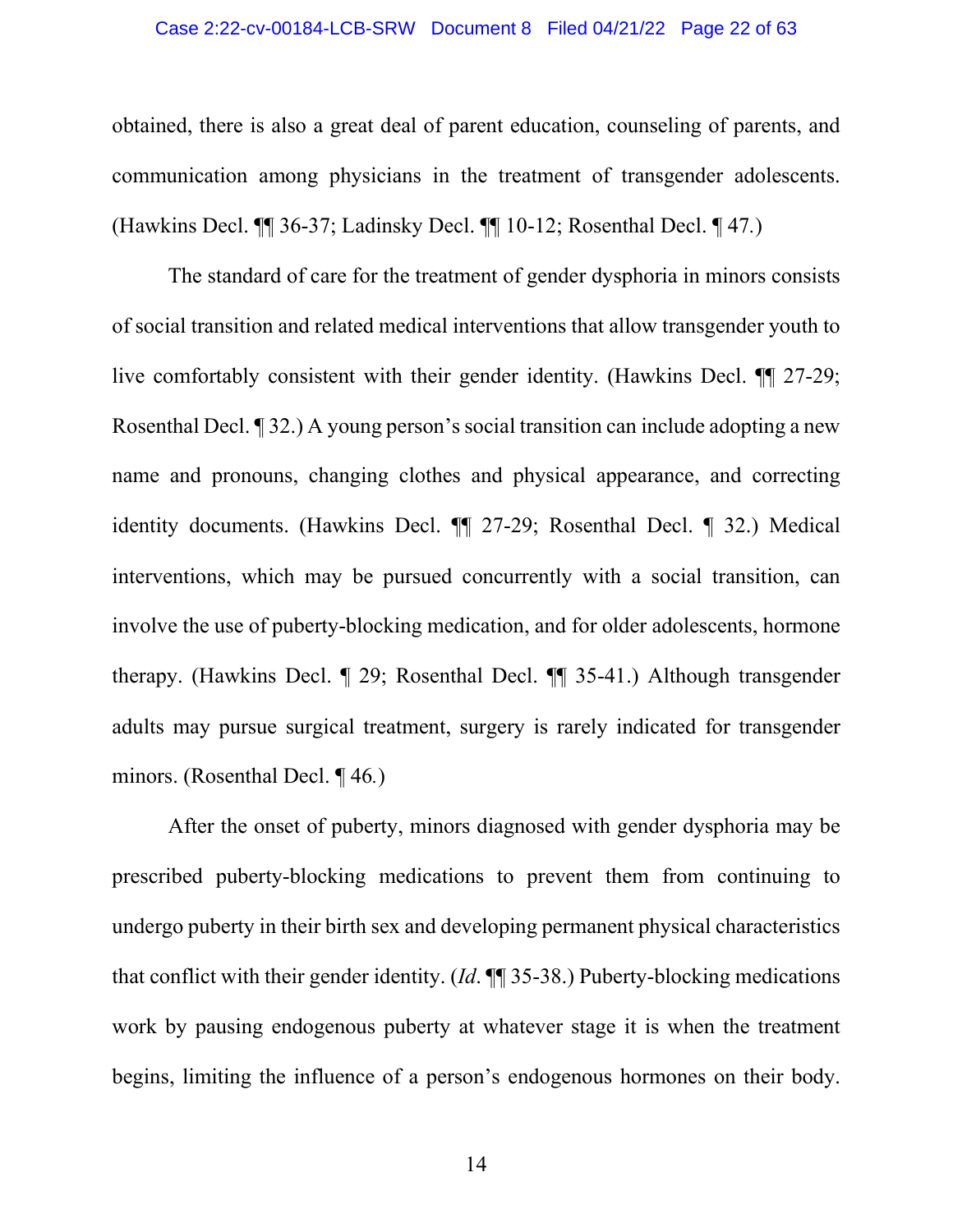(*Id*. ¶ 36.) For example, a transgender girl on puberty-blocking medications would not experience the physical changes caused by testosterone, including facial and body hair, male muscular development, an Adam's apple, or masculinized facial structures. (*Id*.) Similarly, a transgender boy would not experience breast development, menstruation, or widening of the hips. (*Id*.)

Treatment with puberty-blocking medications is reversible, meaning that if a minor stops taking the medication, puberty in the minor's birth sex resumes. (*Id.*  ¶¶ 38-39.) In addition to alleviating gender dysphoria and supporting a child's social transition, puberty-blocking medications may eliminate the need for future surgical treatments to treat ongoing gender dysphoria as an adult, such as male chest reconstruction surgery, electrolysis of facial and body hair, and feminizing facial surgeries. (*Id.* ¶¶ 36-37, 44.) Banning puberty-blocking medications for these youth may require them to undergo future surgeries as adults that they could otherwise avoid. (*Id*.).

Later in adolescence, a transgender young person may be prescribed hormone therapy when doing so is medically indicated. (*Id*. ¶ 39.) Before such therapy begins, a mental health professional must: (1) confirm the persistence of gender dysphoria; (2) assess any coexisting psychological, medical, or social problems that could interfere with treatment have been addressed and the minor's situation and functioning are stable enough to start treatment; and (3) verify that the minor has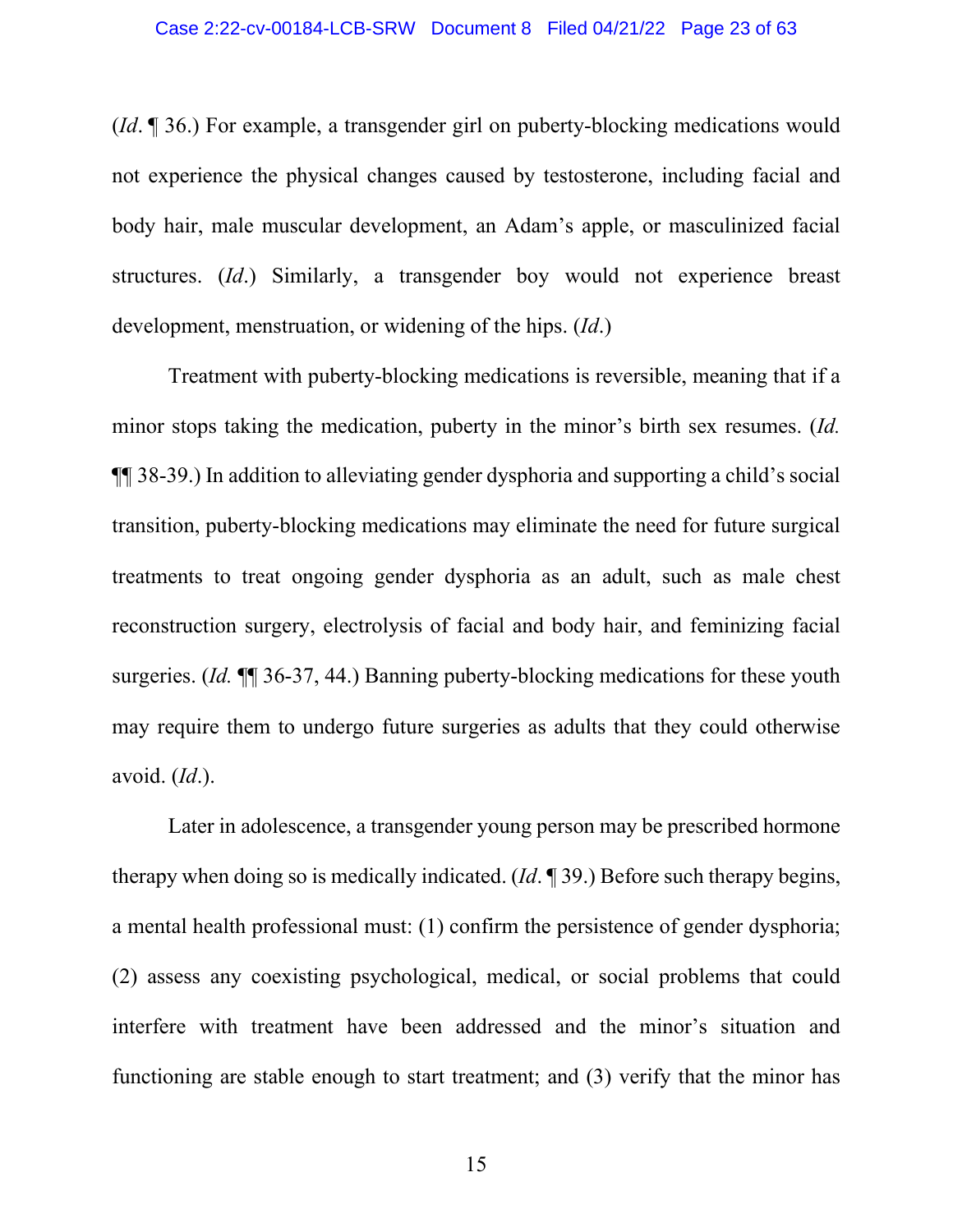#### Case 2:22-cv-00184-LCB-SRW Document 8 Filed 04/21/22 Page 24 of 63

sufficient mental capacity to understand the consequences of the treatment. (*Id*. ¶¶ 48-51; Hawkins Decl. ¶ 36; Ladinsky Decl. ¶¶ 9-11.) A pediatric endocrinologist or other medical doctor must also consent to and monitor the treatment plan. (Ladinsky Decl. ¶ 13.) With this treatment, a transgender minor would have the same typical levels of testosterone/estrogen as a non-transgender peer. (Rosenthal Decl.  $\P$  39.)

The World Professional Association for Transgender Health developed the standard of care, which represents an expert consensus based on the best available science, on transgender healthcare. (Ladinsky Decl. ¶ 7; Rosenthal Decl. ¶¶ 28-29.) The American Medical Association, American Academy of Pediatrics, American Psychiatric Association, American Psychological Association, Pediatric Endocrine Society, and the Endocrine Society all follow the World Professional Association for Transgender Health Standards of Care. (Ladinsky Decl. ¶ 7; Dr. Rosenthal Decl.  $\P 30.$ 

The diagnosis and treatment of gender dysphoria is an established part of the curriculum in medical schools across the United States. (Ladinsky Decl. ¶ 8.) Alabama, for example, requires all physicians to be knowledgeable about transgender medicine to pass medical board exams. (*Id*.)

16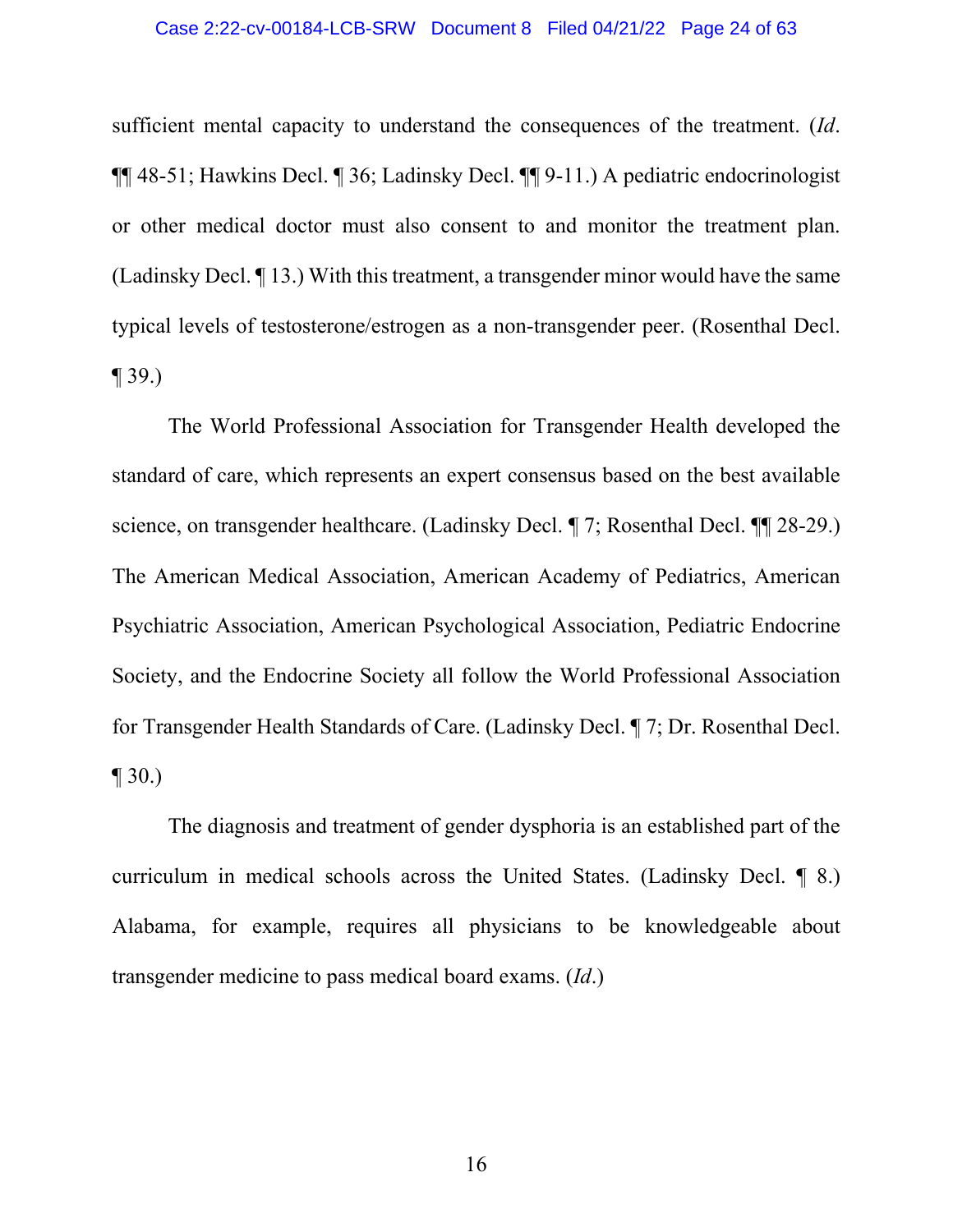### **C. The Alabama Vulnerable Child Compassion and Protection Act**

On April 8, 2022, Defendant Governor Kay Ivey signed the Alabama Vulnerable Child Compassion and Protection Act (the "Act") into law. The Act prohibits any person, including a parent or a doctor, from obtaining or providing medical treatments consistent with the current medical standard of care, for a transgender minor. Unless enjoined, the Act will become effective on May 8, 2022.

The Act states in relevant part:

Section 4. (a) Except as provided in subsection (b), no person shall engage in or cause any of the following practices to be performed upon a minor if the practice is performed for the purpose of attempting to alter the appearance of or affirm the minor's perception of his or her gender or sex, if that perception is inconsistent with the minor's sex as defined in this act:

- (1) Prescribing or administering puberty blocking medication to stop or delay normal puberty.
- (2) Prescribing or administering supraphysiologic doses of testosterone or other androgens to females.
- (3) Prescribing or administering supraphysiologic doses of estrogen to males.
- (4) Performing surgeries that sterilize, including castration, vasectomy, hysterectomy, oophorectomy, orchiectomy, and penectomy.
- (5) Performing surgeries that artificially construct tissue with the appearance of genitalia that differs from the individual's biological sex, including metoidioplasty, phalloplasty, and vaginoplasty.
- (6) Removing any healthy or non-diseased body part or tissue, except for a male circumcision.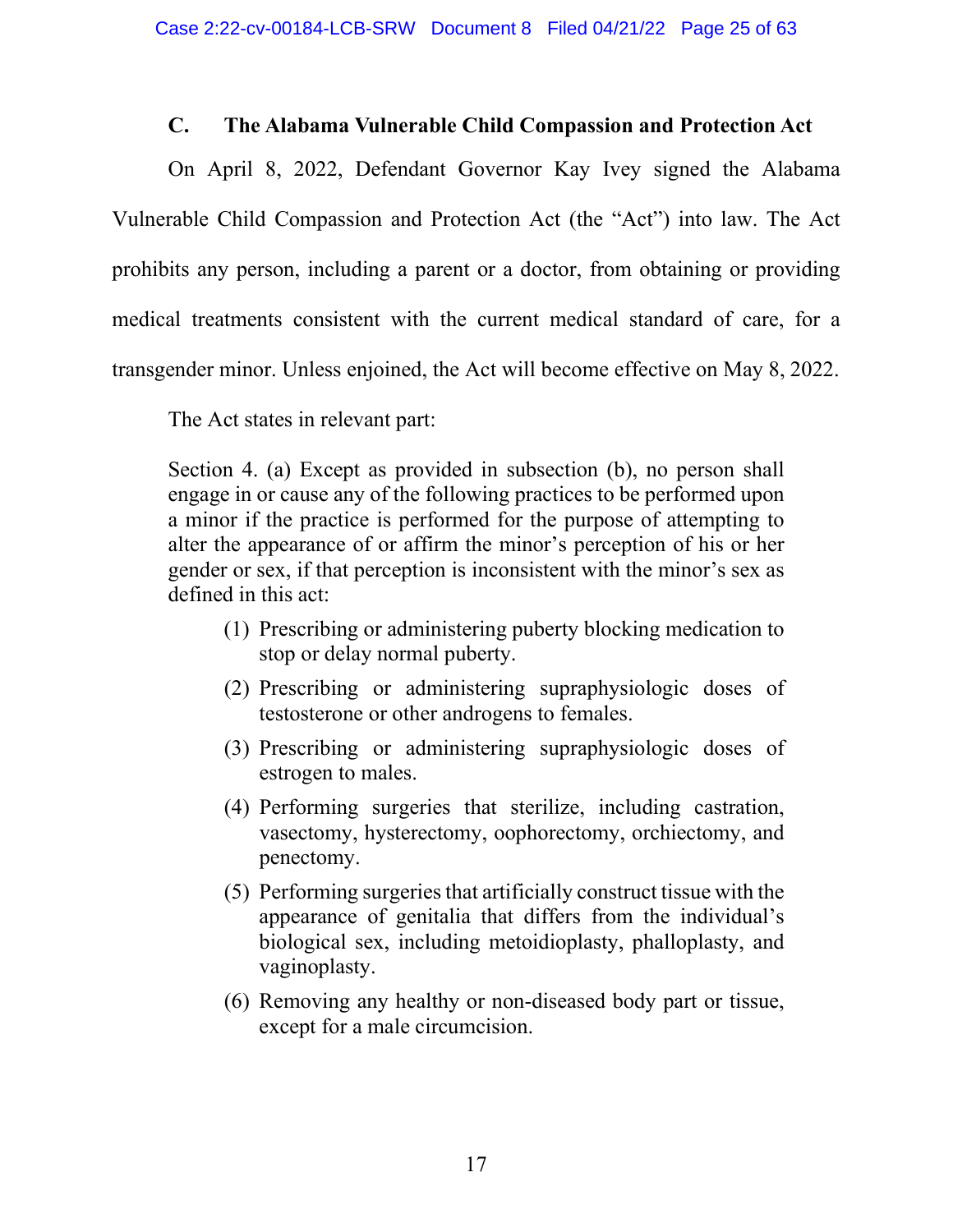Ala. Vulnerable Child Compassion and Protection Act, S.B. 184, No. 2022-289, § 4(a) (Ala. 2022). A violation of this provision is a Class C felony punishable by up to 10 years imprisonment and fines up to \$15,000. *Id.* § 4(c); ALA. CODE §§ 13A-5-6, 13A-5-11.

### **III. ARGUMENT**

To obtain a preliminary injunction, a movant must show: "(1) it has a substantial likelihood of success on the merits; (2) irreparable injury will be suffered unless the injunction issues; (3) the threatened injury to the movant outweighs whatever damage the proposed injunction may cause the opposing party; and (4) if issued, the injunction would not be adverse to the public interest." *Jones v. Governor of Fla*., 950 F.3d 795, 806 (11th Cir. 2020) (citing *Siegel v. LePore*, 234 F.3d 1163, 1176 (11th Cir. 2000) (en banc)). "[A]ll of the well-pleaded allegations of [the] complaint and uncontroverted affidavits filed in support of the motion for a preliminary injunction are taken as true." *Elrod v. Burns*, 427 U.S. 347, 350 n.1 (1976).

A temporary restraining order may be imposed "to preserve the court's ability to make a meaningful ruling on the merits," which "often requires preserving the status quo." *W. Ala. Women's Ctr. v. Williamson*, 120 F. Supp. 3d 1296, 1320 (M.D. Ala. 2015). To obtain a temporary restraining order, the movant must show: "(1) a substantial likelihood of ultimate success on the merits; (2) the TRO is necessary to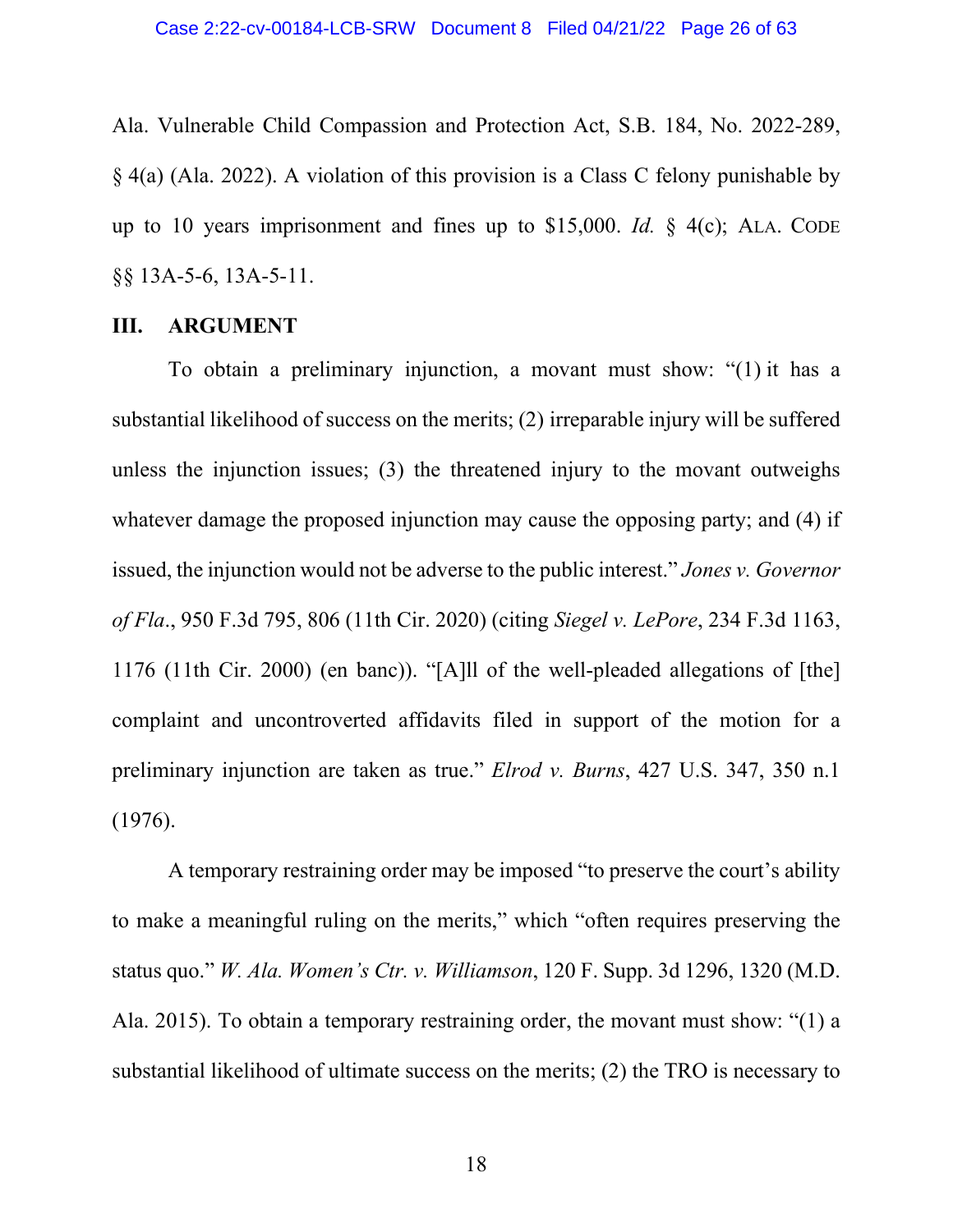#### Case 2:22-cv-00184-LCB-SRW Document 8 Filed 04/21/22 Page 27 of 63

prevent irreparable injury; (3) the threatened injury outweighs the harm the TRO would inflict on the non-movant; and (4) the TRO would serve the public interest." *Ingram v. Ault*, 50 F.3d 898, 900 (11th Cir. 1995).

These factors strongly support entry of a preliminary injunction in this case. In the event that the Court is unable to make a ruling on the merits of Plaintiffs' preliminary injunction motion before the May 8, 2022 effective date of the Act, these factors also warrant entry of a temporary restraining order because "it is in the public interest to preserve the status quo and give the court an opportunity to evaluate fully the lawfulness of [the Act] without subjecting the plaintiffs, their patients, or the public at large to any of its potential harms." *Planned Parenthood Se., Inc. v. Bentley*, 951 F. Supp. 2d 1280, 1290 (M.D. Ala. 2013).

# **A. Plaintiffs Will Likely Succeed on the Merits of Their Claims Because the Act Is Unconstitutional.**

Plaintiffs have a substantial likelihood of success on the merits of their claims. The Act infringes upon their constitutional rights to parental autonomy and equal protection, violates the right to freedom of speech, and is void for vagueness. It also conflicts with the Affordable Care Act ("ACA"), 42 U.S.C. § 18001, *et seq*. (2010).

# *1. The Act Infringes on Parental Autonomy by Preventing Parents from Obtaining Essential Medical Care for their Children (Count I).*

The Act violates the fundamental right of the Parent Plaintiffs to obtain essential medical care for their children. The Fourteenth Amendment to the United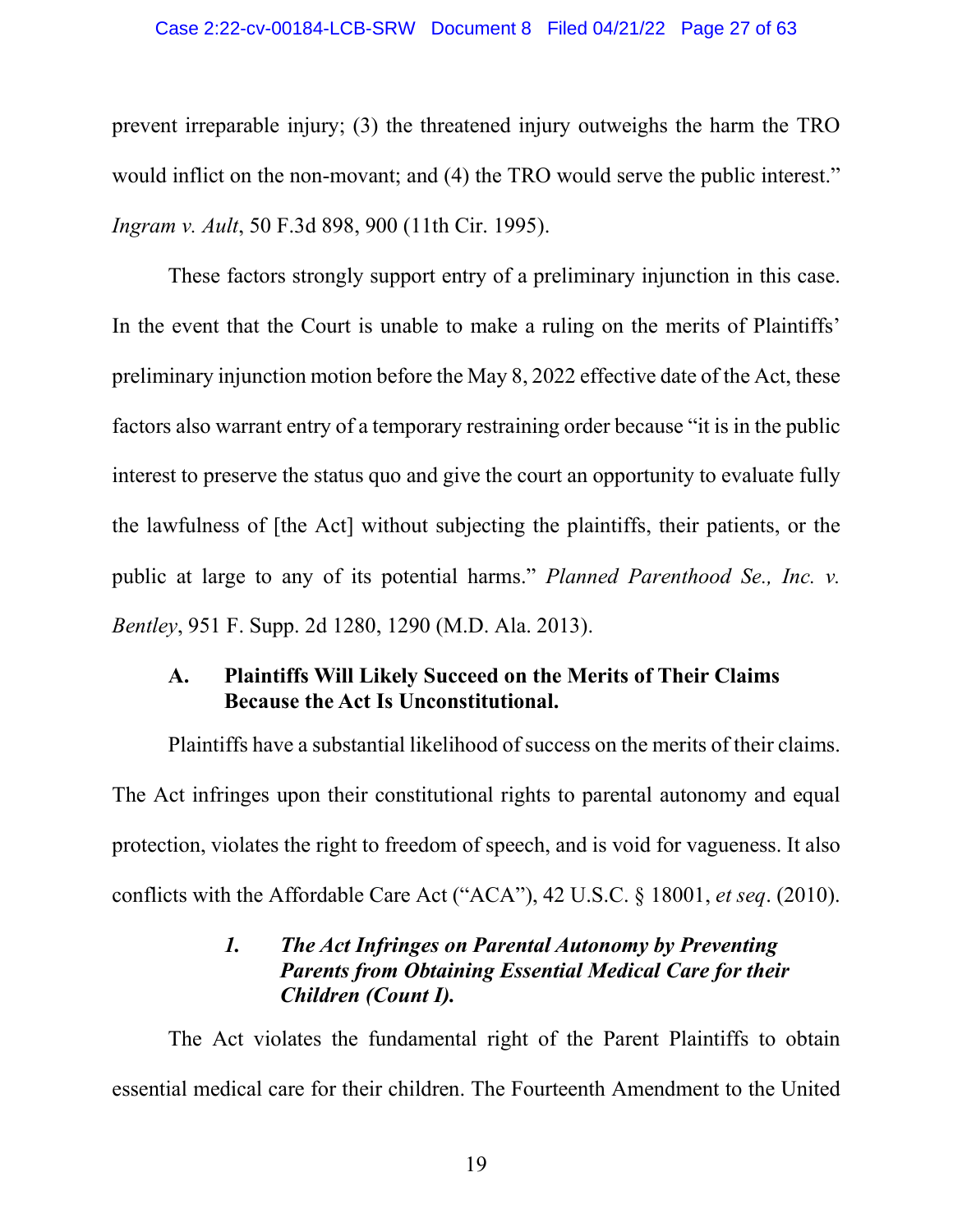States Constitution protects parents' rights to make decisions "concerning the care, custody, and control of their children," based on a "presumption" that "fit parents act in the best interests of their children." *Troxel v. Granville*, 530 U.S. 57, 66, 68-69 (2000). This right is "perhaps the oldest of the fundamental liberty interests recognized by this Court." *Id*. at 65; *see also Parham v. J.R*., 442 U.S. 584, 602 (1979) (collecting cases to demonstrate that the Court has long recognized the importance of parental rights, including *Prince v. Massachusetts*, 321 U.S. 158, 166 (1944), *and Pierce v. Soc'y of the Sisters of the Holy Names of Jesus & Mary*, 268 U.S. 510, 535 (1925)); *May v. Anderson*, 345 U.S. 528, 533 (1953) (recognizing that parental rights are "far more precious . . . than property rights"). Because this right is fundamental, any substantial infringement of parental autonomy is subject to strict scrutiny. *[Lofton v. Sec'y of Dep't of Child. & Fam. Servs.](https://1.next.westlaw.com/Link/Document/FullText?findType=Y&serNum=2004093014&pubNum=0000506&originatingDoc=I07c5ae6047f811eca49eee526a477d8b&refType=RP&fi=co_pp_sp_506_815&originationContext=document&transitionType=DocumentItem&ppcid=cccd514a0e0f42ccb7b4be25b767727b&contextData=(sc.Search)#co_pp_sp_506_815)*, 358 F.3d 804, 815 [\(11th Cir. 2004\);](https://1.next.westlaw.com/Link/Document/FullText?findType=Y&serNum=2004093014&pubNum=0000506&originatingDoc=I07c5ae6047f811eca49eee526a477d8b&refType=RP&fi=co_pp_sp_506_815&originationContext=document&transitionType=DocumentItem&ppcid=cccd514a0e0f42ccb7b4be25b767727b&contextData=(sc.Search)#co_pp_sp_506_815) *see also Troxel*, 530 U.S. at 80 (Thomas, J., concurring).

A parent's ability to seek and obtain appropriate medical treatment to ensure the health and wellbeing of their child is a core aspect of this fundamental right. The Eleventh Circuit has explained that the Due Process Clause prohibits a state, "concerned for the medical needs of a child," from "willfully disregard[ing] the right of parents to generally make decisions concerning the treatment to be given to their children." *Bendiburg v. Dempsey*, 909 F.2d 463, 470 (11th Cir. 1990). "[P]arents have the right to decide free from unjustified governmental interference in matters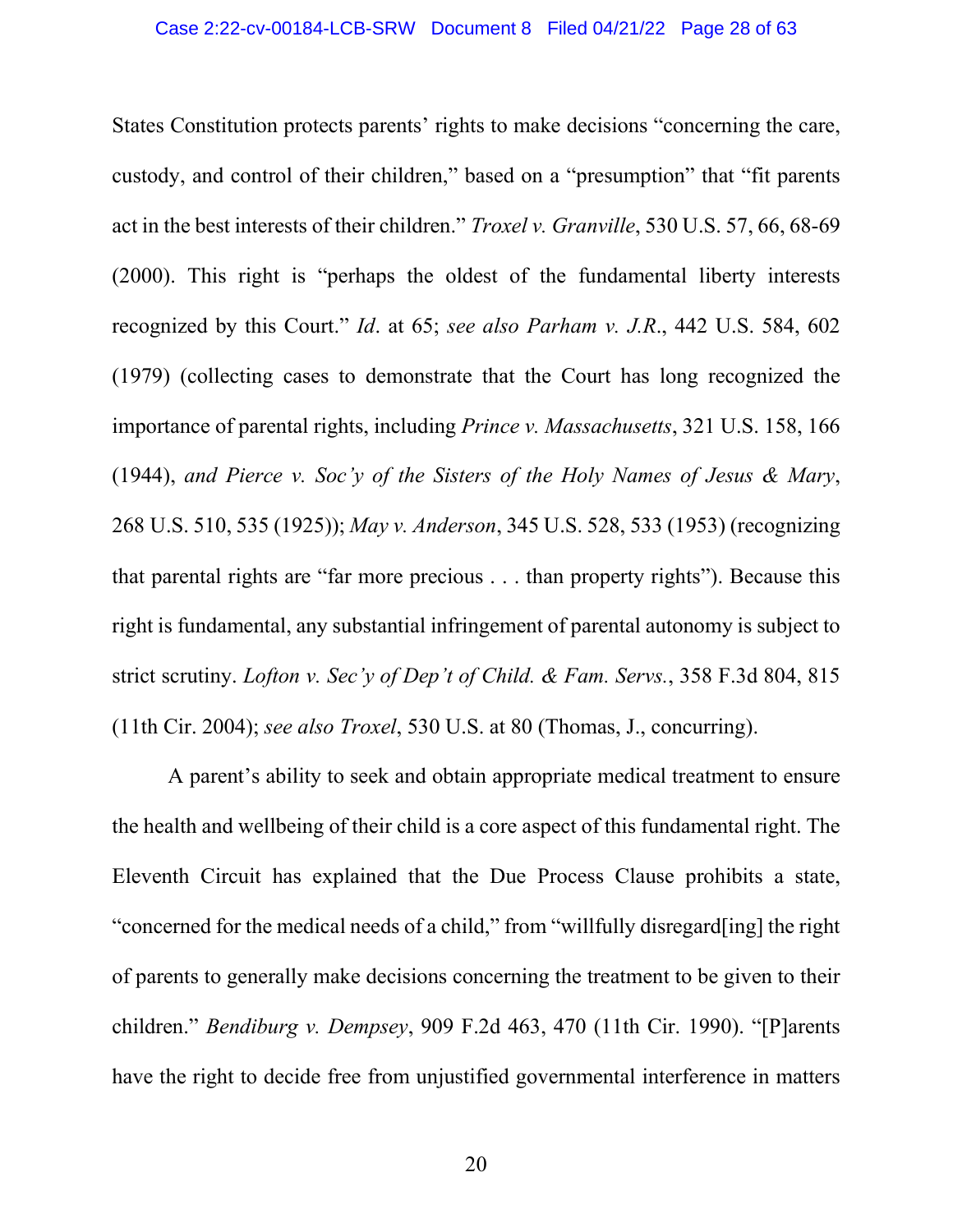concerning the growth, development and upbringing of their children." *Id.* (quoting *Arnold v. Bd. of Educ. of Escambia Cty.*, 880 F.2d 305, 313 (11th Cir. 1989)).

The Act fails constitutional review because it negates, without justification, parents' fundamental right to seek established medical care for their transgender children. Indeed, the Act criminalizes medical care: (1) recommended to the Parent Plaintiffs as appropriate for their children by their medical providers, and (2) recognized by the American Medical Association, American Academy of Pediatrics, American Psychiatric Association, American Psychological Association, Pediatric Endocrine Society, and the Endocrine Society as the only effective treatment for their children. *See Brandt v. Rutledge*, 551 F. Supp. 3d 882, 892 (E.D. Ark. 2021), *appeal docketed*, No. 21-2875 (8th Cir. Apr. 19, 2022) (finding that "Parent Plaintiffs have a fundamental right to seek medical care for their children and, in conjunction with their adolescent child's consent and their doctor's recommendation, make a judgment that medical care is necessary"). The Act prevents parents even from *seeking* expert medical advice by imposing criminal penalties on anyone who "causes" the proscribed treatments to be performed on a transgender minor—language that would encompass consultations with healthcare providers who recommend transition if doing so results in a parent obtaining medical care for their child. SB 184 § 4(a). This categorical, sweeping ban—like any ban on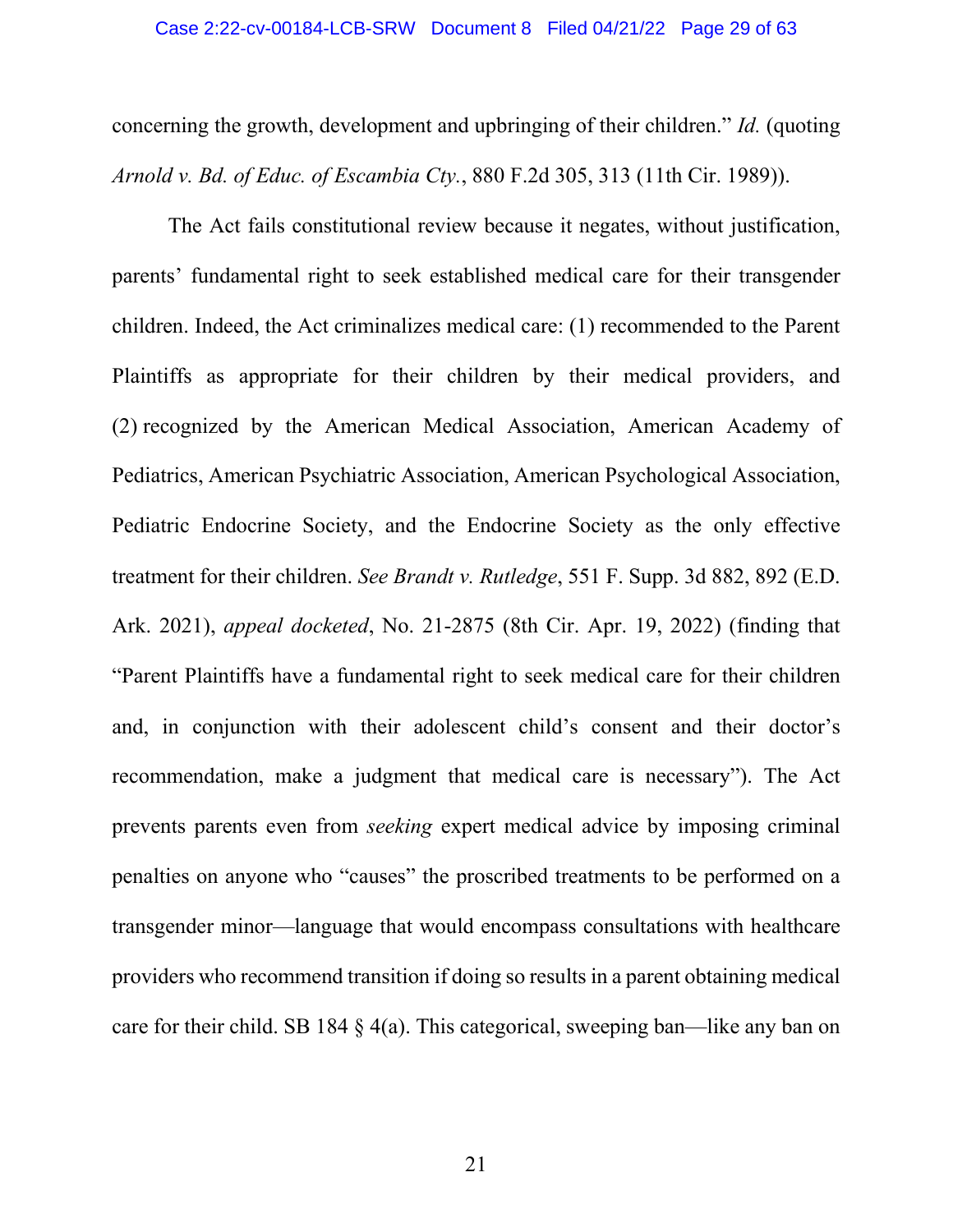#### Case 2:22-cv-00184-LCB-SRW Document 8 Filed 04/21/22 Page 30 of 63

parents' ability to seek established medical care for a serious medical condition—is unconstitutional.

As set forth below, none of the State's asserted justifications for this intrusion on parental rights has merit. Contrary to the State's assertion, the Act jeopardizes children's health and safety; it does not protect it. *Brandt*, 551 F. Supp. 3d at 893 (holding that a similar Arkansas law likely violated "a fundamental parental right" and likely would fail strict scrutiny because the State could not show that the law served the stated goal of protecting children).

# *2. The Act Violates Equal Protection by Barring Medical Treatments for Transgender Minors (Count II).*

The Act singles out transgender minors in order to deny them medical care, including denying them the very same medications available to non-transgender minors. Because the Act discriminates on the basis of transgender status and sex, heightened scrutiny is required. Because the State's asserted rationales for the ban lack merit, Plaintiffs have a substantial likelihood of proving that the Act violates the Equal Protection Clause.

# a. The Act is Subject to Heightened Scrutiny Under Well-Established Precedent.

The Act's discrimination against transgender people is apparent on its face. The Act bans medical care for minors whose "perception of [their] gender or sex ... is inconsistent with the minor's sex" at birth—*i.e*., for minors who are transgender.

22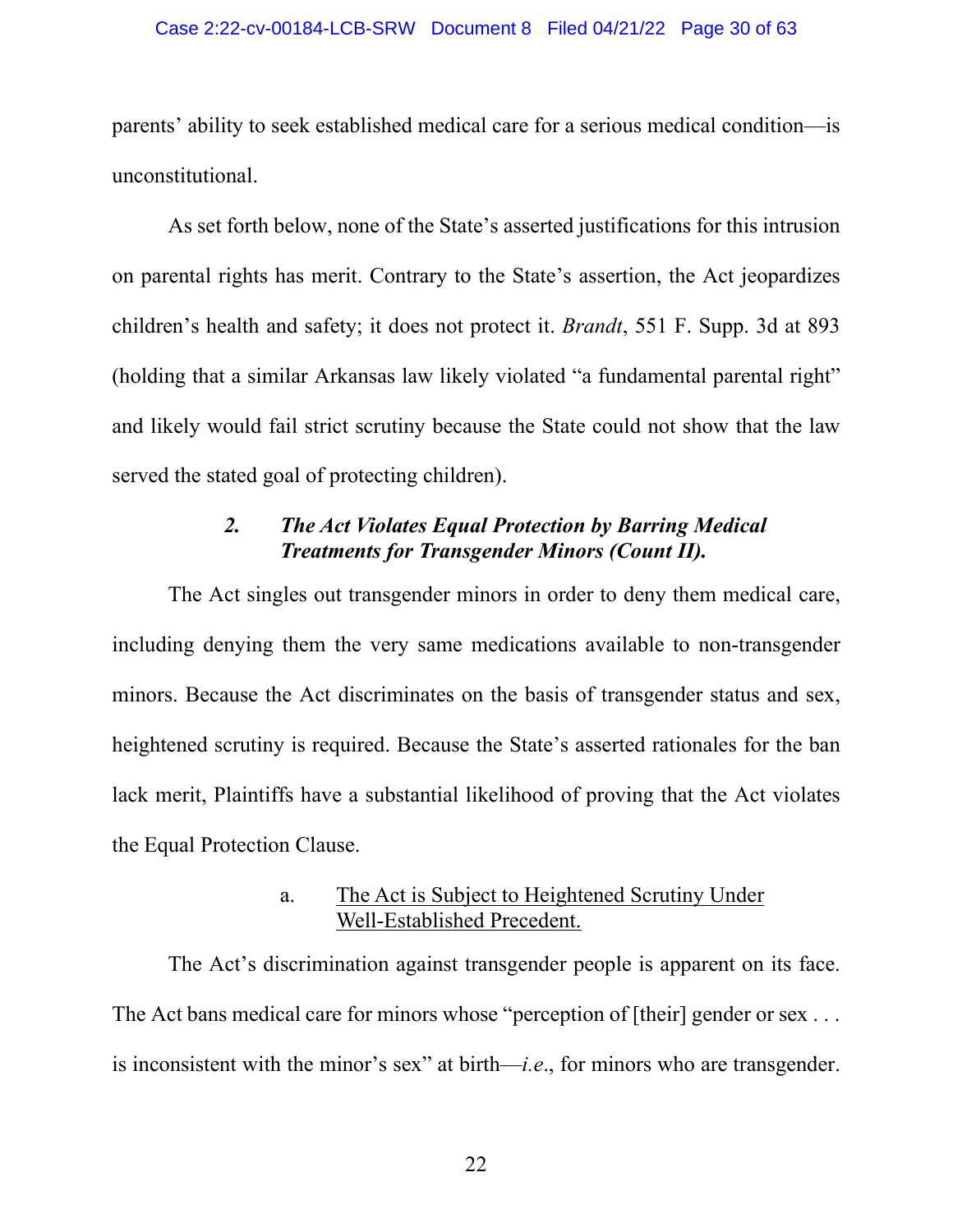SB 184 § 4(a). Elsewhere the Act refers to "individuals, including minors, who experience discordance between their sex and their internal sense of identity." *Id.* § 2(2)-(4). The Act's description of its targeted group—those whose perception or internal sense of their sex differs from their sex at birth—coincides exactly with the definition of a transgender person. It matters not that the Act does not use the word "transgender," any more than it would matter if a law criminalizing same-sex intimacy did not use the word "lesbian" or "gay." Under settled law, a statute that classifies based on conduct or characteristics that either define or are closely correlated with a particular group facially discriminates against that group. *See, e.g.*, *Christian Legal Soc'y v. Martinez*, 561 U.S. 661, 689 (2010) (holding that a club's exclusion of people because they engaged in same-sex conduct was discrimination based on sexual orientation); *Lawrence v. Texas*, 539 U.S. 558, 575 (2003) ("When homosexual conduct is made criminal by the law of the State, that declaration in and of itself is an invitation to subject homosexual persons to discrimination . . . ."); *id*. at 583 (O'Connor, J., concurring in judgment) (stating that a law targeting conduct "closely correlated with being homosexual" is "directed toward gay persons as a class"); *cf*. *Bray v. Alexandria Women's Health Clinic*, 506 U.S. 263, 270 (1993) ("A tax on wearing yarmulkes is a tax on Jews.").

By discriminating against transgender people, the Act also discriminates based on sex. Without question, the Act singles out transgender minors for disparate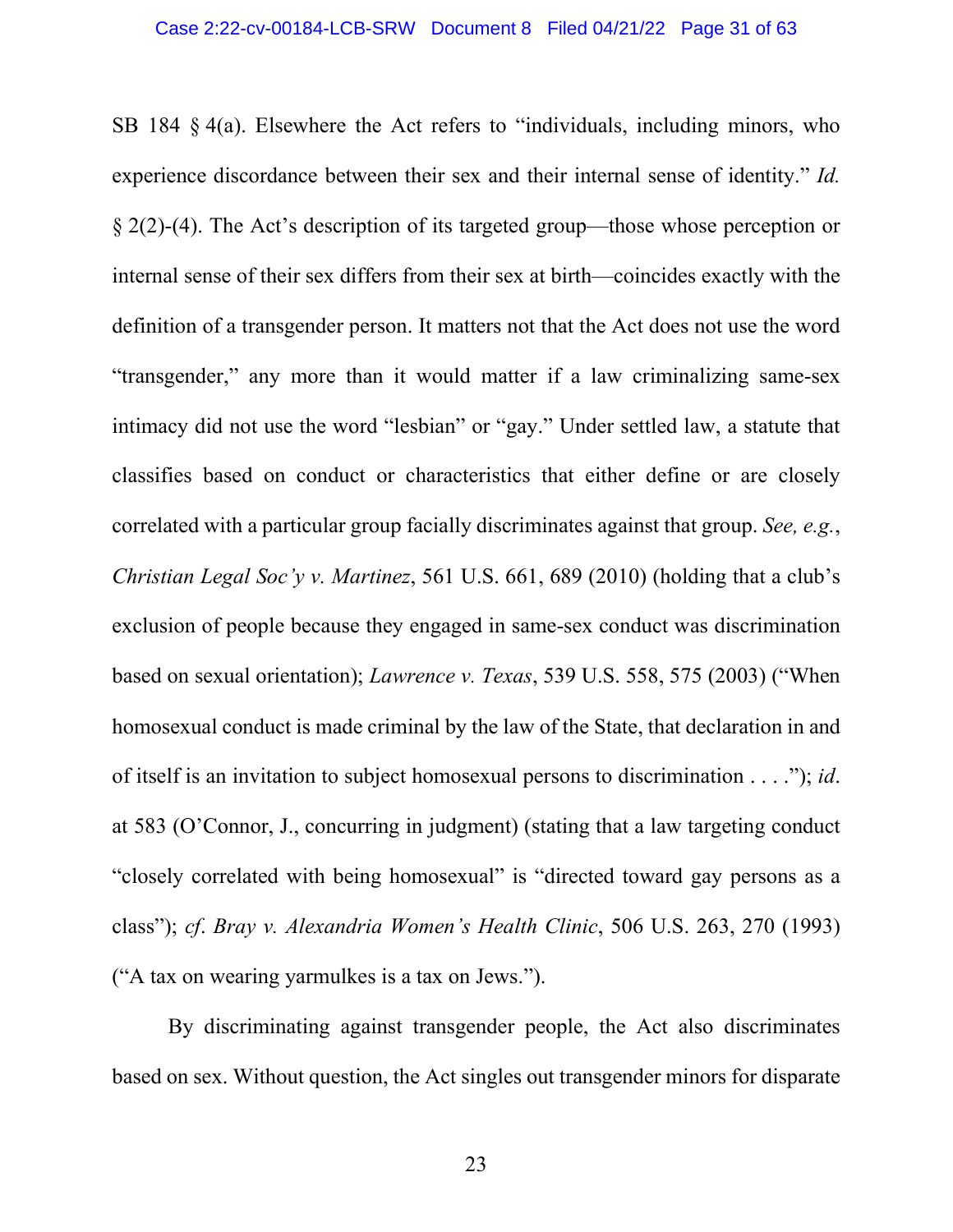#### Case 2:22-cv-00184-LCB-SRW Document 8 Filed 04/21/22 Page 32 of 63

treatment. Both the Supreme Court and the Eleventh Circuit have held that discrimination because a person is transgender is based on sex. *See Bostock v. Clayton Cty.*, 140 S. Ct. 1731, 1741 (2020) (holding that "it is impossible to discriminate against a person for being homosexual or transgender without discriminating against that individual based on sex"); *Glenn v. Brumby*, 663 F.3d 1312, 1316 (11th Cir. 2011) (holding that "discriminating against someone on the basis of his or her gender non-conformity constitutes sex-based discrimination under the Equal Protection Clause").

Because the Act discriminates based on transgender status and sex, it is subject to heightened scrutiny under the Equal Protection Clause. Federal courts across the country have held that discrimination based on transgender status warrants heightened scrutiny, as it meets the criteria for suspect classification established in *Frontiero v. Richardson*, 411 U.S. 677, 686 (1973): transgender people have suffered a history of discrimination; being transgender is an immutable trait and one that is unrelated to a person's ability to participate in or contribute to society; and transgender people lack the political power to achieve full equality through the political process.<sup>1</sup>

<sup>1</sup> *See, e.g.*, *Whitaker v. Kenosha Unified Sch. Dist. No. 1*, 858 F. 3d 1034, 1051 (7th Cir. 2017); *Smith v. City of Salem*, 378 F.3d 566, 572 (6th Cir. 2004); *Toomey v. Arizona*, No. CV-19-00035- TUC-RM, 2019 WL 7172144, at \*5 (D. Ariz. Dec. 23, 2019); *Stone v. Trump*, 400 F. Supp. 3d 317, 355 (D. Md. 2019); *F.V. v. Barron*, 286 F. Supp. 3d 1131, 1145 (D. Idaho 2018); *M.A.B. v. Bd. of Educ. of Talbot Cty*., 286 F. Supp. 3d 704 (D. Md. 2018); *Board of Educ. of the Highland*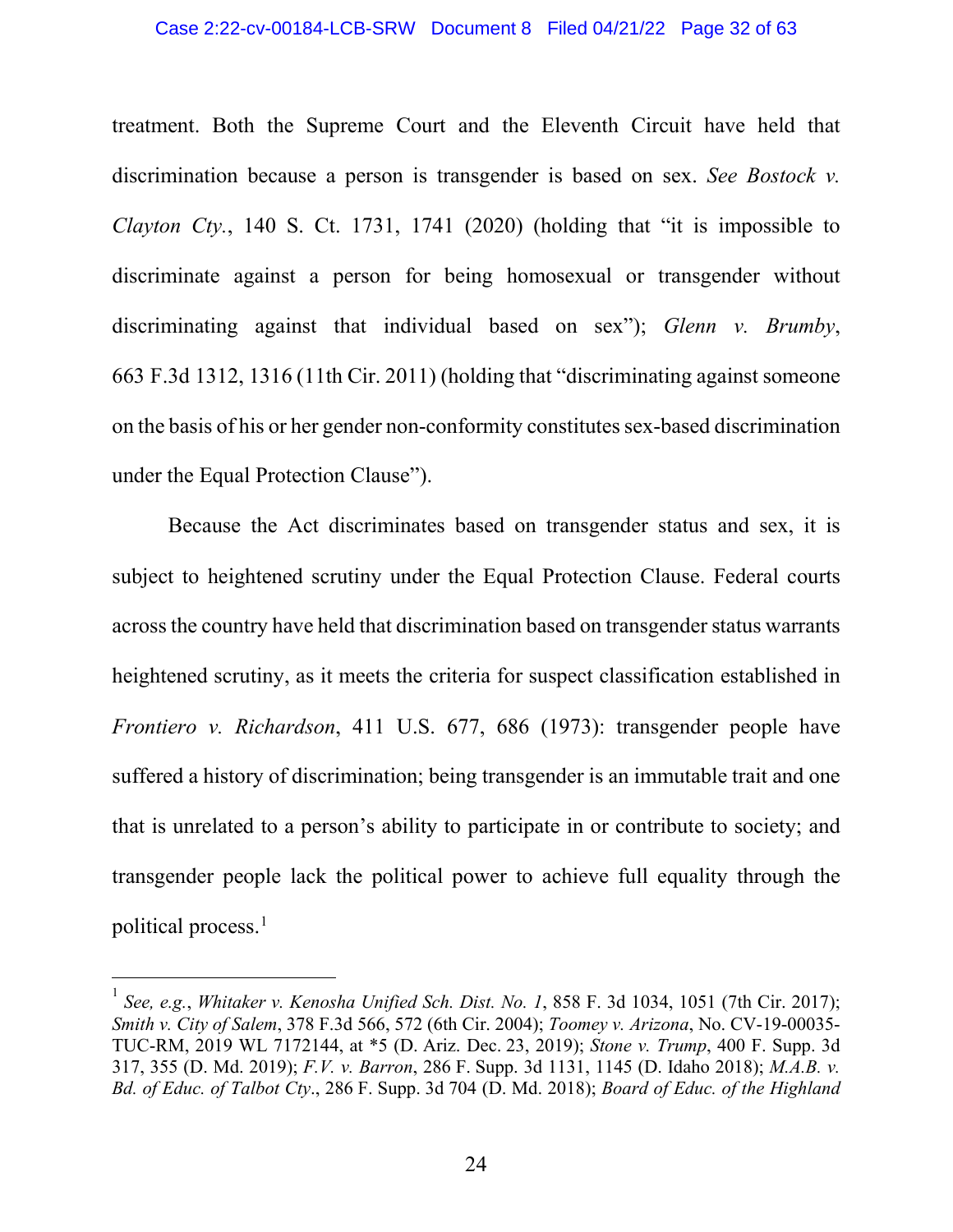#### Case 2:22-cv-00184-LCB-SRW Document 8 Filed 04/21/22 Page 33 of 63

In *Brumby*, the Eleventh Circuit held that discrimination because a person is transgender is discrimination based on sex and warrants heightened scrutiny for that reason. As the court explained: "A person is defined as transgender precisely because of the perception that his or her behavior transgresses gender stereotypes." 663. F.3d at 1316. Accordingly, "discrimination on this basis is a form of sex-based discrimination that is subject to heightened scrutiny under the Equal Protection Clause." *Id*. at 1319.

Whether the Act is analyzed as discrimination based on transgender status or sex, the State, at a minimum, "must show at least that the [challenged] classification serves important governmental objectives and that the discriminatory means employed are substantially related to the achievement of those objectives." *United States v. Virginia*, 518 U.S. 515, 516 (1996) (quotations omitted) (modifications in original). The justification must be "exceedingly persuasive." *Id*. The "burden of justification is demanding, and it rests entirely on the State." *Id*. Neither the State's asserted interest nor the alleged relationship between the interest and the discriminatory classification may "rely on overbroad generalizations." *Sessions v. Morales-Santana*, 137 S. Ct. 1678, 1689, 1692 (2017). Nor may the State "hypothesiz[e] or inven[t]" its interests "*post hoc* in response to litigation"—they

*Local Sch. Dist. v. U.S. Dep't of Educ*., 208 F. Supp. 3d 850, 874 (S.D. Ohio 2016); *Norsworthy v. Beard*, 87 F. Supp. 3d 1104, 1119 (N.D. Cal. 2015); *Adkins v. City of New York*, 143 F. Supp. 3d 134, 139 (S.D.N.Y. 2015).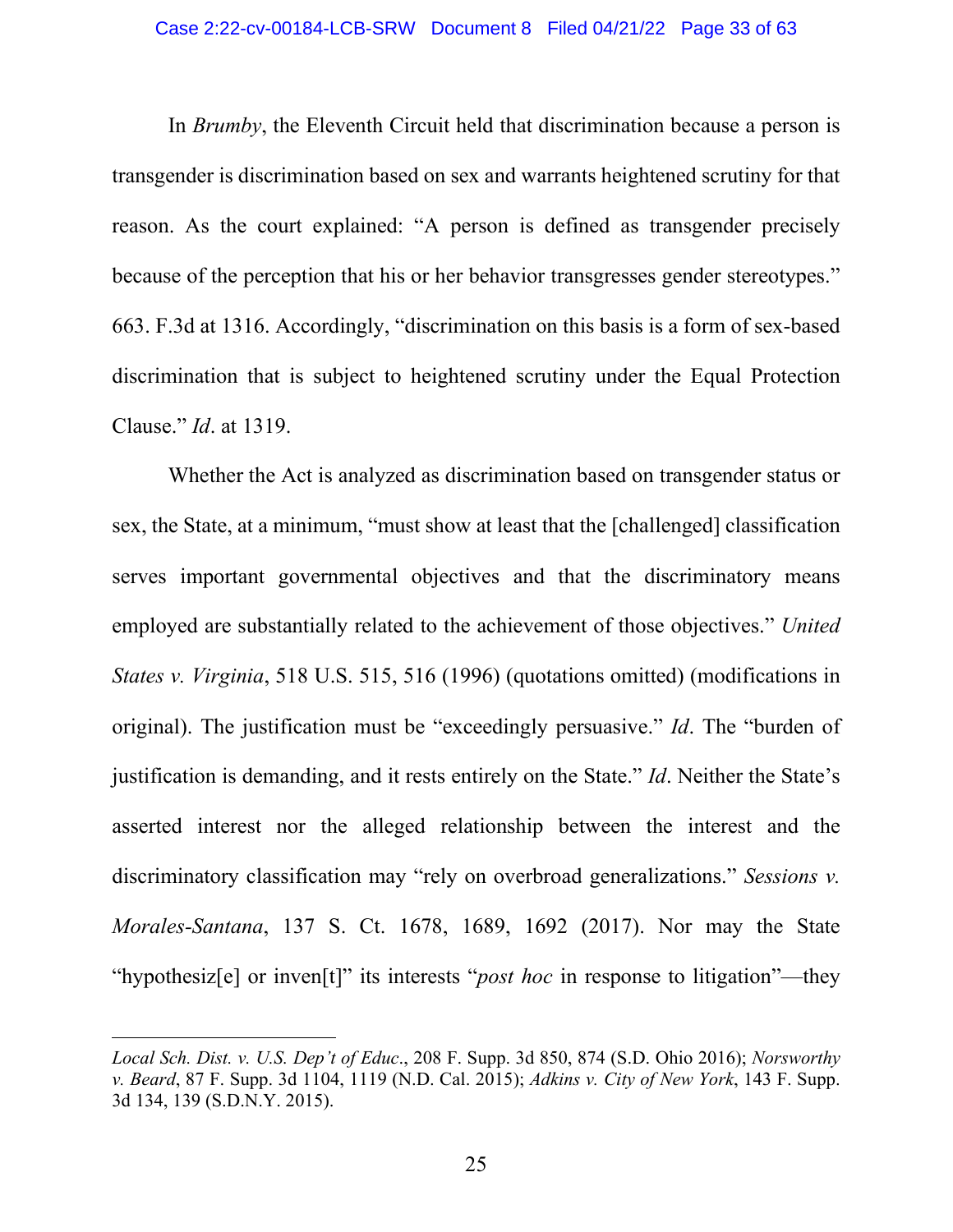#### Case 2:22-cv-00184-LCB-SRW Document 8 Filed 04/21/22 Page 34 of 63

must be the actual goals the policy was intended to advance at the time it was created. *Id.* at 1696–97 (quoting *Virginia*, 518 U.S. at 533).

> b. Defendants Cannot Establish the State's Asserted Interest Serves Important Governmental Objectives or the Act Is Substantially Related to the Achievement of those Objectives.

The Act prohibits parents from obtaining treatments for their children that are the standard of care for gender dysphoria. Decades of evidence support the safety and efficacy of transition, including the use of puberty-blocking medication and hormone therapy, for treating gender dysphoria in adolescents. (Hawkins Decl. ¶ 25; Ladinsky Decl. ¶ 7; Rosenthal Decl. ¶¶ 17, 27-31.) Barring those treatments for transgender youth deprives them of medically necessary care and puts them at serious risk of mental health issues, self-harm, and suicide. *See Brandt*, 551 F. Supp. 3d at 891-92 (finding similar bill banning medical treatment for transgender adolescents did not meet heightened scrutiny review, and "would not even withstand rational basis scrutiny" because "[g]ender-affirming treatment is supported by medical evidence that has been subject to rigorous study" and "[e]very major expert medical association recognizes that gender-affirming care for transgender minors may be medically appropriate and necessary to improve the physical and mental health of transgender people"); *see also* Hawkins Decl. ¶ 46; Ladinsky Decl. ¶ 15; Rosenthal Decl. ¶¶ 45, 55, 57. The Act also increases the likelihood that transgender adolescents will eventually require major surgeries to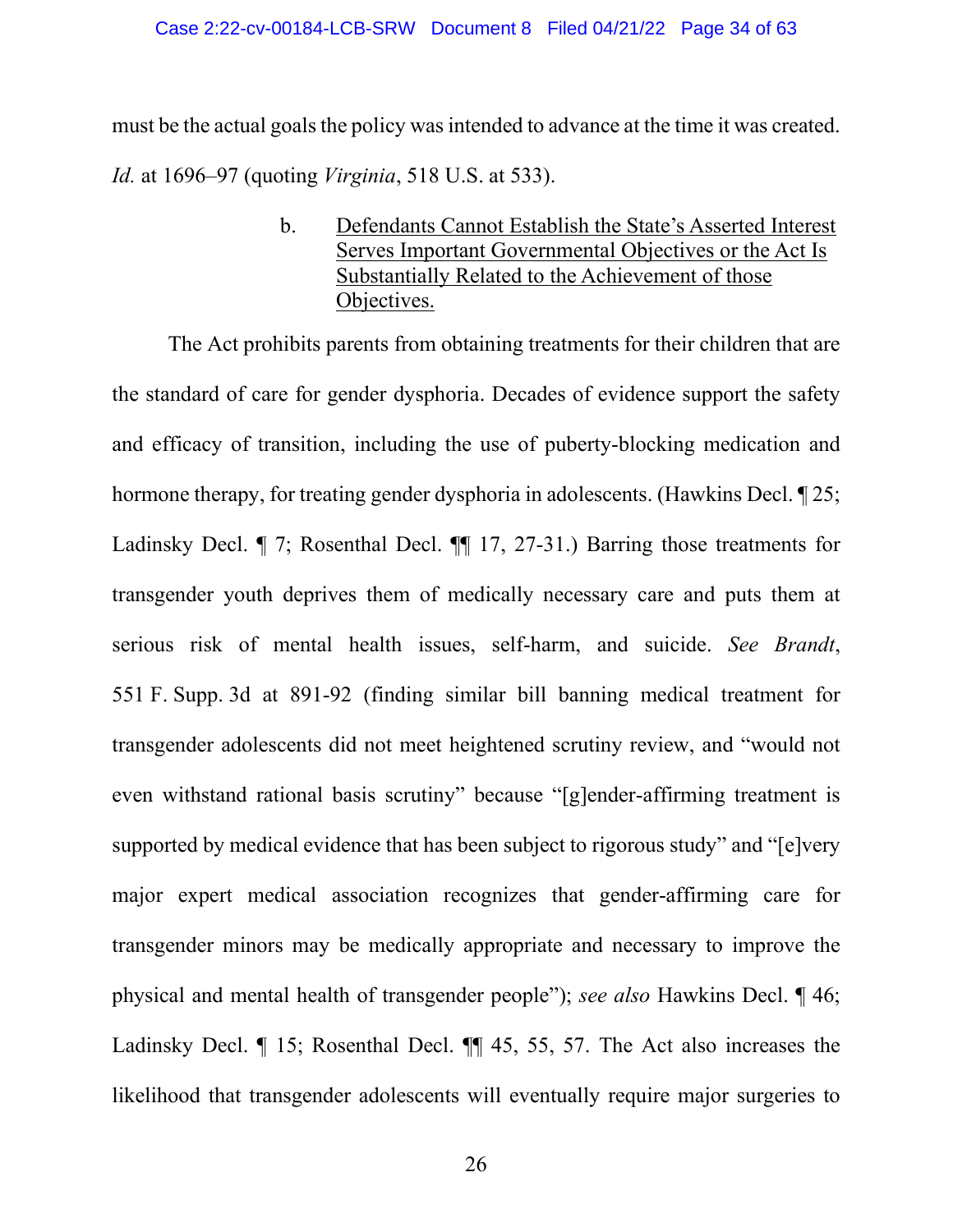#### Case 2:22-cv-00184-LCB-SRW Document 8 Filed 04/21/22 Page 35 of 63

reverse bodily changes that could have been avoided by the well-established non-surgical treatments the Act criminalizes. (Rosenthal Decl. ¶ 37.)

The Act purports to advance the objective of protecting transgender minors. Nevertheless, the State's asserted justifications for the Act have no basis in medical science and undermine, rather than advance, the Act's purported goals. They cannot survive even a cursory review, much less the demanding scrutiny required by this case.

### *i. The treatments are effective and well-established.*

Contrary to the Act's assertion, the treatments provided to transgender adolescents with gender dysphoria are effective and based on an established standard of care. As the Act recognizes, there are youth who "experience discordance between their sex and their internal sense of identity," and who, as a result, "experience severe psychological distress," known as "gender dysphoria." SB 184 § 2(2). As the Act also acknowledges, there is an established course of care and treatment for these young people that includes social transition and, where appropriate, puberty blocking medication and hormone therapy. *Id.* § 2(7)-(8).

The Act claims that these treatments are ineffective, but that is incorrect. The Act cites unnamed "studies" that purportedly show that "hormonal and surgical interventions often do not resolve the underlying psychological issues affecting the individual." *Id.* § 2(14). In fact, decades of substantial scientific evidence show that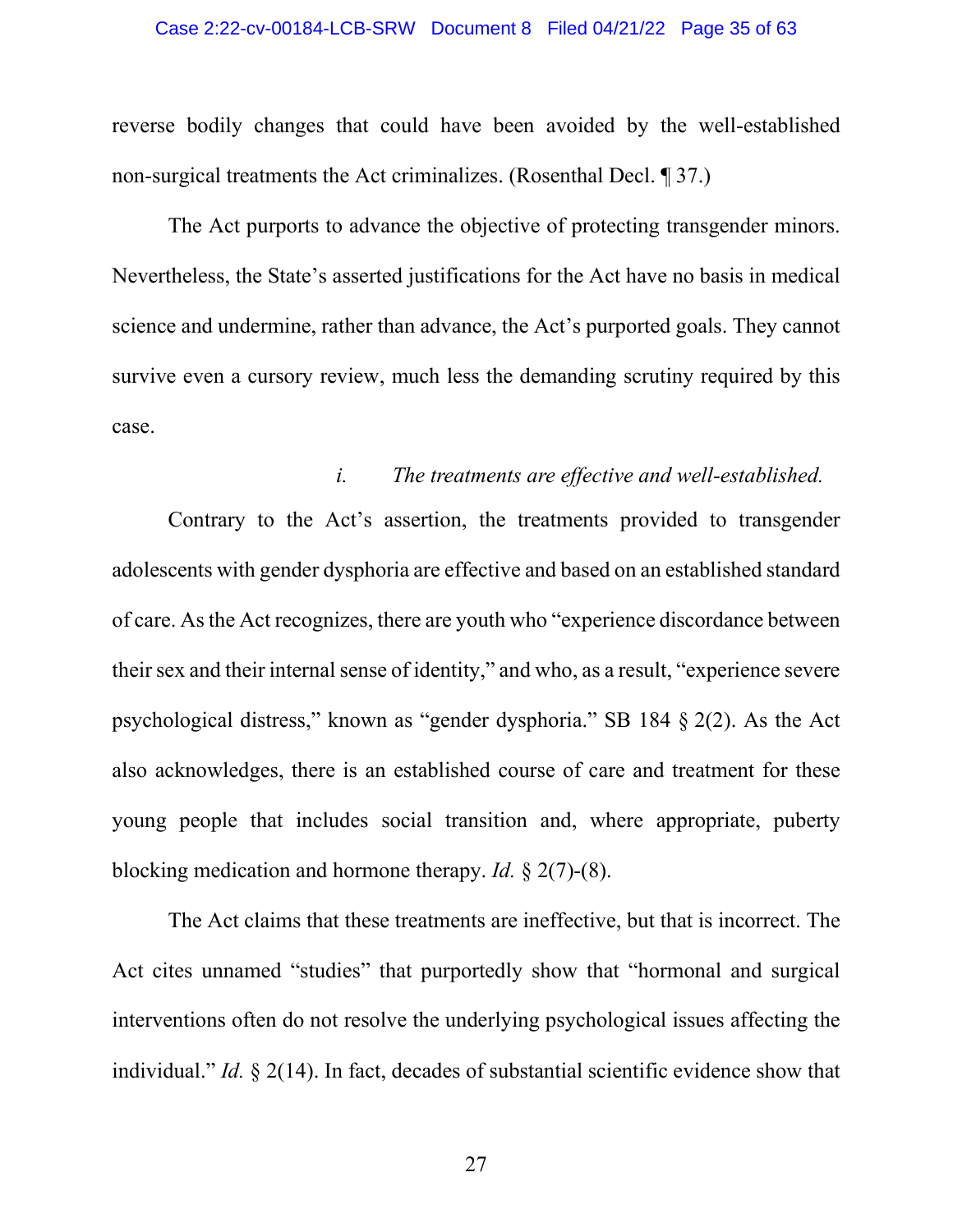#### Case 2:22-cv-00184-LCB-SRW Document 8 Filed 04/21/22 Page 36 of 63

treatment dramatically improves mental health outcomes for transgender youth, including reducing rates of suicidal ideation and suicide attempts, which are significantly higher among transgender adolescents when compared to their non-transgender peers. (Hawkins Decl. ¶¶ 38, 41; Ladinsky Decl. ¶ 15; Rosenthal Decl. ¶¶ 26, 53-55.)

Transition, including puberty blocking medication and hormone therapy where appropriate, is the standard of care for treating gender dysphoria and has been endorsed by the mainstream medical community in the United States, including the American Medical Association, the American Academy of Pediatrics, and the Endocrine Society, all of which have determined that the care is safe and effective. (Ladinsky Decl. ¶ 7; Rosenthal Decl. ¶ 30.) The Act's assertions that the treatment is "unproven," "poorly studied," and "experimental," SB 184 § 2(11), are unfounded. (Hawkins Decl. ¶¶ 38, 41; Ladinsky Decl. ¶¶ 7-8; Rosenthal Decl. ¶¶ 26, 53-55.)

### *ii. The treatments are necessary.*

The Act's claim that most adolescents with gender dysphoria will "outgrow" their transgender identities is incorrect. *Id.* § 2(4). In contrast, the evidence overwhelmingly shows that transgender adolescents who are appropriately identified, diagnosed, and prescribed treatment continue to live consistent with their gender identity as adults and lead happy and fulfilling lives. (Hawkins Decl. ¶ 26;

28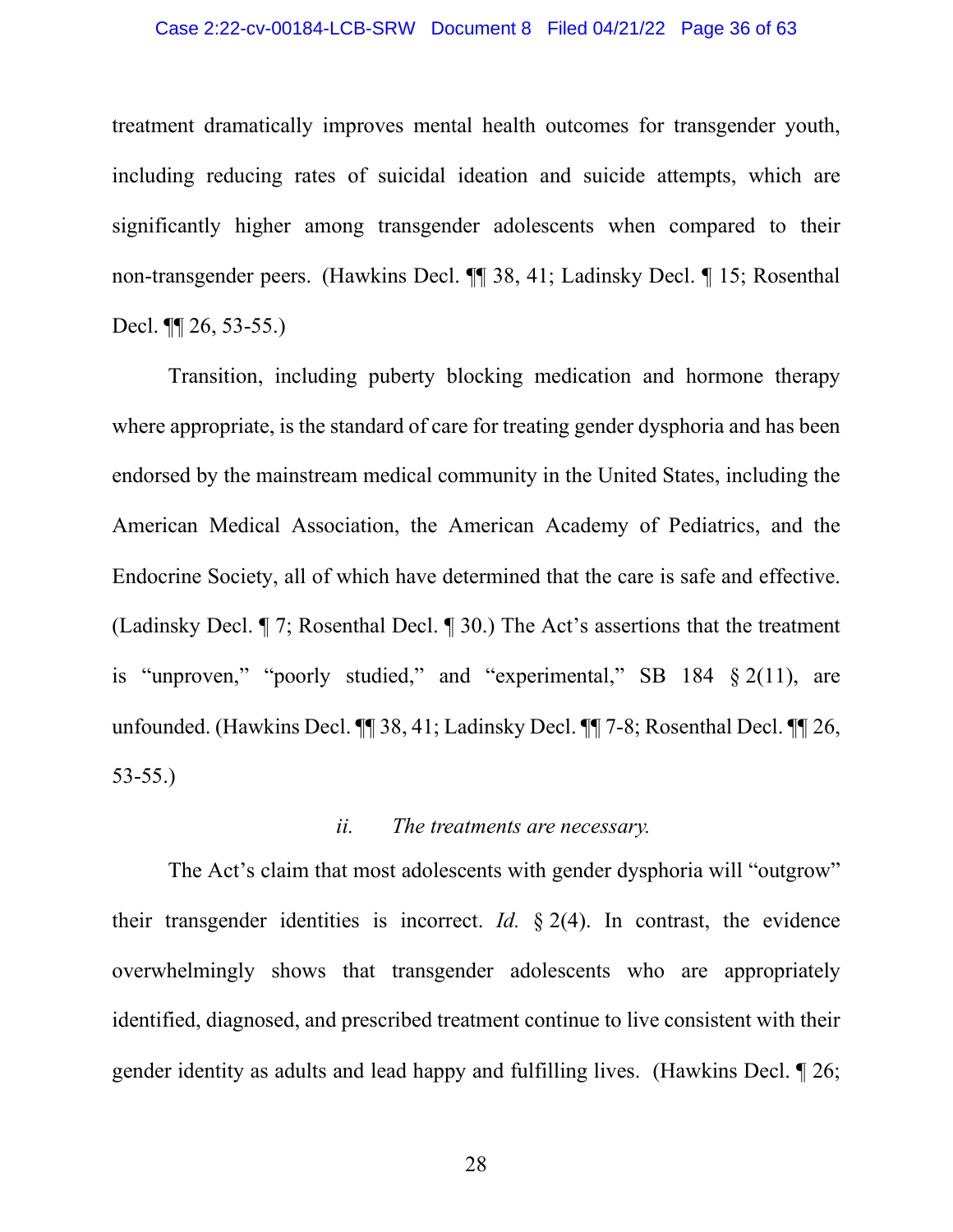Rosenthal Decl. ¶¶ 53-54, 36; Moe Decl. ¶ 16; Koe Decl. ¶¶ 5-7.) In the past, research tracking a wide range of gender-nonconforming children (including tomboyish girls and feminine boys) found that many of these children grew up to identify as lesbian or gay rather than transgender. (Hawkins Decl. ¶ 22.) However, none of these older studies focused on the much smaller, discrete, and clearly identifiable group of children with gender dysphoria whose persistent, insistent, and consistent cross-gender identification continues into adolescence. (*Id.*) More recent research has focused on this specific group of children and found that the likelihood of this group "outgrowing" their transgender identity in adolescence or adulthood is virtually nil. (*Id.*)

The Act also asserts that "[t]he cause of the individual's impression of a discordance between sex and identity is unknown," SB 184  $\S$  2(3), but that is incorrect. In fact, substantial evidence has shown that gender identity has a strong biological foundation and is impervious to external factors. (Rosenthal Decl. ¶ 15.)

Contrary to the Act's assertion, doctors take great care in making a diagnosis of gender dysphoria and follow detailed procedures for both confirming the diagnosis and prescribing a treatment plan, taking a multidisciplinary approach that includes both medical and mental health specialists. The Act incorrectly states that the diagnosis is based "exclusively on the individual's self-report of feelings and beliefs." SB 184 § 2(3). In fact, mental health providers who diagnose youth with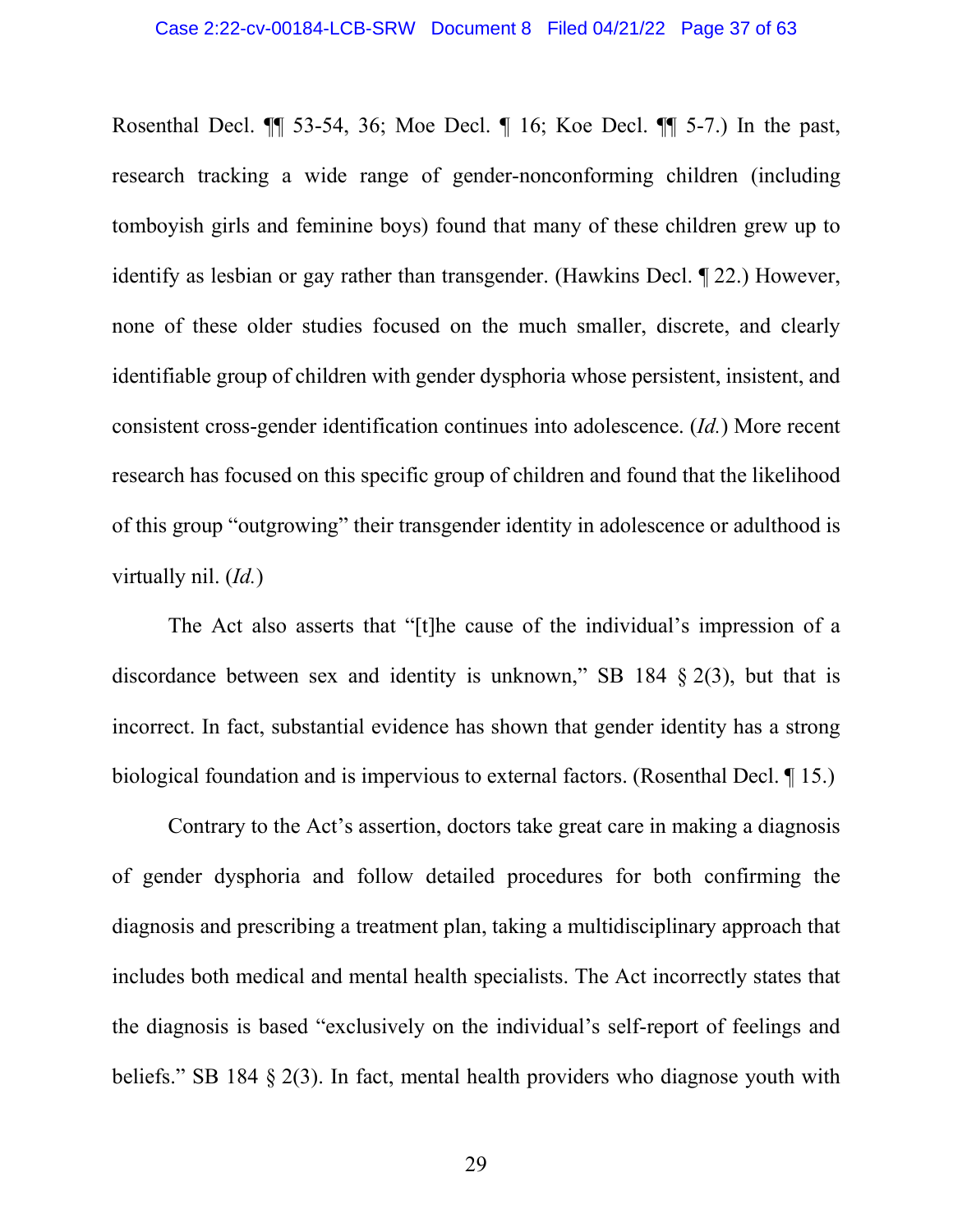#### Case 2:22-cv-00184-LCB-SRW Document 8 Filed 04/21/22 Page 38 of 63

gender dysphoria do so based on a comprehensive evaluation. (Ladinsky Decl. ¶ 10; Rosenthal Decl. ¶ 48; Moe Decl. ¶¶ 6-8.) Any prescribed treatments, including puberty blocking medication and hormone therapy, are undertaken only after thorough assessment and discussion with parents and youth patients, and only after ensuring that all persons involved understand the need for treatment along with any attendant risks, just as in other medical situations where medication may be required to treat a condition. (Ladinsky Decl. ¶¶ 9-11; Rosenthal Decl. ¶¶ 48-51.)

In sum, the Act's claim that the banned treatments are not necessary for the affected children ignores the consensus of medical experts and overwhelming evidence to the contrary. It is inappropriate for the legislature to look at the entire gender-nonconforming youth population, many of whom do not and will never experience gender dysphoria, and bar a medically discrete subset of them from receiving essential medical care. Doing so is like denying life-saving brain cancer treatment recommended by the medical community because most headaches resolve with aspirin. For adolescent patients properly identified as being transgender, a "wait-and-see approach" is harmful and may even be lethal. (Hawkins Decl. 141; Rosenthal Decl. ¶ 55.)

### *iii. The treatments are safe.*

The Act incorrectly claims that the treatments it bans are unsafe and that transgender adolescents and their parents are unable to assess their risks and benefits.

30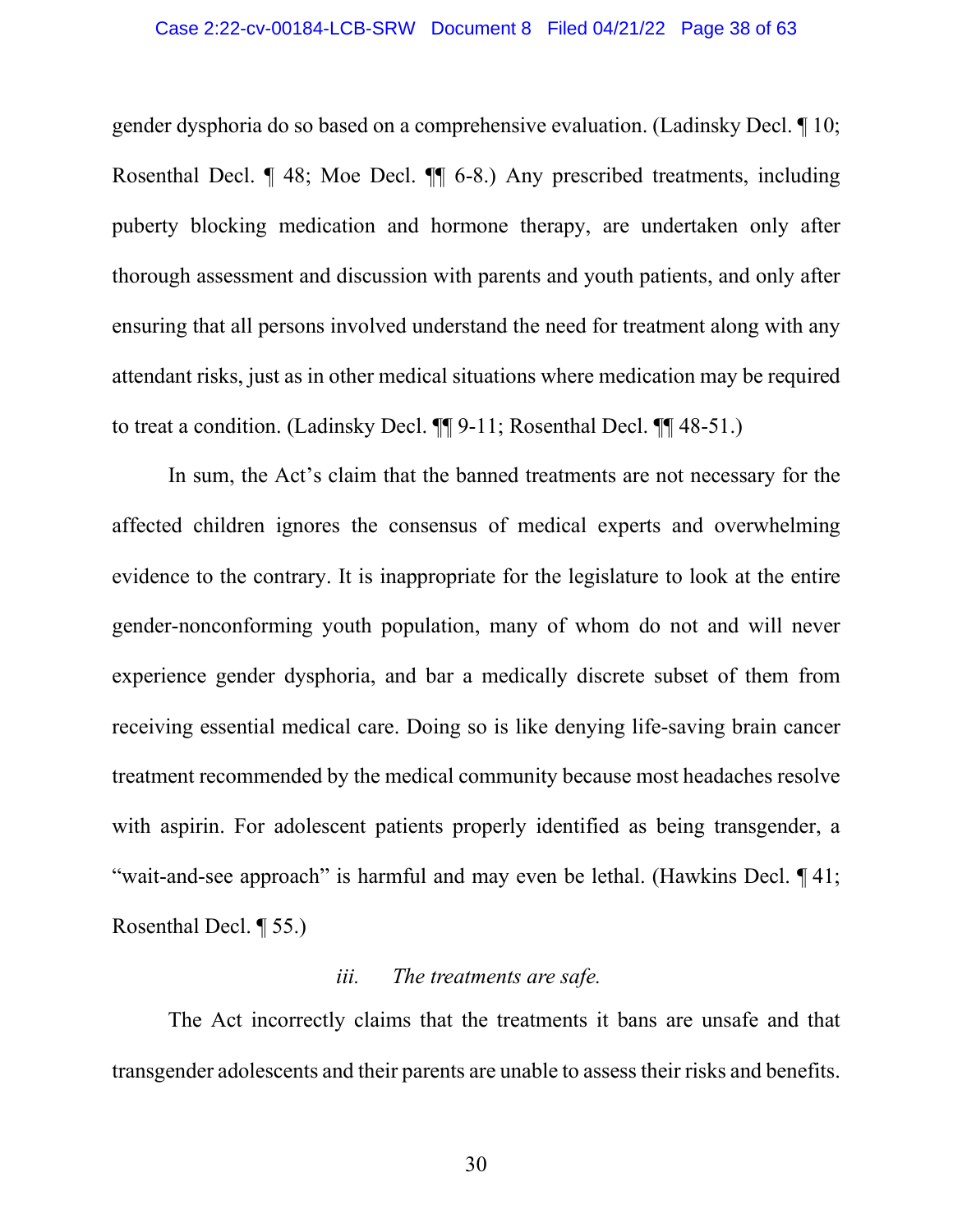First, the State's assertion that the treatments are unsafe because they involve off-label use of medications approved by the Food and Drug Administration ("FDA") is unfounded. In fact, many established medical treatments involve offlabel uses of FDA-approved medications. (Rosenthal Decl. ¶ 49.) "Off-label" refers to use of medication that has been FDA approved, but not for all condition for which it may be effective.<sup>2</sup> The off-label use of medications for children is quite common and sometimes necessary, because an "overwhelming number of [FDA-approved] drugs" have no FDA-approved instructions for use in pediatric patients.<sup>3</sup>

The American Academy of Pediatrics specifically approves the off-label use of drugs:

The purpose of off-label use is to benefit the individual patient. Practitioners use their professional judgment to determine these uses. As such, the term "off-label" does not imply an improper, illegal, contraindicated, or investigational use. Therapeutic decision-making must always rely on the best available evidence and the importance of the benefit for the individual patient.<sup>4</sup>

This asserted rationale for the ban also conflicts with the established public policy of this State. On April 1, 2021, the Alabama Senate passed a resolution endorsing the widespread practice of prescribing FDA-approved medications for

<sup>2</sup> *See* Am. Acad. Pediatrics Comm. Drugs, Off-Label Use of Drugs in Children, 133 Pediatrics 563-67 (2014).

 $3$  *Id.* 

 $\int^4 Id.$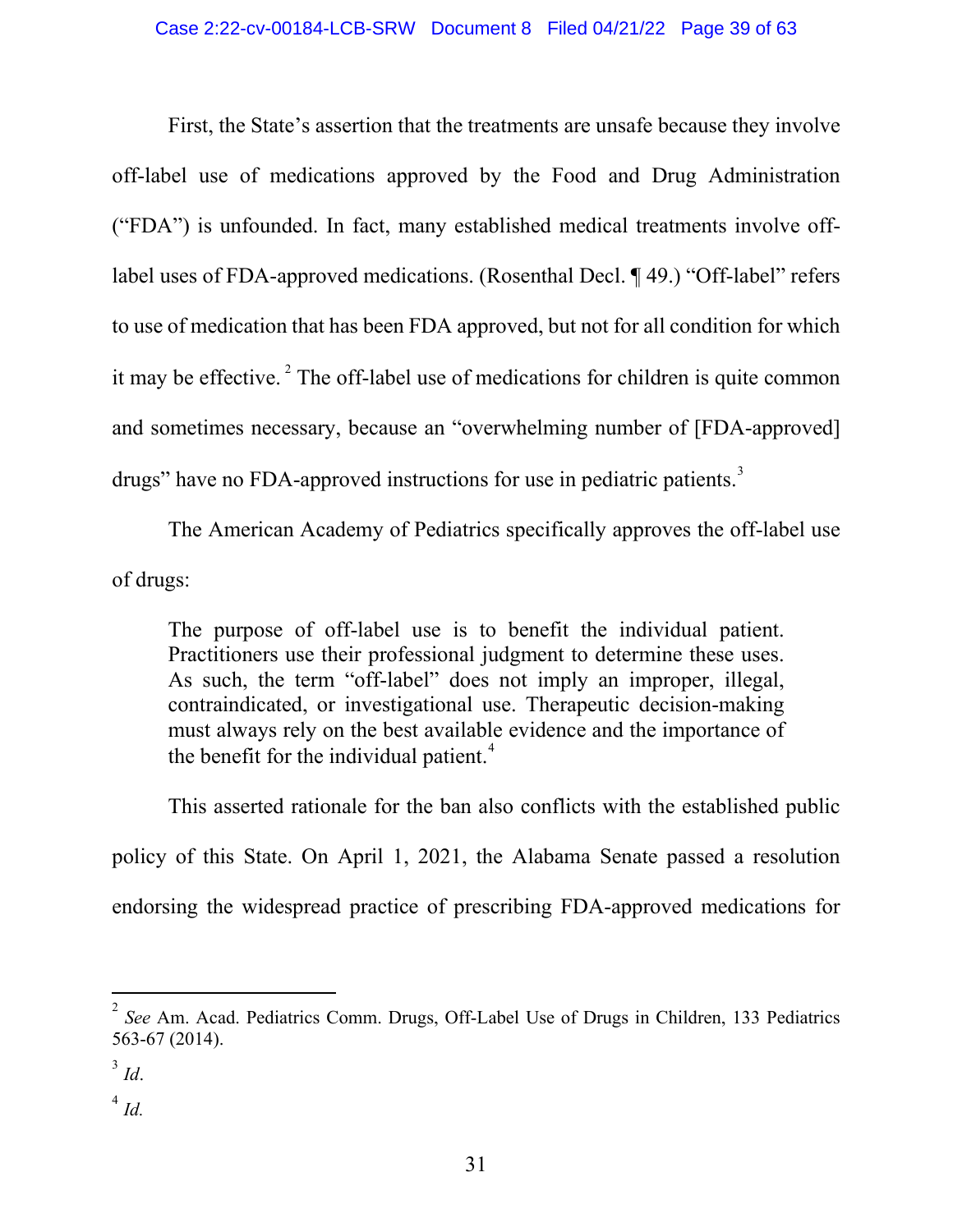#### Case 2:22-cv-00184-LCB-SRW Document 8 Filed 04/21/22 Page 40 of 63

off-label uses to treat COVID-19. In contrast to the alleged justifications for the Act, the Senate Resolution states: "we hereby recognize the sanctity of the physician/patient relationship and that a duly licensed physician should be allowed to prescribe any FDA approved medication for any condition that the physician and patient agree would be beneficial for treatment of the patient without interference by government or private parties." AL SJR 82 (2021). This policy affirms the ability of medical providers to prescribe FDA-approved mediation for "any condition." There is no legitimate reason, much less an important one, to adopt a different rule for medications used to treat transgender patients.

Second, contrary to the Act's assertion, the medications used to treat gender dysphoria, including puberty blockers and hormones, are safe. (Rosenthal Decl. ¶¶ 23, 31, 55.) Puberty-blocking medication has been used for decades to treat a medical condition known as "precocious puberty." (*Id.* ¶ 42.) Hormone therapy is often used to treat medical conditions experienced by adolescents including painful menstruation, amenorrhea, and even serious acne conditions. As the Act itself acknowledges, puberty blocking medication is also used to treat "verified disorder[s] of sexual developments," SB 184 § 4(b)(2), often referred to as intersex conditions. Although no medication can be shown to have zero risks, puberty blocking medication and hormones are considered very safe and well within acceptable risk factors for approved medication for minors. (Rosenthal Decl. ¶¶ 23. 31, 55.)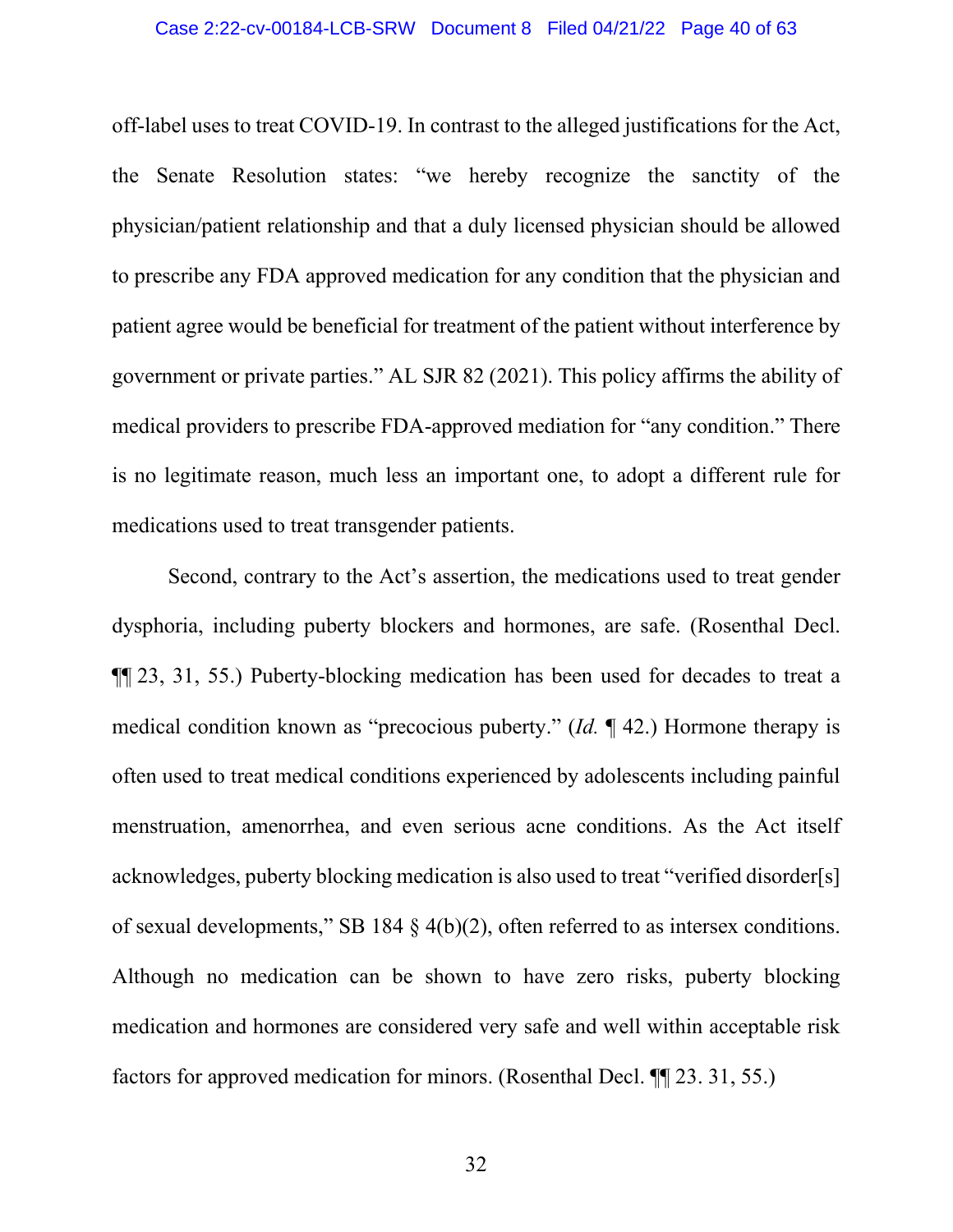To the extent there are low-level risks, as there are with any medication, Alabama can offer no justification why puberty blocking medication and hormone therapy should be banned for use by transgender minors as "unsafe" but permitted for treatment of minors with other medical conditions. If the State believed these treatments to be unsafe, it would have banned them for all minors, not just the Transgender Plaintiffs. As the Eastern District of Arkansas found in *Brandt*, this insistency strongly suggests that the State's "goal in passing [the Act] was not to ban a treatment" but rather "to ban an outcome [the provision of supportive care to transgender minors] that the State deems undesirable." *Brandt*, 551 F. Supp. 3d at 891. The Act violates the Equal Protection clause under even the lowest standard of review. *Id*. (finding Arkansas' "health concerns regarding the risks of gender transition procedures . . . pretextual" because Arkansas did not prohibit the same procedures "for all patients under 18 regardless of gender identity"); *Eisenstadt v. Baird*, 405 U.S. 438, 454-55 (1972) (holding law that barred prescription of contraceptives to unmarried people violated the Equal Protection Clause because the law provided "dissimilar treatment for married and unmarried persons who are similarly situated").

The Act's claim that transgender adolescents and their parents are unable to assess the risks of these treatments, *see* SB 184 § 2(10), is similarly arbitrary and without support. As discussed previously, doctors who prescribe puberty blocking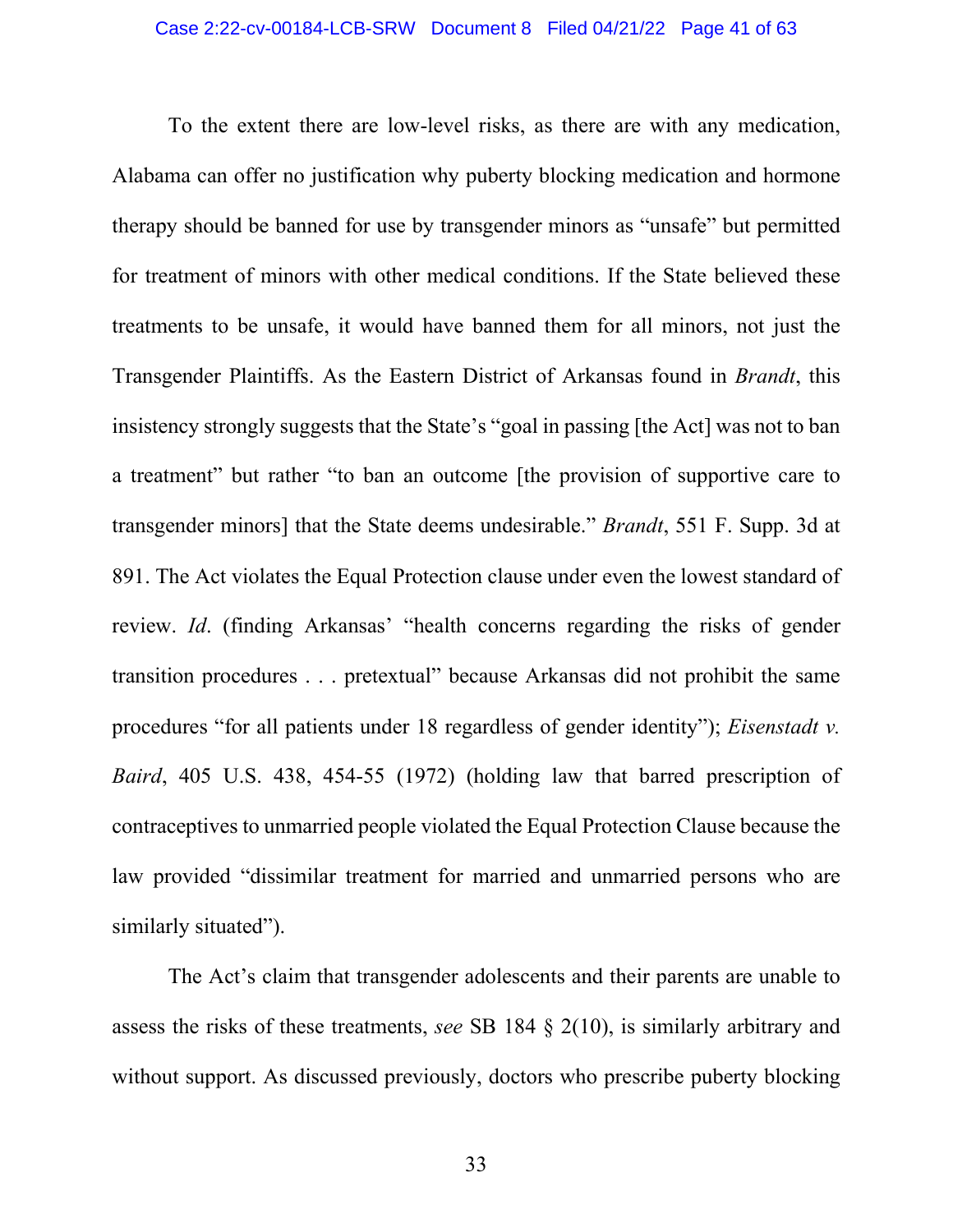#### Case 2:22-cv-00184-LCB-SRW Document 8 Filed 04/21/22 Page 42 of 63

medication or hormone therapy do so only after ensuring that the young person and their parents understand both the risks and benefits of the treatments and are able to make an informed choice, as doctors do when they prescribe any medication. (Hawkins ¶ 36; Ladinsky ¶¶ 9-10; Rosenthal Decl. ¶¶ 47-51.) Alabama law acknowledges that minors fourteen and older are generally able to consent to medical treatment. ALA. CODE § 22-8-4. There is no reason to impose a different rule simply because the minors are transgender.

# *iv. Minors who stop taking puberty blocking medication or hormone therapy will resume puberty in their birth sex.*

The Act also mischaracterizes the effects of puberty blocking medication and hormone therapy. Contrary to the unsupported assertion in the findings, if an adolescent stops taking puberty blocking medication or hormone therapy, the production of endogenous hormones and puberty in the child's birth sex will resume. (Rosenthal Decl. ¶¶ 38, 40.). That is a primary reason why the Plaintiffs are so distressed about the law: Without the treatment they need, their physical development will revert to that associated with their birth sex.

To be sure, promoting the health and safety of minors is an important governmental interest. The Act, however, undermines, rather than promotes, that goal. Barring transgender minors from safe, effective, and established medical care determined to be necessary by their medical providers will destroy lives, including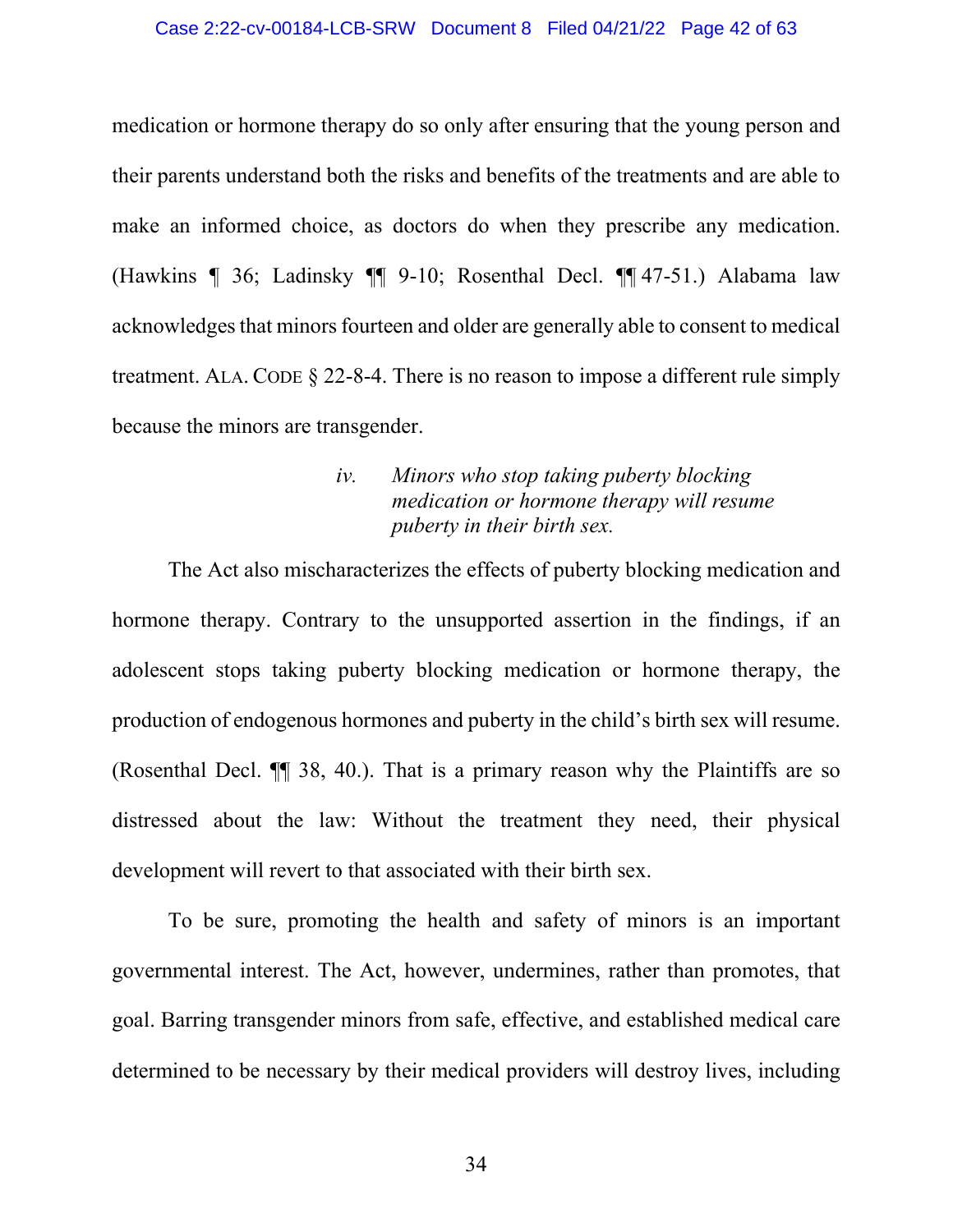those of the minor Plaintiffs in this case. Alabama cannot demonstrate that the Act promotes health and safety in even a rational, much less a substantial, way. Accordingly, the Plaintiffs are likely to prevail on their claim that the Act violates the Equal Protection Clause.

# *3. Plaintiffs Are Likely to Succeed on the Merits of Their First Amendment Claim (Count IV).*

The Act also violates the First Amendment by prohibiting any "person," including physicians, healthcare professionals, or even parents, from engaging in speech that would "cause" a transgender minor to receive medical treatment for gender dysphoria. By the Act's plain terms, prohibited speech would include, among many other things: (1) a doctor detailing the benefits of medical treatment for gender dysphoria or expressing the professional opinion that a young person would likely benefit from such treatment, if such discussions result in the minor obtaining treatment; (2) a doctor or therapist referring a patient to an out-of-state provider who can offer medical care; (3) a parent facilitating or expressing support for their child's transition, or any other speech by a parent that results in a minor obtaining medical treatment, such as consenting to treatment; (4) a transgender adolescent engaging in discussions or receiving information that leads them to undergo transition-related care; and (5) a minister or religious counselor engaging in speech that leads to the minor obtaining care. By barring such speech, the Act prevents any person in the State of Alabama from speaking about medically accepted treatments for gender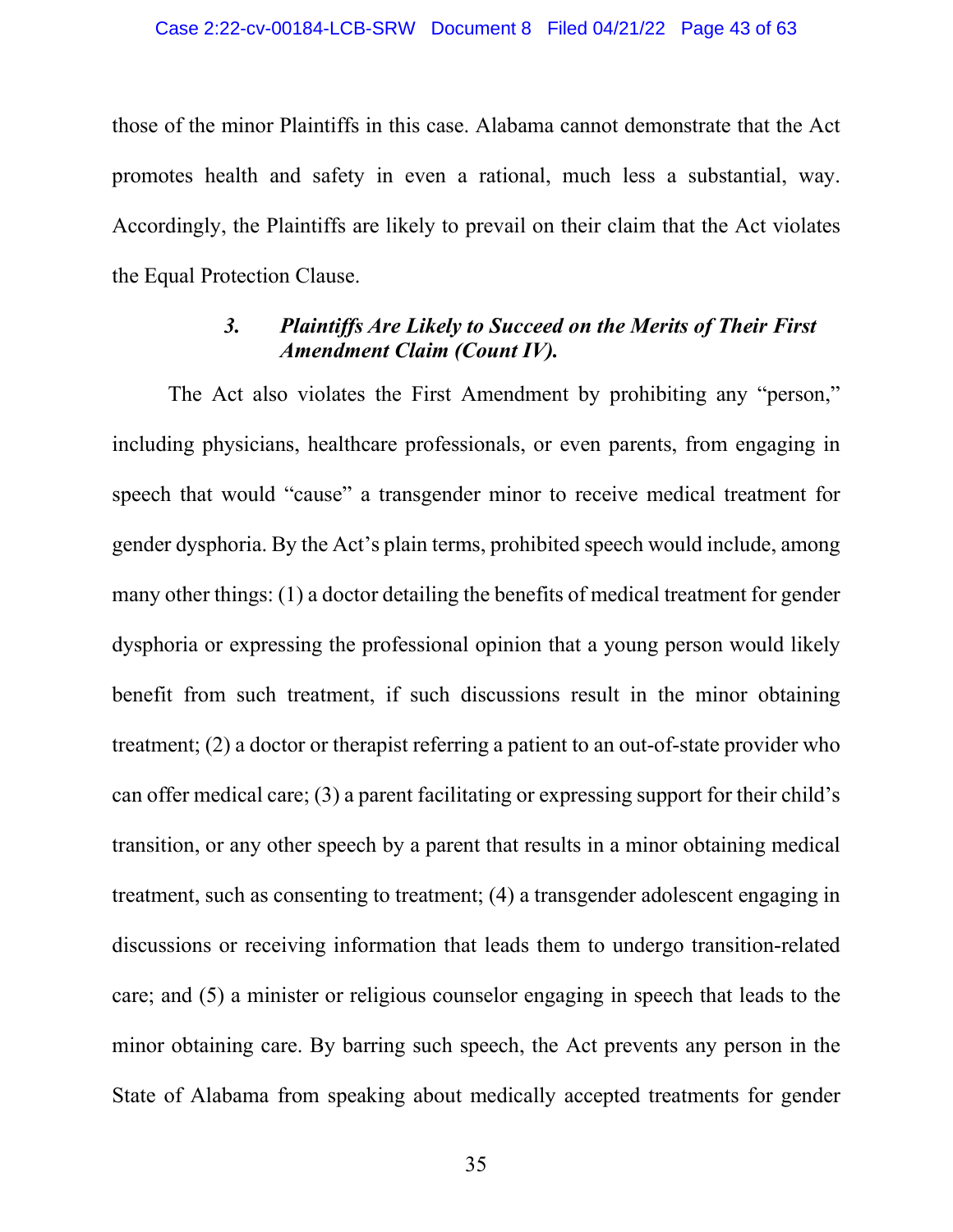#### Case 2:22-cv-00184-LCB-SRW Document 8 Filed 04/21/22 Page 44 of 63

dysphoria based on the content of those conversations. As a content-based and viewpoint discriminatory regulation of speech, the Act is subject to strict scrutiny, which it fails.

Courts ordinarily apply strict scrutiny when analyzing the constitutionality of content or viewpoint-based restrictions on speech. *See, e.g.*, *Reed v. Town of Gilbert*, 576 U.S. 155, 171 (2015); *Wollschlaeger v. Governor*, 848 F.3d 1293, 1308 (11th Cir. 2017). Content-based laws "target speech based on its communicative content." *Reed*, 576 U.S. at 163. If enforcement authorities must "examine the content of the message that is conveyed" to know whether the law has been violated, a restriction is content-based. *McCullen v. Coakley*, 573 U.S. 464, 479 (2014). "Content-based regulations are presumptively invalid." *R.A.V. v. City of St. Paul*, 505 U.S. 377, 382 (1992).

Prohibiting parents, healthcare providers, and others from engaging in speech that would "cause" a transgender young person to receive medical treatment for gender dysphoria is a content-based regulation, as the content of the speech support of medical care—drives whether it was the "cause" of a minor obtaining treatment. It is also a viewpoint-based restriction because only speech that encourages medical care for the minor is targeted; speech that forbids or expresses disapproval of such medical care is not punished. *Brandt*, 551 F. Supp. 3d at 893 (finding that similar Arkansas statute was "a content and viewpoint-based regulation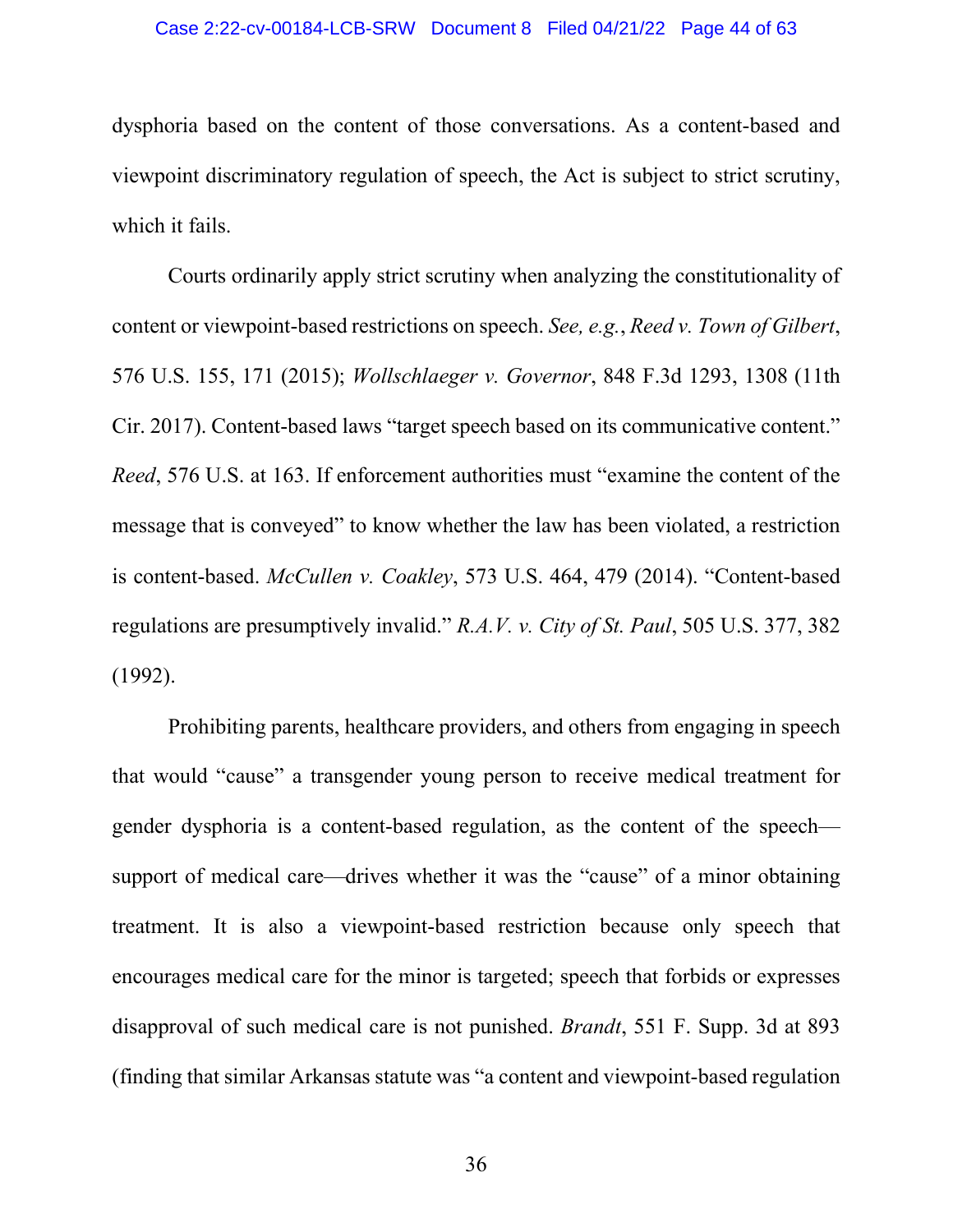#### Case 2:22-cv-00184-LCB-SRW Document 8 Filed 04/21/22 Page 45 of 63

because it restricts healthcare professionals only from making referrals for 'gender transition procedures,' not for other purposes");*see also Conant v. Walters*, 309 F.3d 629, 637 (9th Cir. 2002) (invalidating policy that punished doctor-patient discussions concerning medical marijuana and holding that "the policy does not merely prohibit the discussion of marijuana; it condemns expression of a particular viewpoint, i.e., that medical marijuana would likely help a specific patient"). Such speech regulations require application of strict scrutiny, which the Act cannot withstand.

To survive First Amendment review, content-based restrictions on speech must be "narrowly tailored to serve compelling state interests." *Reed*, 576 U.S. at 163. "It is rare that a regulation restricting speech because of its content will ever be permissible." *United States v. Playboy Ent. Grp., Inc*., 529 U.S. 803, 818 (2000).

The Act cannot satisfy this demanding test. First, preventing individuals from speaking, and minors from discussing or hearing about medically necessary care does not advance Alabama's stated interest in health and safety. The Act claims to further an interest in protecting minors, yet disregards the long-standing and wellestablished treatment of gender dysphoria recommended by every major medical association. No court has ever held that a state advances a compelling interest by denying minors—a vulnerable group—medical treatment that is deemed necessary, safe, and effective under the relevant medical standard of care. The State's claimed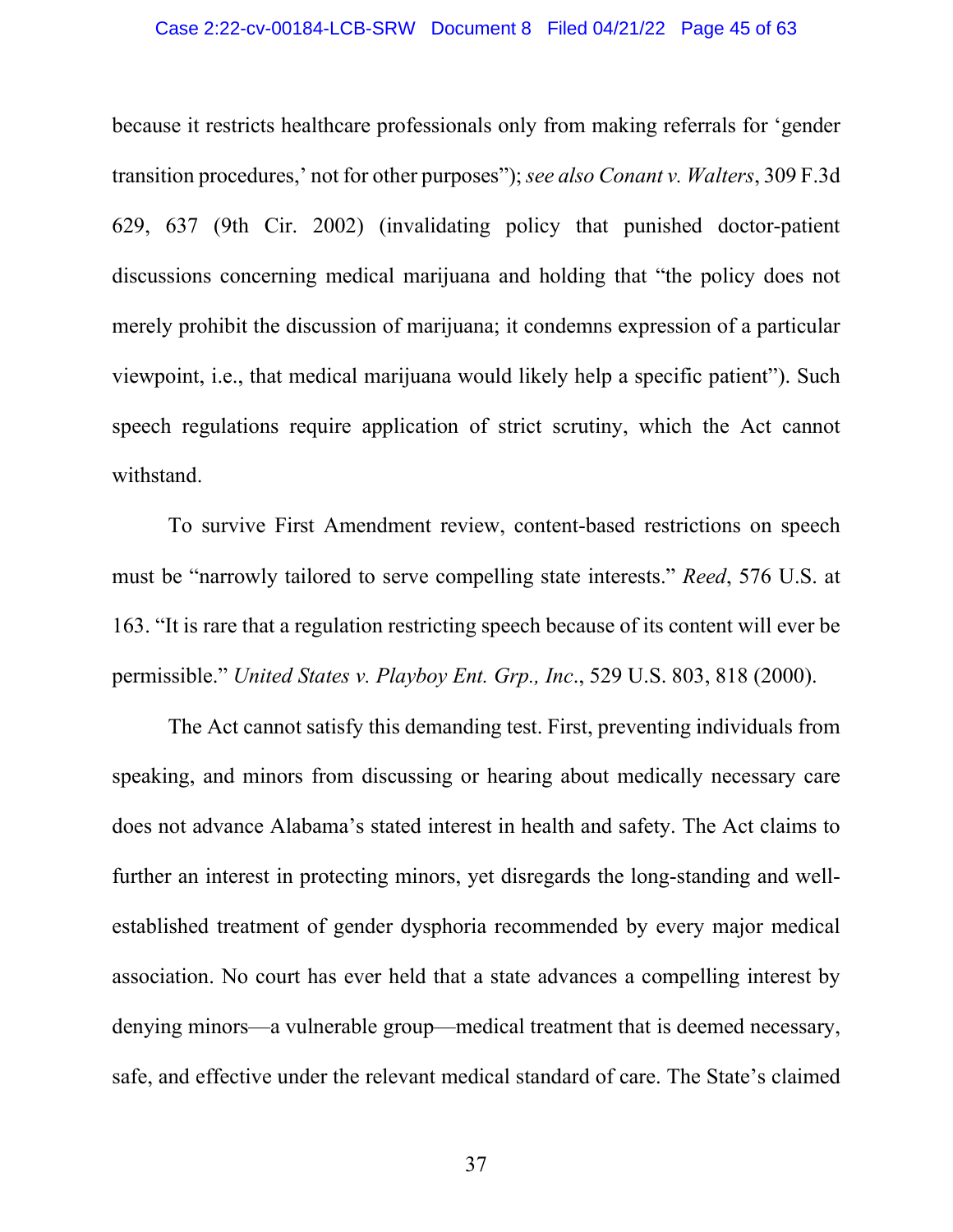#### Case 2:22-cv-00184-LCB-SRW Document 8 Filed 04/21/22 Page 46 of 63

interests collapse under strict scrutiny. *See Wollschlaeger*, 848 F.3d at 1317 (holding that state's asserted interest in protecting public health by prohibiting doctors from asking patients about firearm ownership could not satisfy heightened scrutiny where "the applicable standard of care encourages doctors to ask questions about firearms").

Second, the Act is not "narrowly tailored" to advance any asserted interest in health and safety. It prohibits speaking about certain treatments only with respect to transgender youth with gender dysphoria while allowing discussion or recommendations of the same or similar treatments for non-transgender youth for any other purpose or medical condition. Such "[u]nderinclusiveness raises serious doubts about whether the government is in fact pursuing the interest it invokes, rather than disfavoring a particular speaker or viewpoint." *Brown v. Ent. Merchants Ass'n*, 564 U.S. 786, 802 (2011).

Third, the Act cannot withstand strict scrutiny because it is not the "least restrictive means of achieving a compelling state interest." *McCullen*, 573 U.S. at 478. Banning every "person" in Alabama from engaging in an entire category of protected speech—speech that is consistent with established standards of medical care and with the Parent Plaintiffs' view of what is best for their own children's health and wellbeing—is not a constitutionally permissible means of protecting health and safety. The State cannot show that its enactment of "provisions broadly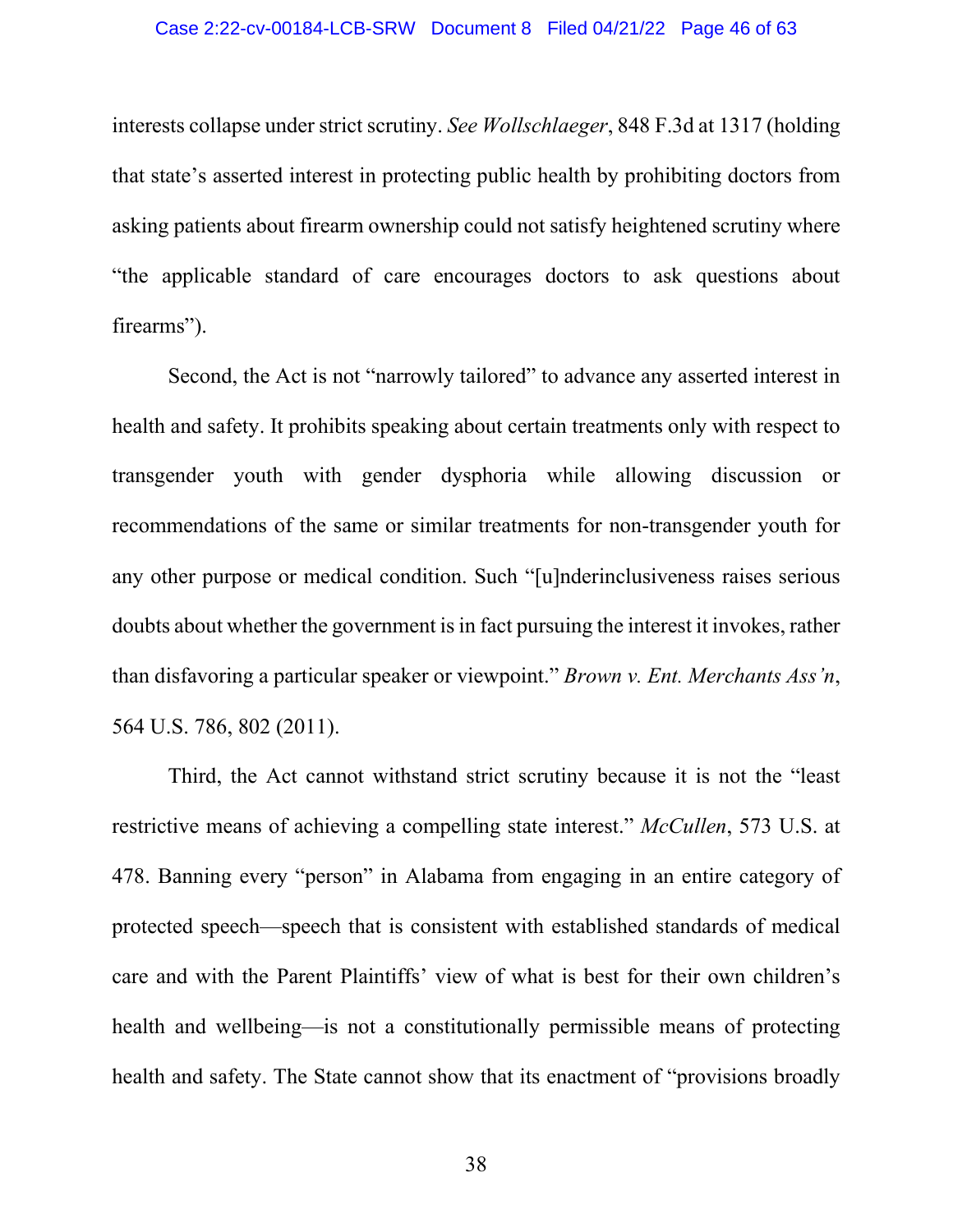restricting truthful speech based on content" are the least restrictive means available to achieve a compelling need. *Wollschlaeger*, 848 F.3d at 1316.

Lacking a narrowly tailored means to achieve any compelling or even legitimate interest, the Act's restrictions on speech cannot satisfy even rational basis review, much less strict scrutiny. Plaintiffs have a substantial likelihood of prevailing on their free speech claim.

### *4. The Act Is Unconstitutionally Vague (Count V)***.**

Under the Due Process Clause, a criminal statute like the Act is void for vagueness if it fails to "define the criminal offense with sufficient definiteness that ordinary people can understand what conduct is prohibited" and encourages "arbitrary and discriminatory enforcement" by the government. *Kolender v. Lawson*, 461 U.S. 352, 357 (1983); *see also Papachristou v. City of Jacksonville*, 405 U.S. 156, 162 (1972) (holding all persons "are entitled to be informed as to what the State commands or forbids") (quoting *Lanzetta v. New Jersey*, 306 U.S. 451, 453  $(1939)$ ).

Section  $4(a)$  of the Act states that "no person shall . . . cause any of the following practices to be performed upon a minor" and criminalizes any such act as a felony. Yet, the Act fails to provide *any* standard to determine what an individual must do to "cause" a treatment "to be performed upon a minor." *See Kolender*, 461 U.S. at 358.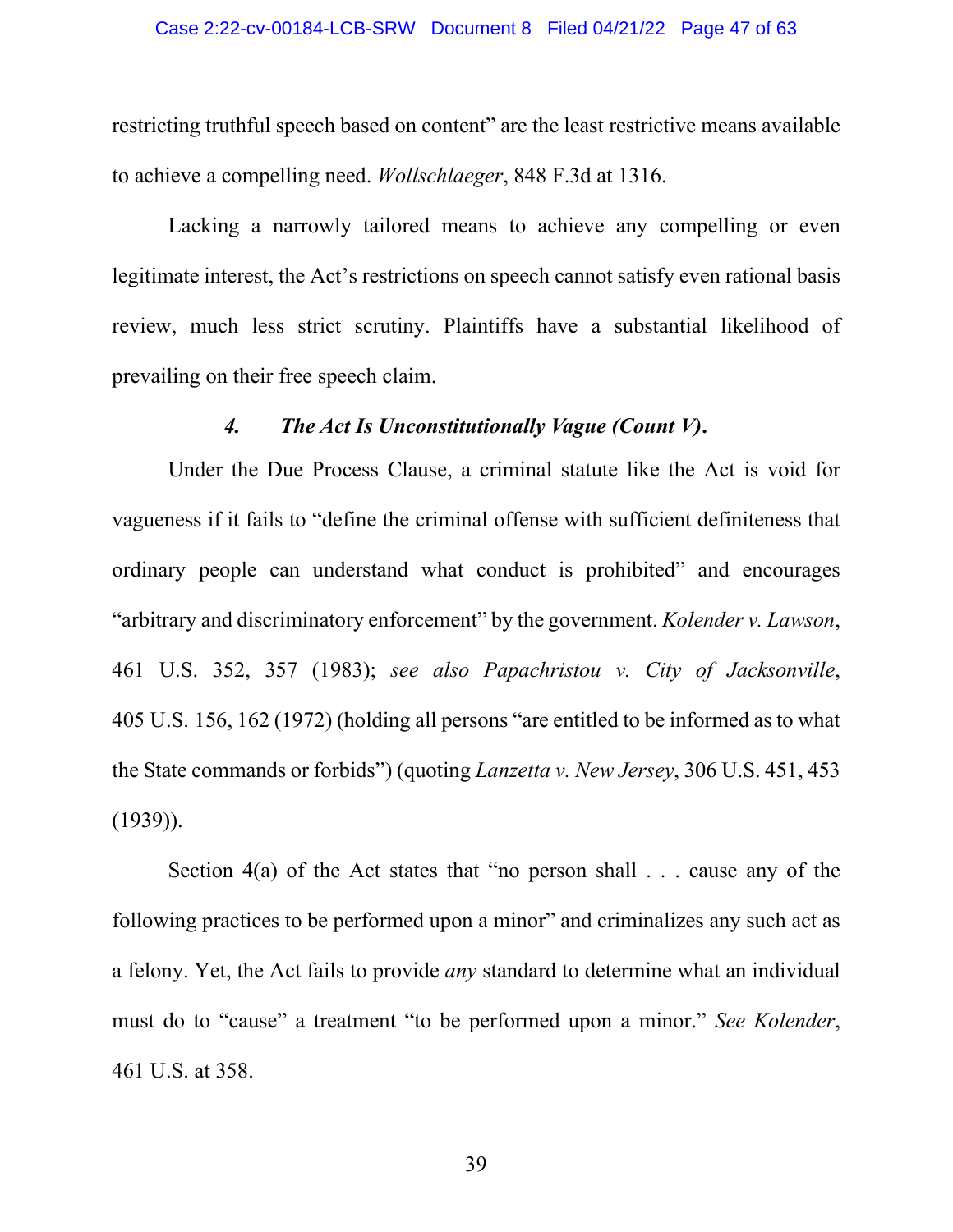"Cause" has an incredibly broad definition: "To bring about or effect." Black's Law Dictionary (11th ed. 2019); *cf. United States v. Eckhardt*, 466 F.3d 938, 944 (11th Cir. 2006) (directing courts to consider, among other things, "dictionaries" and the "common and generally accepted meaning" of words when considering vagueness of a statute).

Therefore, the Act, as worded, could subject anyone who is aware of, refers to, discusses, talks about, recommends, or expresses an opinion about a transgender minor's healthcare to a class C felony and up to ten years imprisonment, no matter how indirect the involvement, so long as the speech or behavior has *any* effect on a minor taking a prohibited medication to treat gender dysphoria. For example, the Act could impose criminal liability on a doctor or therapist in Alabama who recommends that a transgender adolescent start or continue puberty blocking medication or hormones. It could impose criminal liability on a pastor, like Rev. Eknes-Tucker, who counsels parents to seek medical care supporting their transgender children. It could impose criminal liability on a school nurse who dispenses a puberty-blocking medication to an adolescent, or a pharmacist who fills a prescription for estrogen or testosterone for a minor—even if the nurse or pharmacist did not know the child was taking the medication to treat gender dysphoria. *See City of Chi. v. Morales*, 527 U.S. 41, 55 (1999) (finding criminal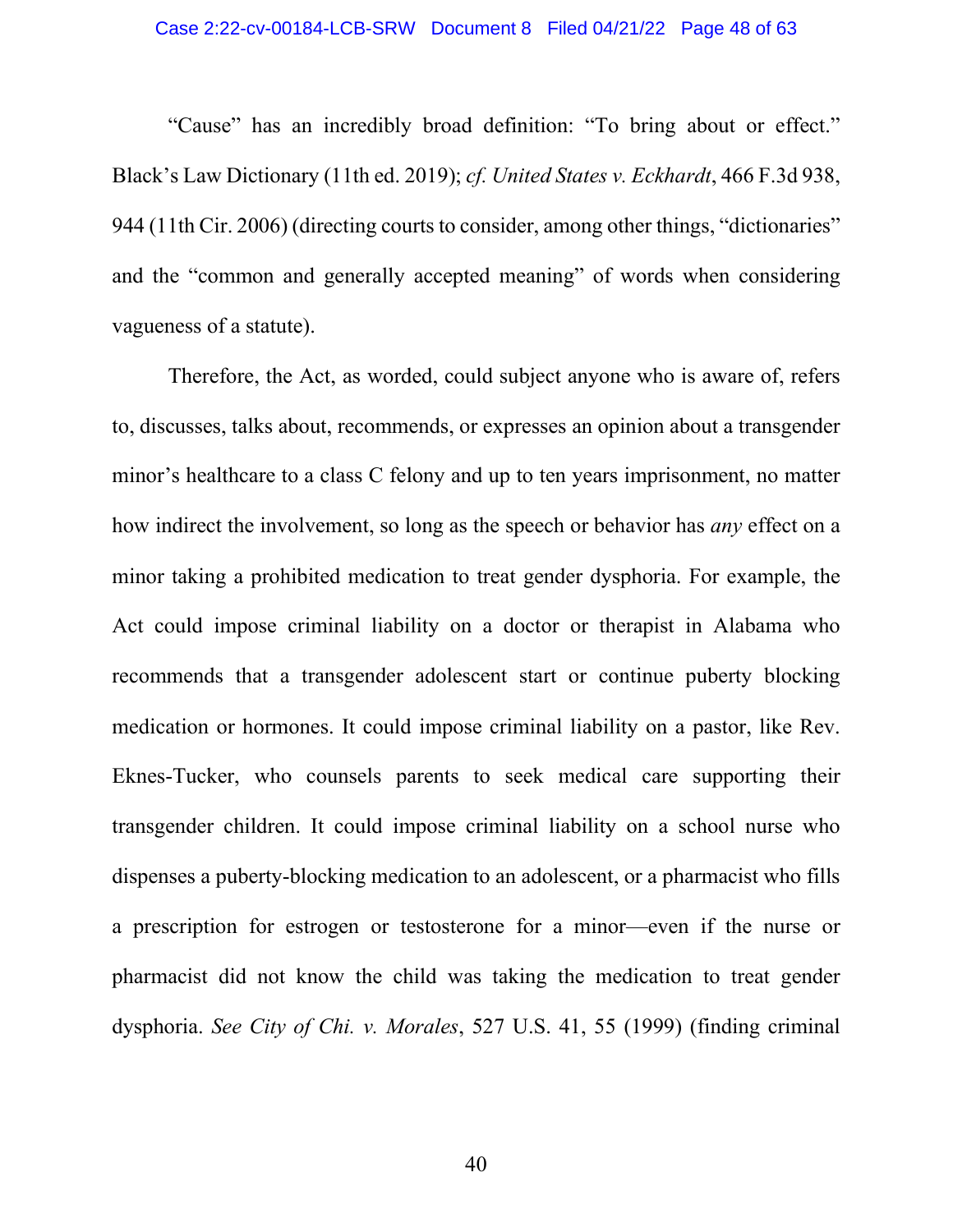statute that "contains no *mens rea* requirement" and "infringes on constitutionally protected rights" to be "subject to facial attack" for vagueness).

Due to this vagueness, the Act encourages arbitrary enforcement and fails to describe what one must do to avoid criminal liability. *See Lanzetta*, 306 U.S. at 453 ("No one may be required at peril of life, liberty or property to speculate as to the meaning of penal statutes.").

## **B. The Affordable Care Act Preempts the Act Because the Act Mandates Sex Discrimination by Healthcare Providers (Count III).**

The Act is preempted by Section 1557 of the ACA. When a federal law and a state law conflict, the state law is preempted. *See, e.g.*, *Taylor v. Polhill*, 964 F.3d 975, 981 (11th Cir. 2020) (citing *Hillsborough Cty. v. Automated Med. Labs., Inc*., 471 U.S. 707, 712 (1985)). For example, states may not impose criminal penalties or "hold a civil defendant liable under state law for conduct federal law requires." *Armstrong v. Exceptional Child Ctr., Inc*., 575 U.S. 320, 326 (2015). Federal courts are empowered to "issue an injunction upon finding the state regulatory actions preempted." *Id.*

Federal courts recognize three categories of preemption: (1) express preemption; (2) field preemption; and (3) conflict preemption. *See Fla. State Conf. of N.A.A.C.P. v. Browning*, 522 F.3d 1153, 1167 (11th Cir. 2008). This case involves the third category, conflict preemption. "Conflict preemption . . . arises in instances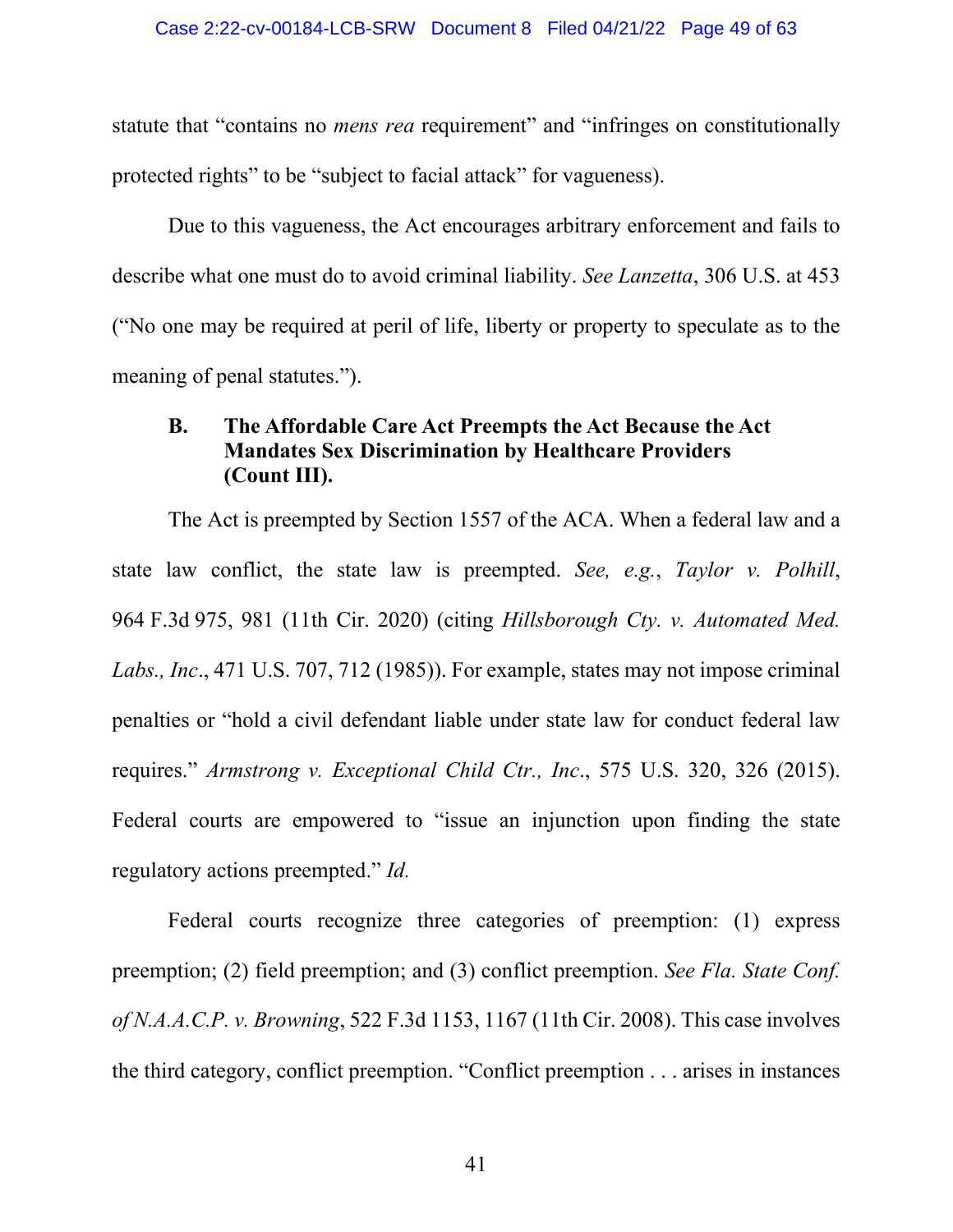where (1) 'compliance with both federal and state regulations is a physical impossibility,' or (2) 'the challenged state law stands as an obstacle to the accomplishment and execution of the full purposes and objectives of Congress.'" *Fresenius Med. Care Holdings, Inc. v. Tucker*, 704 F.3d 935, 939 (11th Cir. 2013) (quoting *Arizona v. United States*, 567 U.S. 387, 399 (2012) (citations and internal quotation marks omitted)). The Act is preempted because compliance would force covered health care providers to violate Section 1557. Because compliance with both statutes is impossible, and because enforcement of the Act would thwart the fundamental purpose of Congress in prohibiting sex discrimination by covered healthcare providers, federal law preempts the Act.

The Act prohibits Alabama doctors from providing medical care to transgender minors. But Section 1557 of the ACA prohibits such sex discrimination by health care providers receiving federal funds, including plaintiff doctors and other providers from whom plaintiff children receive their care. Section 1557 provides that no individual shall "be excluded from participation in, be denied the benefits of, or be subjected to discrimination under, any health program or activity, any part of which is receiving Federal financial assistance, including credits, subsidies, or contracts of insurance" on the basis of sex. 42 U.S.C. § 18116(a). As explained above, the Act's ban and criminalization of medications and surgeries only when provided to a transgender individual is discrimination based on sex. *See Bostock,*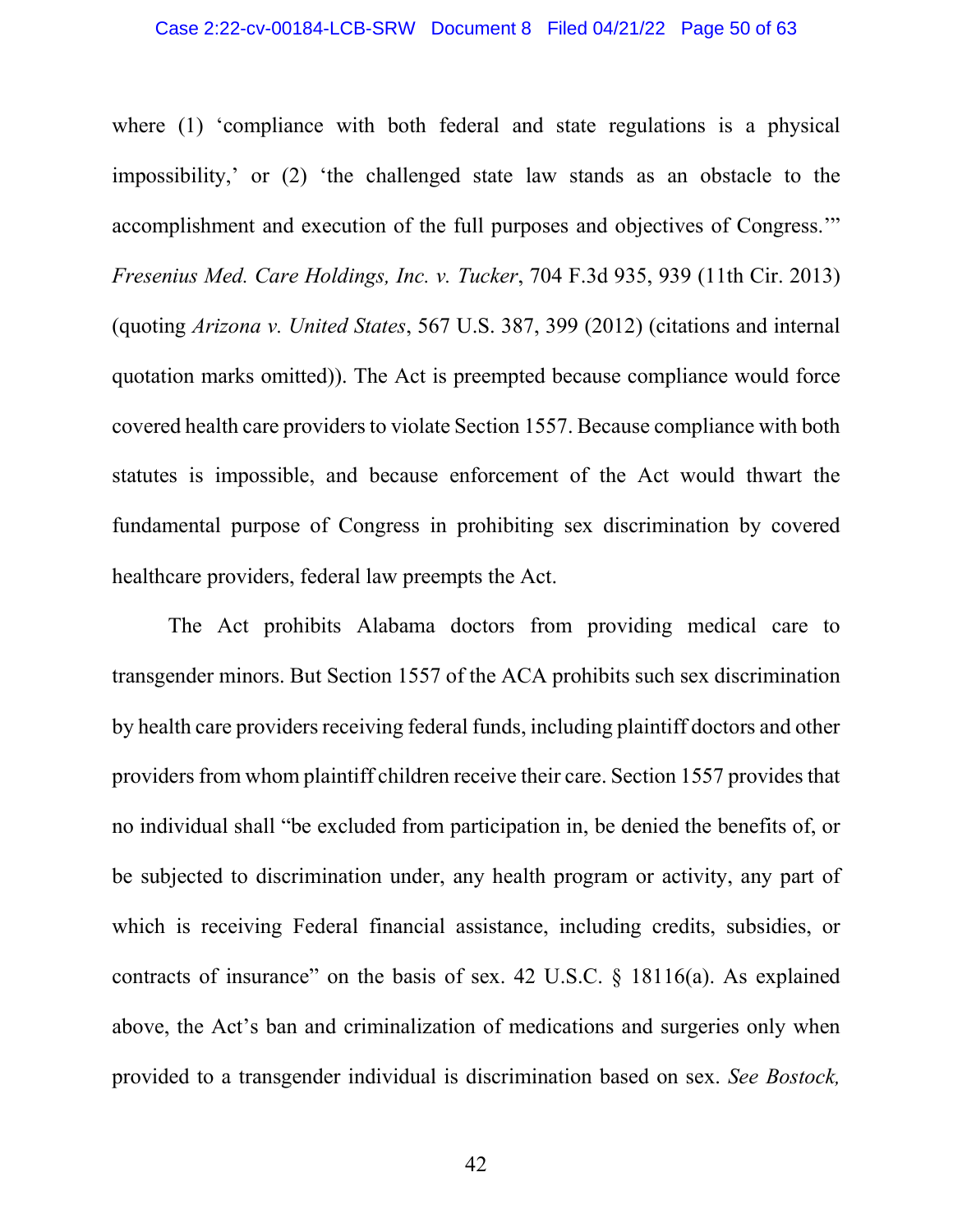140 S. Ct. at 1741; *Brumby*, 663 F.3d at 1316. Violators of Section 1557 risk losing federal funding, civil enforcement proceedings brought by the federal government, civil lawsuits, debarment from doing business with the federal government, False Claims Act lawsuits, and criminal penalties. *See*, *e.g.*, 20 U.S.C. § 1682; *see also Jolley v. Riverwoods Behav. Health, LLC*, No. 1:21-CV-00561-WMR, 2021 WL 6752161, at \*5-6 (N.D. Ga. Aug. 30, 2021) (slip op.) (denying motion to dismiss private claim of Section 1557 ACA discrimination based on transgender status); *Hammons v. Univ. of Md. Med. Sys. Corp*., 551 F. Supp. 3d 567, 592 (D. Md. 2021) (finding plaintiff pled Section 1557 discrimination where hospital refused to perform hysterectomy to treat gender dysphoria).

The Transgender Plaintiffs receive their medical care from providers who receive federal financial assistance and funding and who are subject to the nondiscrimination provisions of Section 1557 of the ACA. *See* 42 U.S.C. § 18116(a). (*See also* Koe Decl ¶ 13.) In addition, the Healthcare Provider Plaintiffs are subject to Section 1557 of the ACA because they receive federal financial assistance as providers of medical care for transgender beneficiaries of Alabama Medicaid. (*See id.* ¶ 13.)

Healthcare Provider Plaintiffs cannot comply with both Section 1557 of the ACA and the Act. They are put in the impossible position of complying with Section 1557 by providing medical care to transgender minors consistent with the standard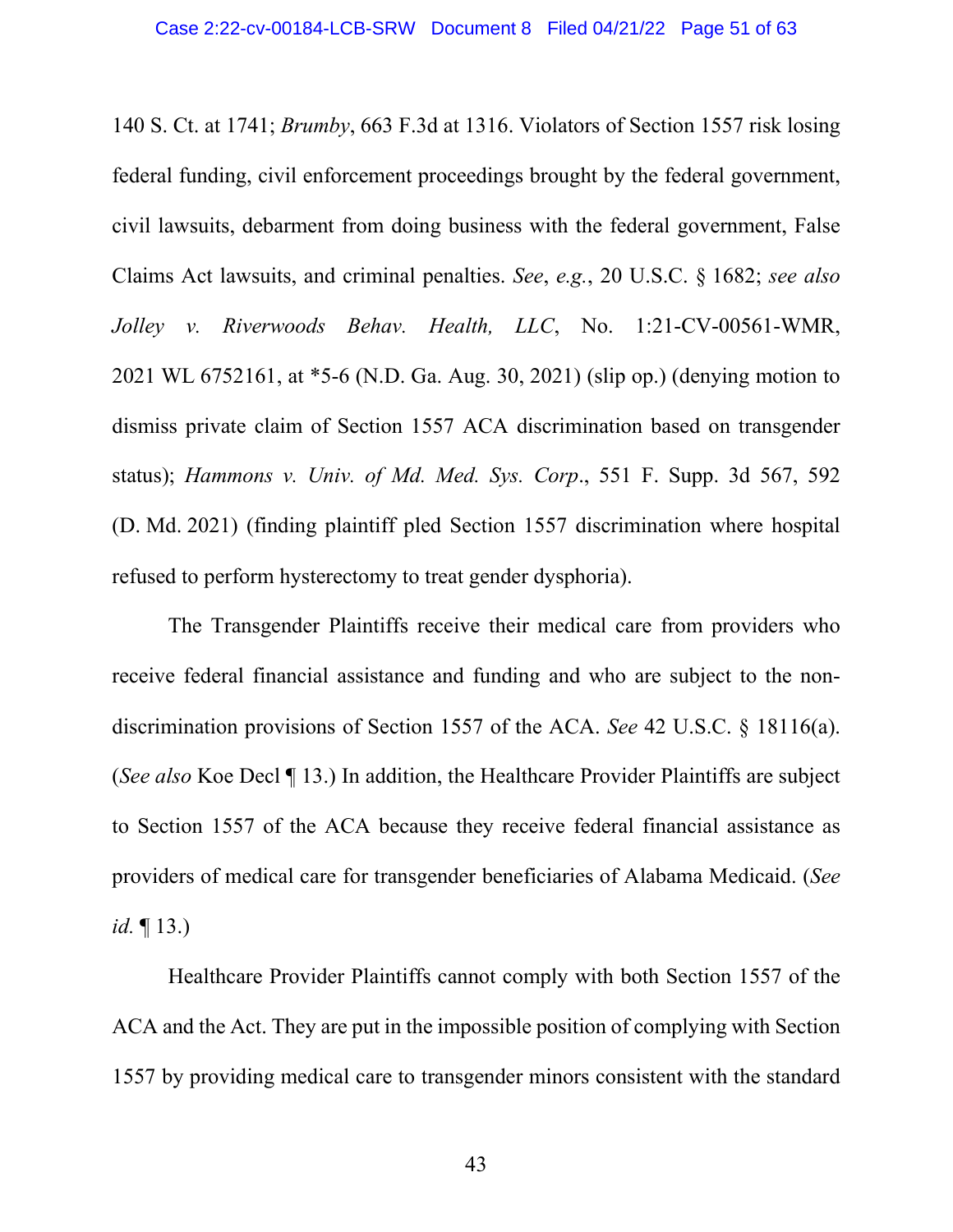of care, and risking criminal penalties under the Act, or complying with the Act and being subject to federal enforcement proceedings and private lawsuits for discrimination under Section 1557. *See* Letter from Kristen Clarke, Assistant Attorney General at U.S. Dep't of Justice Civil Rights Div., to State Attorneys General (Mar. 31, 2022), *available at* https://www.justice.gov/opa/pressrelease/file/1489066/download (reminding state attorneys general that Section 1557 of the Affordable Care Act prohibits state laws that discriminate against transgender people). As such, the ACA preempts the Act's requirement that healthcare providers must deny certain types of medical care to transgender minors based on their transgender status. The Act puts healthcare providers in an impossible position and also contravenes the overall goal of the ACA—to broaden access to healthcare in the United States—as well as the specific purpose of Section 1557 to prevent discrimination in the provision of healthcare. *See King v. Burwell*, 576 U.S. 473, 478-79 (2015). Because the Act conflicts with the ACA, it is preempted by federal law and may not be enforced.

### **IV. The Act Will Cause Immediate, Irreparable Harm to Plaintiffs.**

Without the injunctive relief sought, the Act will cause Plaintiffs to suffer serious irreparable harms.

First, if the Act is not enjoined, the Parent Plaintiffs will be forced to helplessly watch the harm to their children unfold because the Act deprives them of

44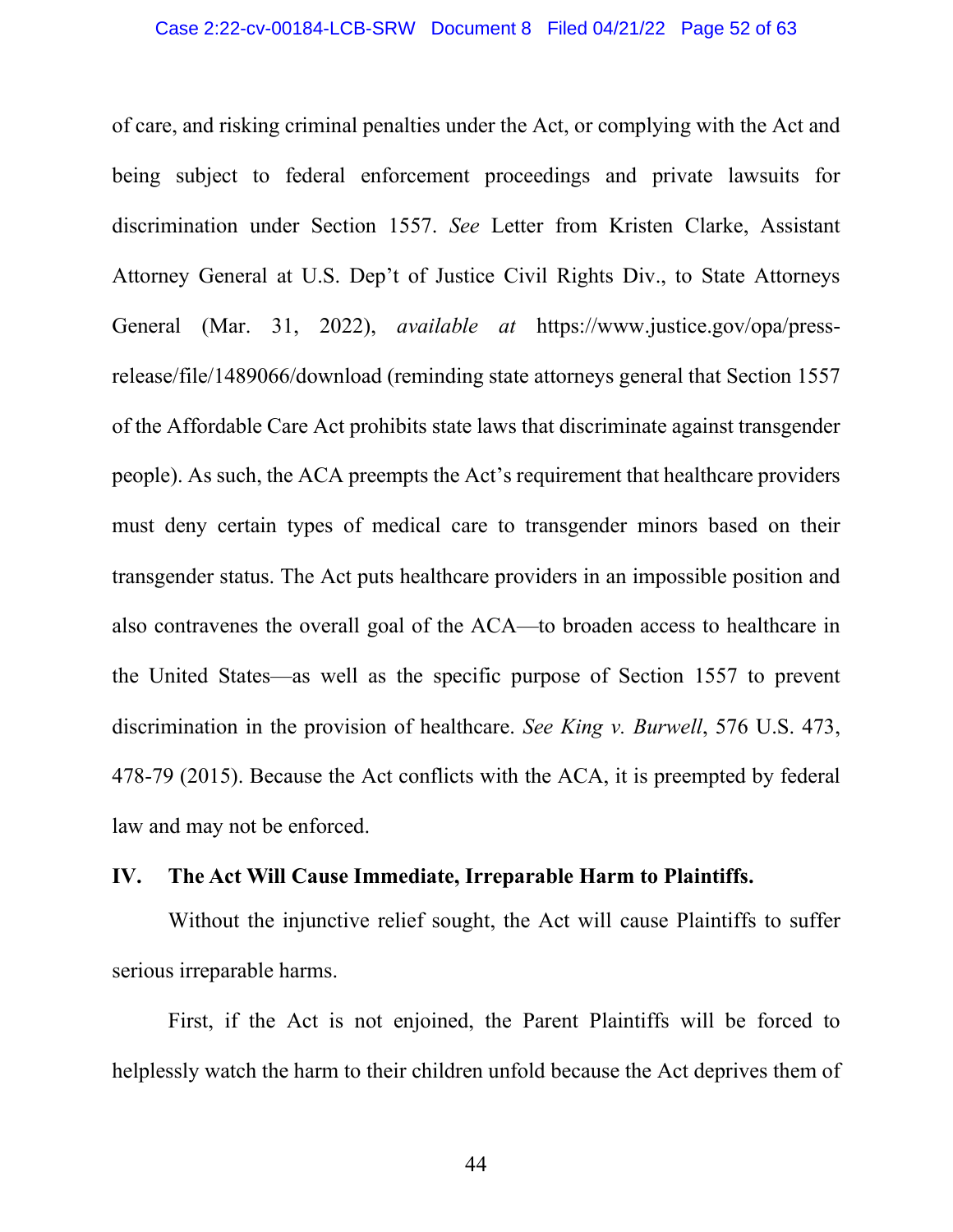#### Case 2:22-cv-00184-LCB-SRW Document 8 Filed 04/21/22 Page 53 of 63

the fundamental constitutional right to obtain essential medical care for their children. *See Brandt*, 551 F. Supp. 3d at 892-93 (finding parent plaintiffs demonstrated irreparable harm where act banning transition-related care for minors infringed on their fundamental right to parent their children). Like other parents, these Parent Plaintiffs want to be able to care for their children—to get their children the medical care doctors have told them, and they have seen for themselves, is essential to their children's ability to thrive. The Act inflicts serious, irreparable harm by barring the Parent Plaintiffs from acting in the best interests of their children in an area that lies at the heart of parental responsibilities and rights.

Second, the Act also inflicts irreparable harm by depriving the Transgender Plaintiffs of necessary medical care for a serious medical condition. This denial will cause irreversible and harmful physical changes and irreparable mental harm, including the reemergence of gender dysphoria which untreated will predictably cause them to suffer anxiety, depression, and severe psychological distress. Denial of medically necessary medical care is sufficient to show immediate and irreparable harm. *See, e.g.*, *Bowen v. City of New York*, 476 U.S. 467, 483-84 (1986) (finding denial of benefits caused irreparable injury by exposing plaintiffs to "severe medical setback[s]" or hospitalization); *Gayle v. Meade*, -- F.Supp.3d --, No. 20-21553-CIV, 2020 WL 3041326, at \*20-21 (S.D. Fla. June 6, 2020) (holding that increased likelihood of serious illness constitutes an irreparable injury); *Flack v. Wis. Dep't of*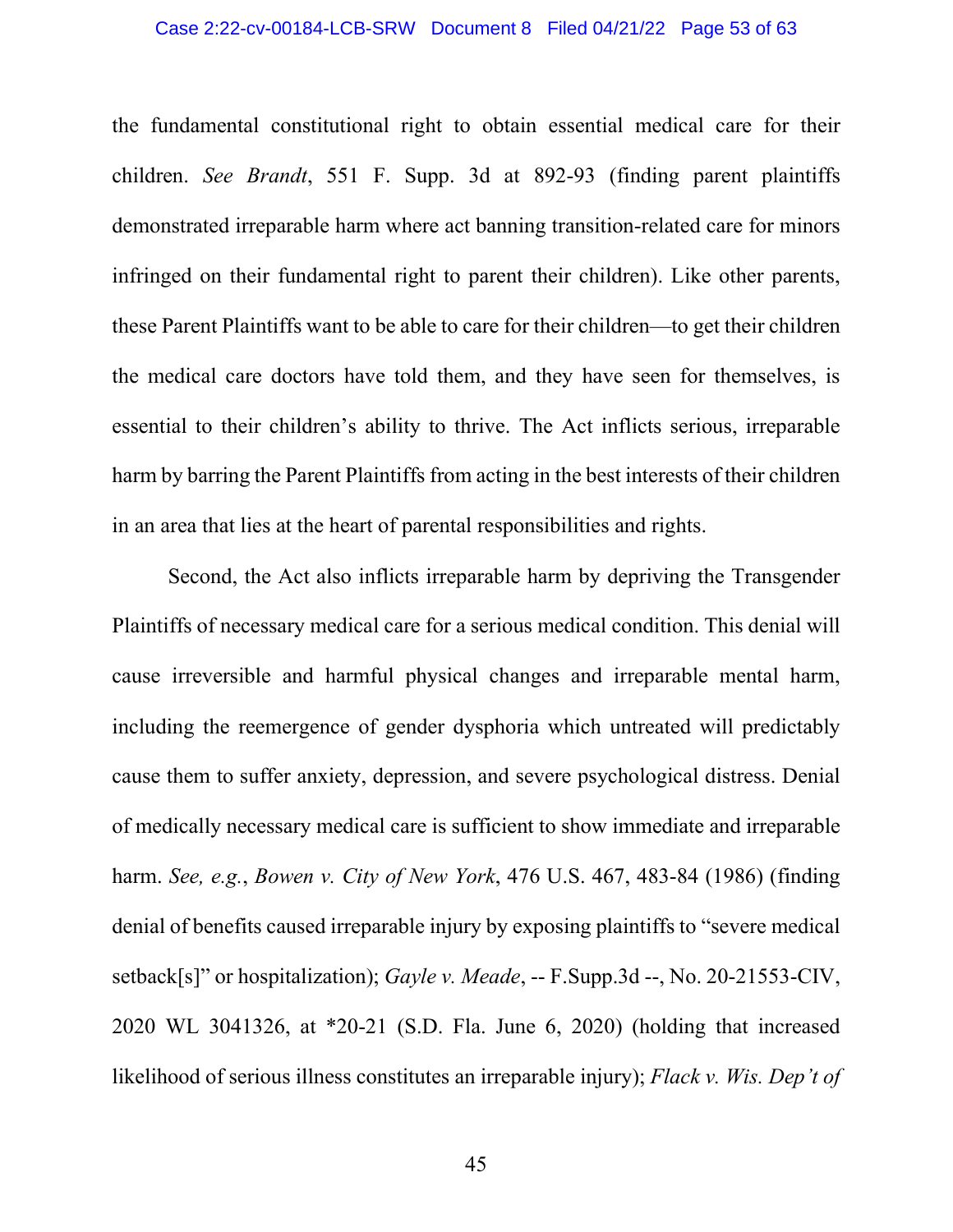*Health Servs.*, 331 F.R.D. 361, 373 (W.D. Wis. 2019) (denying coverage for medical treatment for gender dysphoria is irreparable harm); *Karnoski v. Trump*, No. C17- 1297-MJP, 2017 WL 6311305, at \*9 (W.D. Wash. Dec. 11, 2017) (finding that denial of "transition-related medical care" constituted irreparable harm).

Without the essential treatment Zachary needs, he will resume going through an unwanted female puberty that conflicts with his male identity, and he will suffer devastating and irreversible physical and psychological consequences as a result. (Zoe Decl. ¶¶ 11-13.) Michael, whose mental health providers have recommended that he be assessed for medical treatment of gender dysphoria, will be unable to obtain that care, which will exacerbate his gender dysphoria and force him to undergo harmful and unwanted physical changes that will be devastating to his physical and mental health. (Boe Decl. ¶¶ 9, 15.) Christopher and Allison, who both are currently on hormone therapy and thriving as a result, will be cut off from this essential care. (Noe Decl. ¶¶ 15, 17-18; Poe Decl. ¶¶ 21-22.) Their bodies will undergo extremely distressing and unwanted physical changes that will cause them to suffer severe emotional and psychological distress. (*See* Noe Decl. ¶¶ 12, 18; Poe Decl. ¶¶ 23-25.) These harms are serious, irreparable, and potentially life-threatening. (Ladinsky Decl. ¶¶ 15-16; Rosenthal Decl. ¶¶ 37, 44-45, 55, 57; *see also* Moe. Decl. ¶¶ 15-16.)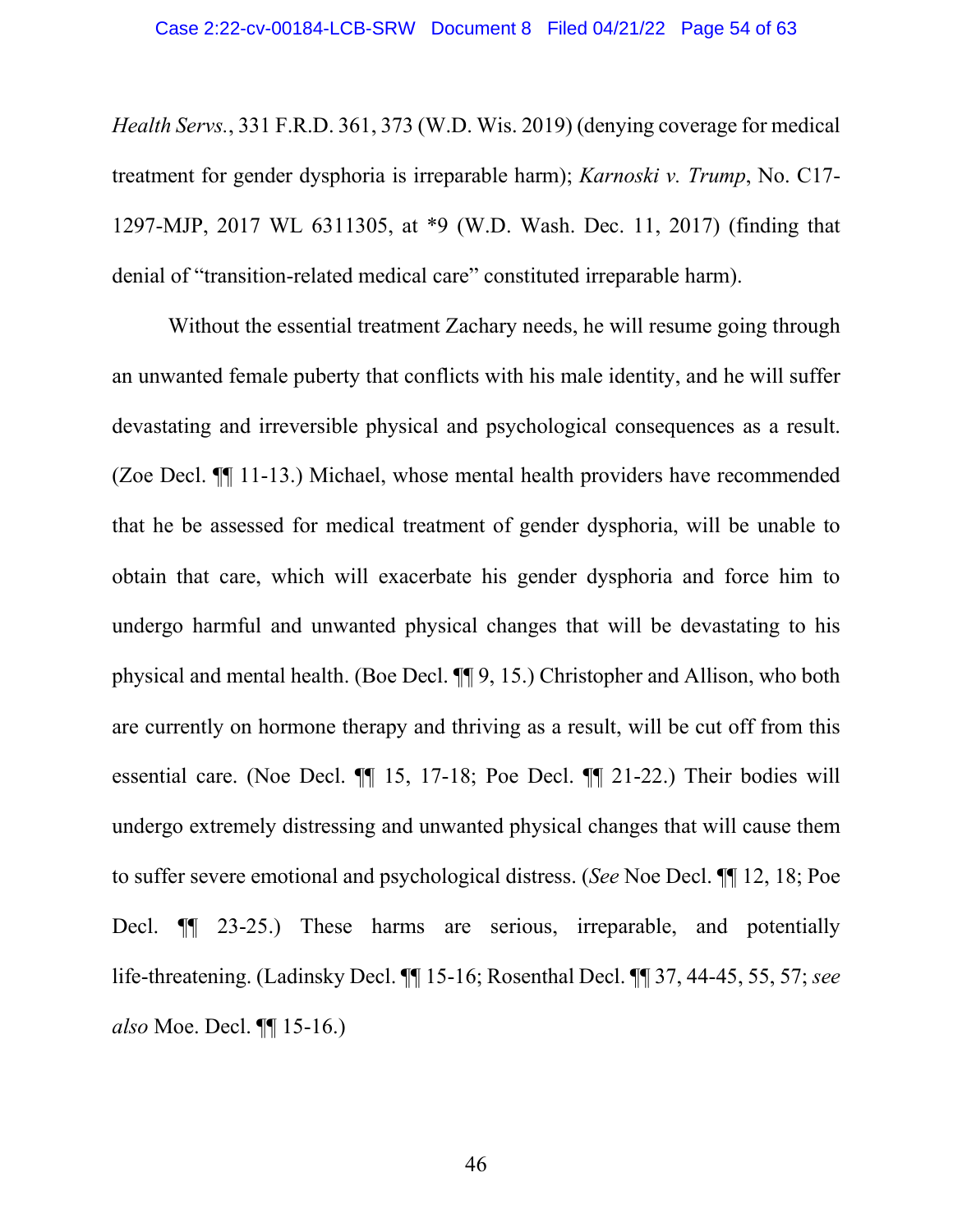As the district court found in *Brandt* when enjoining a similar Arkansas law, barring transgender youth from essential medical care forces them to "undergo endogenous puberty," causing them to "live with physical characteristics that do not conform to their gender identity, putting them at high risk of gender dysphoria and lifelong physical and emotional pain." 551 F. Supp. 3d at 892; *see also Campbell v. Kallas*, No. 16-CV-261-JDP, 2020 WL 7230235, at \*8 (W.D. Wis. Dec. 8, 2020) (slip op.) (finding plaintiff demonstrated "irreparable injury" required for an injunction where plaintiff "continues to suffer from gender dysphoria, which causes her anguish and puts her at risk of self-harm or suicide").

Third, enforcement of the Act will also inflict irreparable harm on Drs. Koe and Moe, who will face the ever-present threat of criminal prosecution and penalties if they continue to provide medically necessary and appropriate referrals and treatments to their minor transgender patients, and who will be put to the untenable choice of either risking arrest or harming their patients. *See Brandt*, 551 F. Supp. 3d at 891-92 (finding healthcare provider plaintiffs proved irreparable harm when Arkansas medical ban would force them to "choos[e] between breaking the law and providing appropriate guidance and interventions for their transgender patients").

And finally, enforcement of the Act will irreparably harm Rev. Eknes-Tucker by criminalizing his pastoral speech. "The loss of First Amendment freedoms, for

47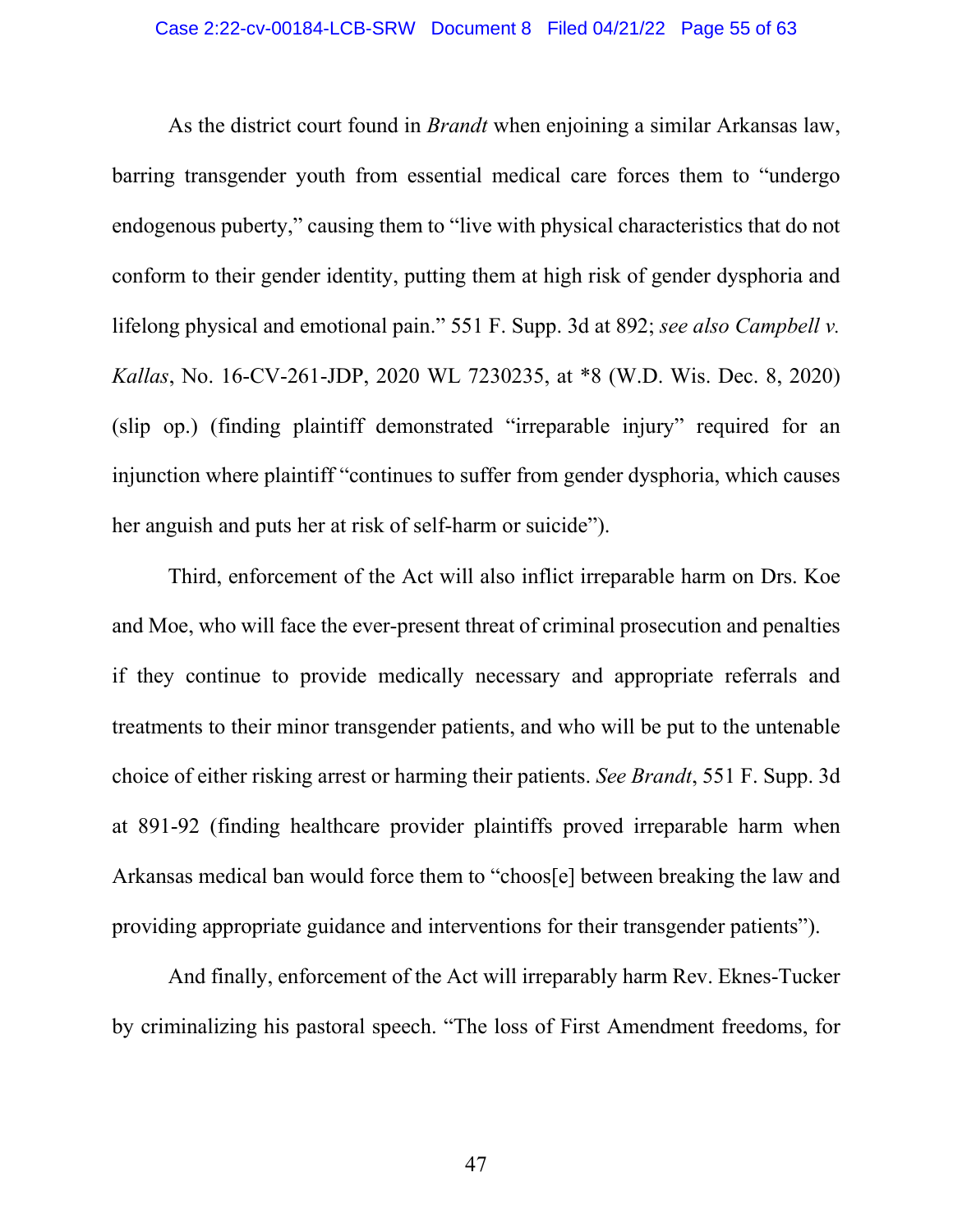even minimal periods of time, unquestionably constitutes irreparable injury." *Elrod v. Burns*, 427 U.S. 347, 373 (1976) (plurality opinion).

As the Eleventh Circuit has explained, constitutional violations constitute irreparable harm when they cannot "be compensated for by monetary damages." *[Ne.](http://www.westlaw.com/Link/Document/FullText?findType=Y&serNum=1990045882&pubNum=0000350&originatingDoc=If74fad301a9711ebaf4a97db80ef4b04&refType=RP&fi=co_pp_sp_350_1285&originationContext=document&vr=3.0&rs=cblt1.0&transitionType=DocumentItem&contextData=(sc.Search)#co_pp_sp_350_1285) [Fla. Chapter of Ass'n of Gen. Contractors v. City of Jacksonville](http://www.westlaw.com/Link/Document/FullText?findType=Y&serNum=1990045882&pubNum=0000350&originatingDoc=If74fad301a9711ebaf4a97db80ef4b04&refType=RP&fi=co_pp_sp_350_1285&originationContext=document&vr=3.0&rs=cblt1.0&transitionType=DocumentItem&contextData=(sc.Search)#co_pp_sp_350_1285)*, 896 F.2d 1283, [1285 \(11th Cir. 1990\);](http://www.westlaw.com/Link/Document/FullText?findType=Y&serNum=1990045882&pubNum=0000350&originatingDoc=If74fad301a9711ebaf4a97db80ef4b04&refType=RP&fi=co_pp_sp_350_1285&originationContext=document&vr=3.0&rs=cblt1.0&transitionType=DocumentItem&contextData=(sc.Search)#co_pp_sp_350_1285) *see also Cate v. Oldham,* [707 F.2d 1176, 1189 \(11th Cir.](https://1.next.westlaw.com/Link/Document/FullText?findType=Y&serNum=1983125912&pubNum=350&originatingDoc=Ie33dbc64971d11d9bdd1cfdd544ca3a4&refType=RP&fi=co_pp_sp_350_1189&originationContext=document&transitionType=DocumentItem&ppcid=d195739c056c4739966dbe90c81b209d&contextData=(sc.UserEnteredCitation)#co_pp_sp_350_1189) [1983\)](https://1.next.westlaw.com/Link/Document/FullText?findType=Y&serNum=1983125912&pubNum=350&originatingDoc=Ie33dbc64971d11d9bdd1cfdd544ca3a4&refType=RP&fi=co_pp_sp_350_1189&originationContext=document&transitionType=DocumentItem&ppcid=d195739c056c4739966dbe90c81b209d&contextData=(sc.UserEnteredCitation)#co_pp_sp_350_1189) (holding that the directly penalizing free speech constitutes irreparable injury for purposes of a preliminary injunction). No amount of money can compensate for the Act's infringement on a parents' right to seek and obtain essential medical care for their child. Nor can money compensate for the imposition of criminal penalties on parents' First Amendment right to seek information and recommendations from healthcare providers, on doctors' constitutionally protected freedom to share their opinions and expertise with their patients, or on a pastor's rights to counsel families consistent with his faith-based beliefs. The enforcement of the Act in violation of these fundamental rights inflicts irreparable harm and warrants entry of a preliminary injunction.

# **V. Injuries to Plaintiffs Outweigh Any Damage to the State, Which Has No Interest in Enforcing an Unconstitutional Law.**

The serious irreparable harms that Plaintiffs will experience if the Act takes effect outweigh any countervailing government interest. When "the nonmovant is the government,  $\dots$  the third and fourth requirements [for an injunction]— $d$ amage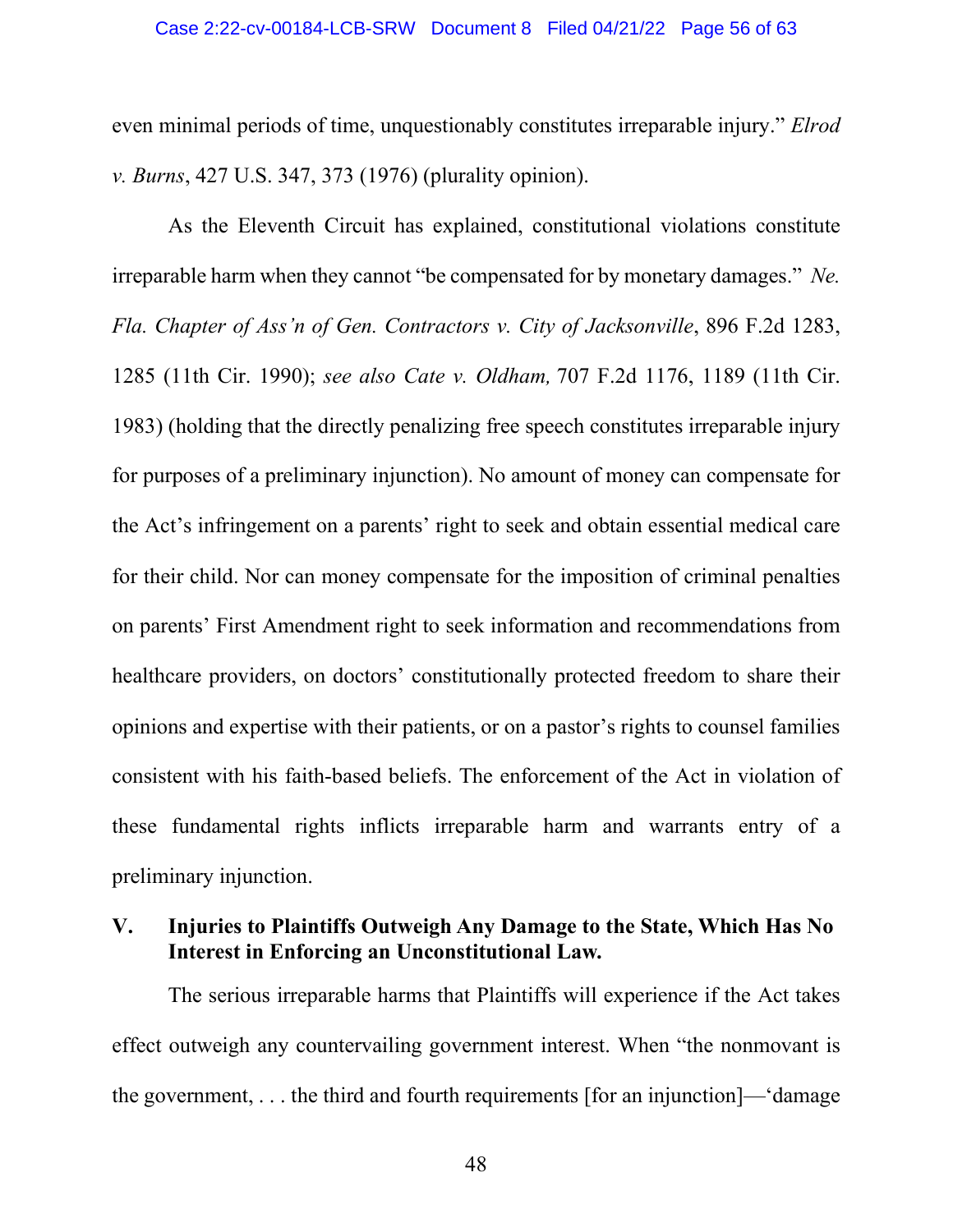#### Case 2:22-cv-00184-LCB-SRW Document 8 Filed 04/21/22 Page 57 of 63

to the opposing party' and 'public interest'—can be consolidated." *Otto v. City of Boca Raton*, 981 F.3d 854, 870 (11th Cir. 2020); *see also Nken v. Holder*, 556 U.S. 418, 435 (2009) (same). Moreover, there is no "legitimate interest in enforcing an unconstitutional ordinance." *Otto*, 981 F.3d at 870; *see also KH Outdoor, LLC v. City of Trussville*, 458 F.3d 1261, 1272 (11th Cir. 2006).

The balance of the equities strongly favors an injunction here. On the one side, the State is seeking to enforce an injurious, unconstitutional, and discriminatory law. In sharp contrast, the Act will impose significant irreparable harms on transgender young people, their parents, healthcare providers, and faith leaders like Rev. Eknes-Tucker. Plaintiffs will be forced to watch their children suffer the harm of losing the medical care they need and of experiencing the mental anguish and pain of untreated gender dysphoria. The Transgender Plaintiffs will abruptly lose essential medical care, be forced to undergo irreversible physical changes, and suffer intense suffering and distress. The Healthcare Provider Plaintiffs will be forced to choose between imprisonment and inflicting harm on vulnerable patients, as they cannot provide the medical care consistent with the recognized standard of care that they believe to be in their patients' best interest.

To be sure, the balance of the equities strongly favors an injunction here. An injunction would maintain the status quo while Plaintiffs pursue their claims. Plaintiffs can continue to meet their children's medical needs, transgender young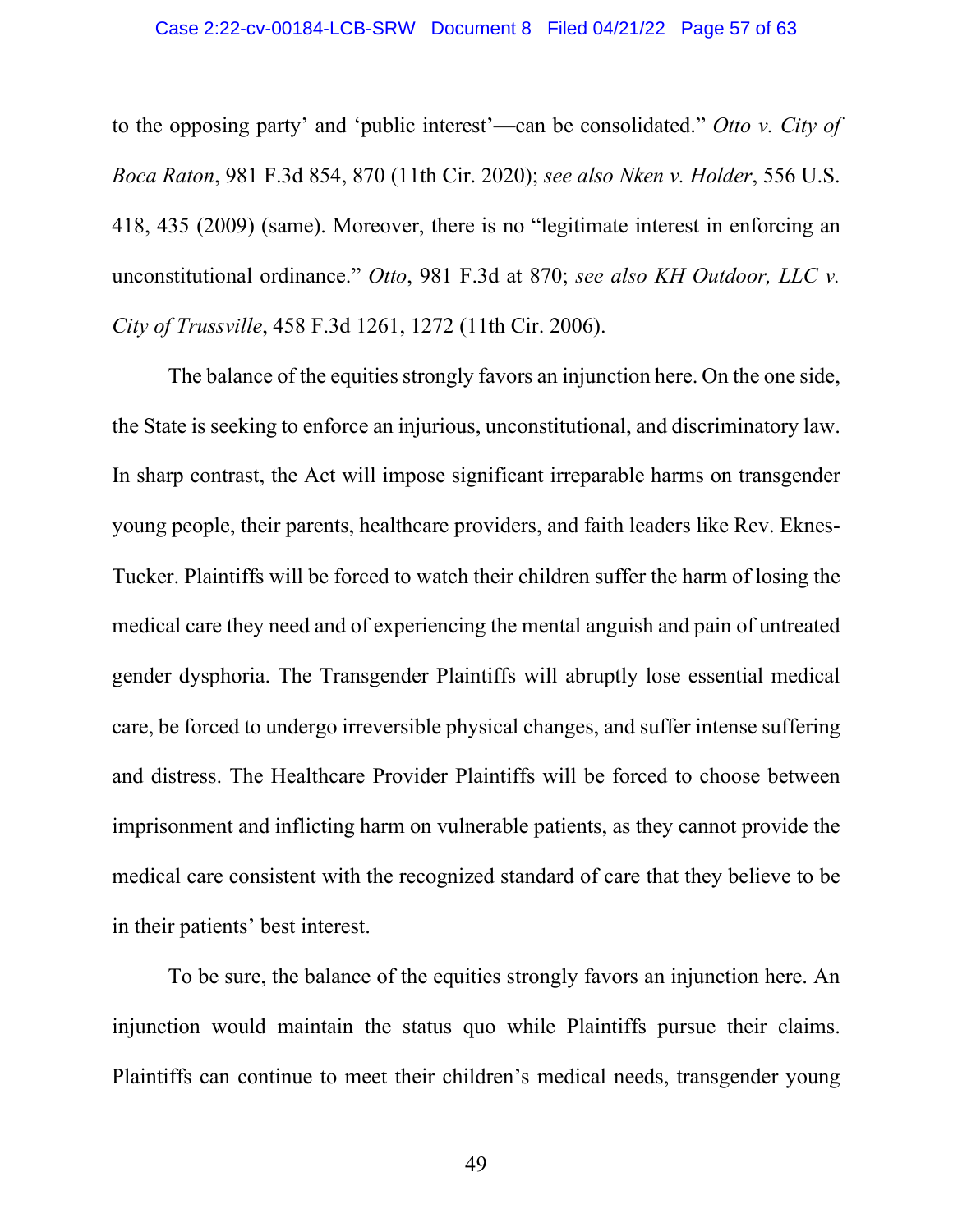people can continue to receive recommended, medically necessary treatment for their gender dysphoria, healthcare providers can continue to treat their patients without fear of prosecution, and faith leaders can continue to counsel families consistent with their religious beliefs while this case is litigated.

### **VI. CONCLUSION**

For the foregoing reasons, Plaintiffs respectfully request that this Court enjoin the State from implementing Act while this lawsuit is pending. Plaintiffs further request the Court to enter a temporary restraining order if the Court is unable to rule on Plaintiffs' preliminary injunction motion before May 8, 2022, when the law is scheduled to go into effect.

Respectfully submitted this 21st day of April, 2022.

*/s/ Melody H. Eagan*  Melody H. Eagan (ASB-9780-D38M) Jeffrey P. Doss (ASB-4212-R62D) Amie A. Vague (ASB-4113-Q46I) LIGHTFOOT, FRANKLIN & WHITE LLC The Clark Building 400 20th Street North Birmingham, AL 35203 205.581.0700 meagan@lightfootlaw.com jdoss@lightfootlaw.com avague@lightfootlaw.com

J. Andrew Pratt (ASB-3507-J56P)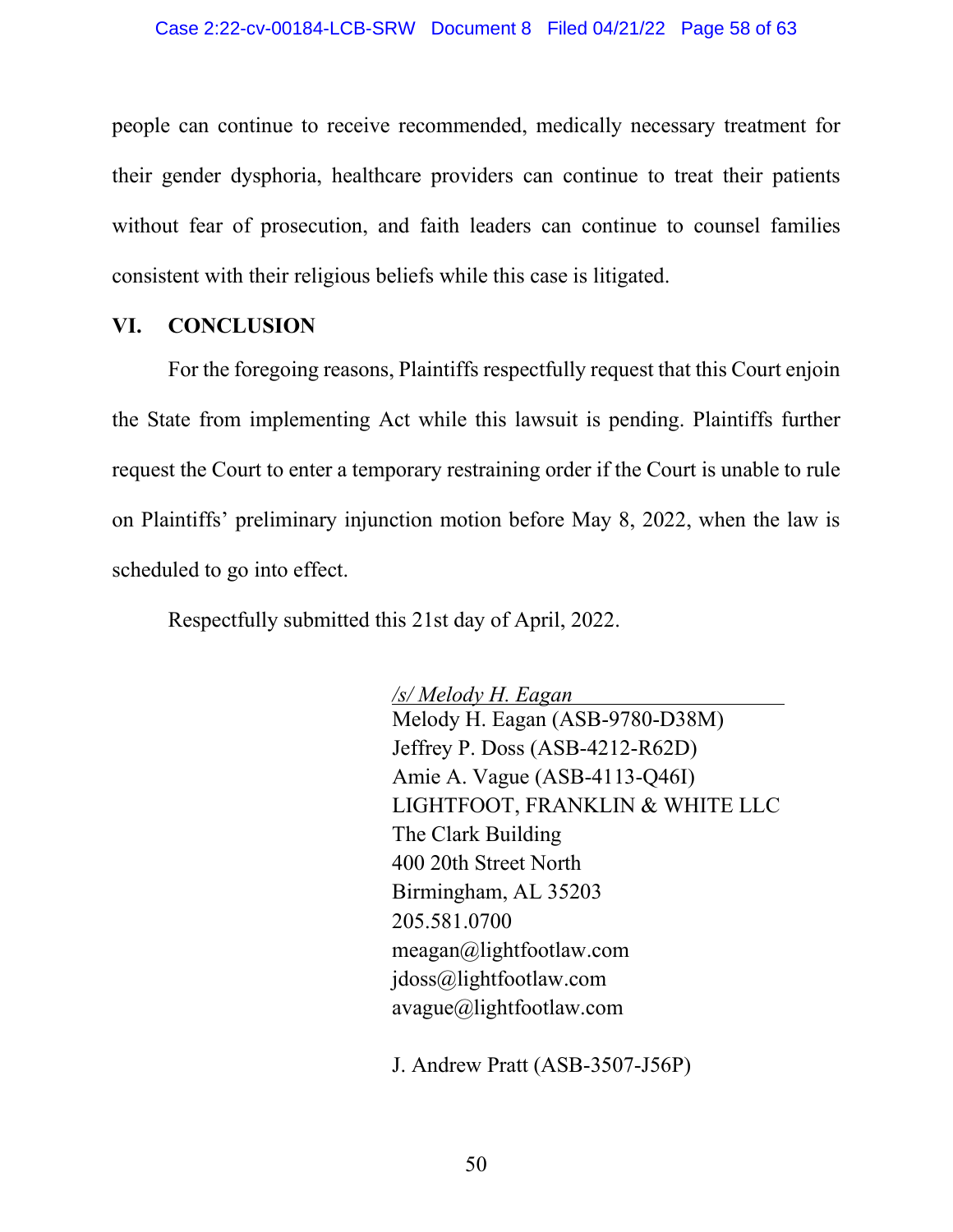Misty L. Peterson (GA Bar No. 243715) (*pro hac vice* application forthcoming) Adam Reinke (GA Bar No. 510426) (*pro hac vice*  application forthcoming) Gilbert Oladeinbo (GA Bar No. 669340) (*pro hac vice* application forthcoming) KING & SPALDING LLP 1180 Peachtree Street Northeast, Suite 1600 Atlanta, GA 30309 404.572.4600 apratt@kslaw.com mpeterson@kslaw.com areinke@kslaw.com goladeinbo@kslaw.com

Brent P. Ray (IL Bar No. 6291911) (*pro hac vice*  application forthcoming) Abigail Hoverman Terry (IL Bar No. 6327057) (*pro hac vice* application forthcoming) KING & SPALDING LLP 110 North Wacker Drive, Suite 3800 Chicago, IL 60606 312.995.6333 bray@kslaw.com ahoverman@kslaw.com

Michael B. Shortnacy (CA Bar No. 277035) (*pro hac vice* application forthcoming) KING & SPALDING LLP 633 West Fifth Street, Suite 1600 Los Angeles, CA 90071 213.443.4355 mshortnacy@kslaw.com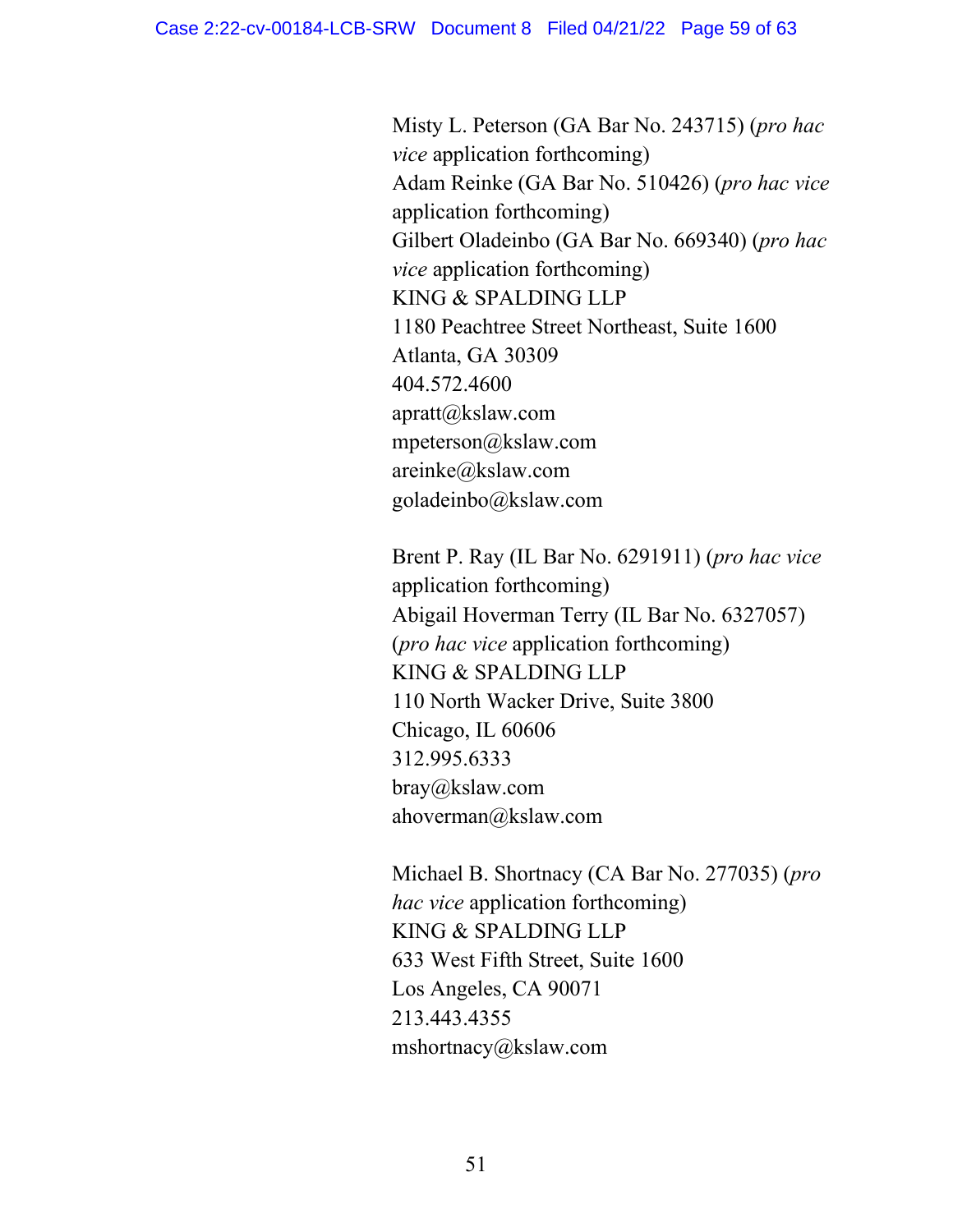Asaf Orr (CA Bar No. 261650) (*pro hac vice*  application forthcoming) NATIONAL CENTER FOR LESBIAN RIGHTS 870 Market Street, Suite 370 San Francisco, CA 94102 415.392.6257 aorr@nclrights.org

Jennifer L. Levi (MA Bar No. 562298) (*pro hac vice* application forthcoming) GLBTQ LEGAL ADVOCATES & DEFENDERS 18 Tremont, Suite 950 Boston, MA 02108 617.426.1350 jlevi@glad.org

Scott D. McCoy (FL Bar No. 1004965) (*pro hac vice* application forthcoming) SOUTHERN POVERTY LAW CENTER P.O. Box 12463 Miami, FL 33101 334.224.4309 scott.mccoy@splcenter.org

Diego A. Soto (ASB-3626-Y61S) SOUTHERN POVERTY LAW CENTER 400 Washington Avenue Montgomery, AL 36104 334.604.1414 diego.soto@splcenter.org

Jessica L. Stone (GA Bar No. 275567) (*pro hac vice* application forthcoming) SOUTHERN POVERTY LAW CENTER 150 E. Ponce de Leon Ave., Suite 340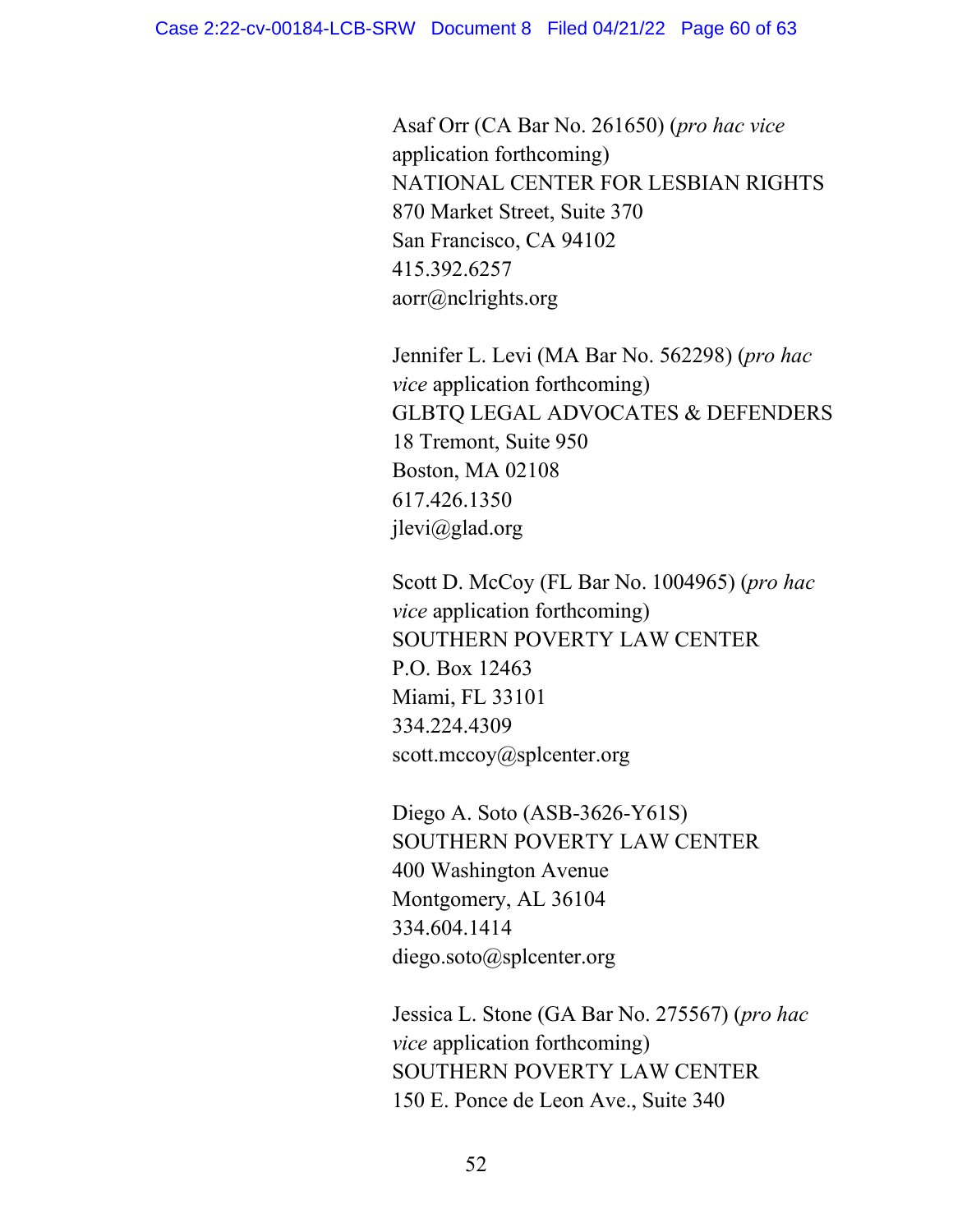Decatur, GA 30030 404.221.5837 jessica.stone@splcenter.org

Sarah Warbelow (MI Bar No. P66690) (*pro hac vice* application forthcoming) Cynthia Weaver (NY Bar No. 5091848) (*pro hac vice* application forthcoming) HUMAN RIGHTS CAMPAIGN FOUNDATION 1640 Rhode Island Ave., NW Washington, DC 20036 202.628.4160 sarah.warbelow@hrc.org cynthia.weaver@hrc.org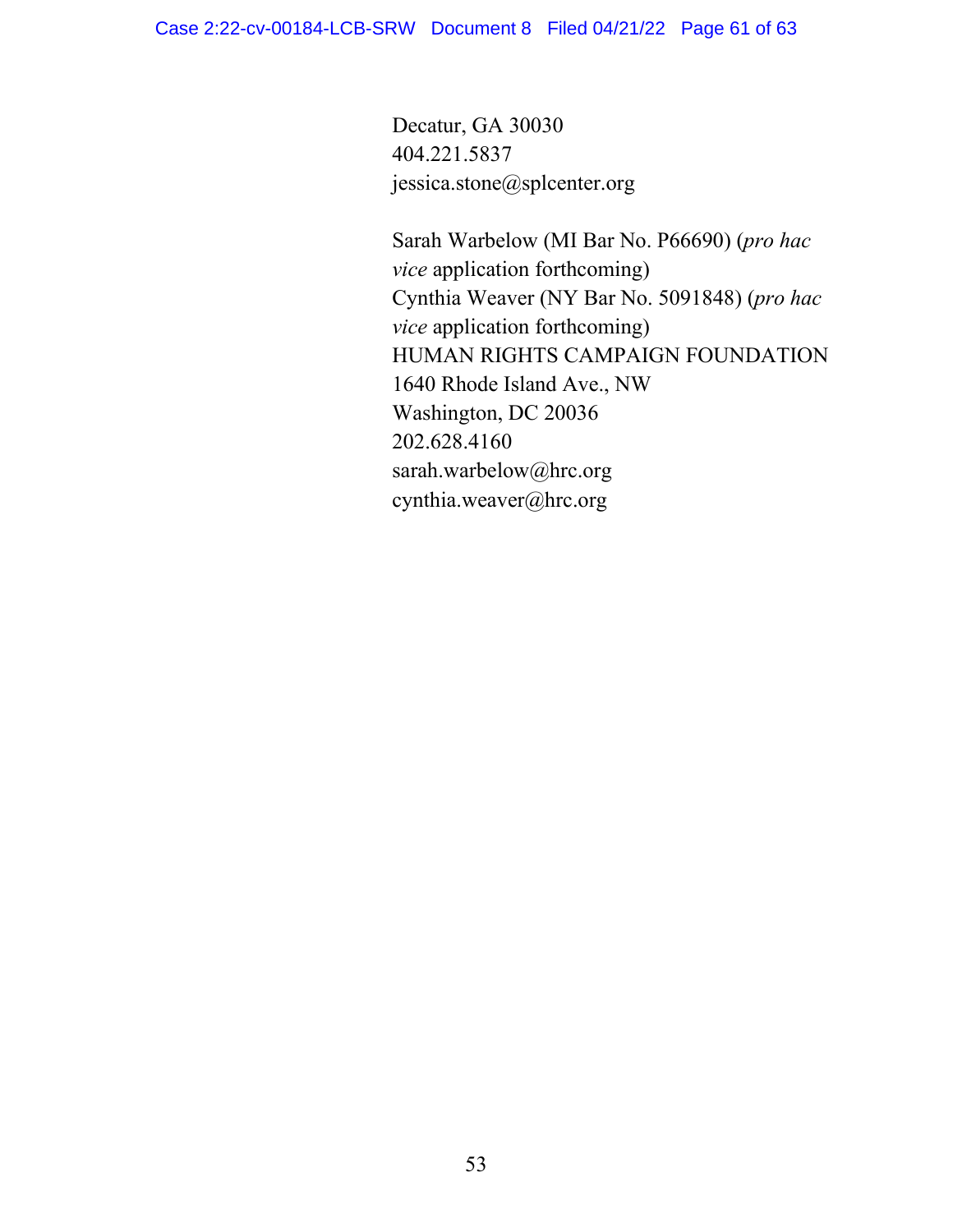### **CERTIFICATE OF SERVICE**

I certify that on this 21st day of April, 2022, I filed the foregoing with the Clerk of Court. I further certify that I will cause a copy of this Memorandum and accompanying Motion and Exhibits to be served along with a copy of the Summons and Complaint by delivering a copy to the following Defendants, or to their respective agents who are authorized by law to receive service of process, pursuant

to Fed. R. Civ. P. 4:

Kay Ivey The Office of Alabama Governor 600 Dexter Avenue Montgomery, Alabama 36130

C. Wilson Baylock District Attorney for Cullman County 500 2nd Avenue SW Cullman, Alabama 35055

Daryl D. Bailey District Attorney for Montgomery County 251 South Lawrence Street Montgomery, Alabama 36014

Steve Marshall Attorney General, State of Alabama 501 Washington Avenue Montgomery, Alabama 36104

Jessica Venitere District Attorney for Lee County 2311 Gateway Drive #111 Opelika, Alabama 36801